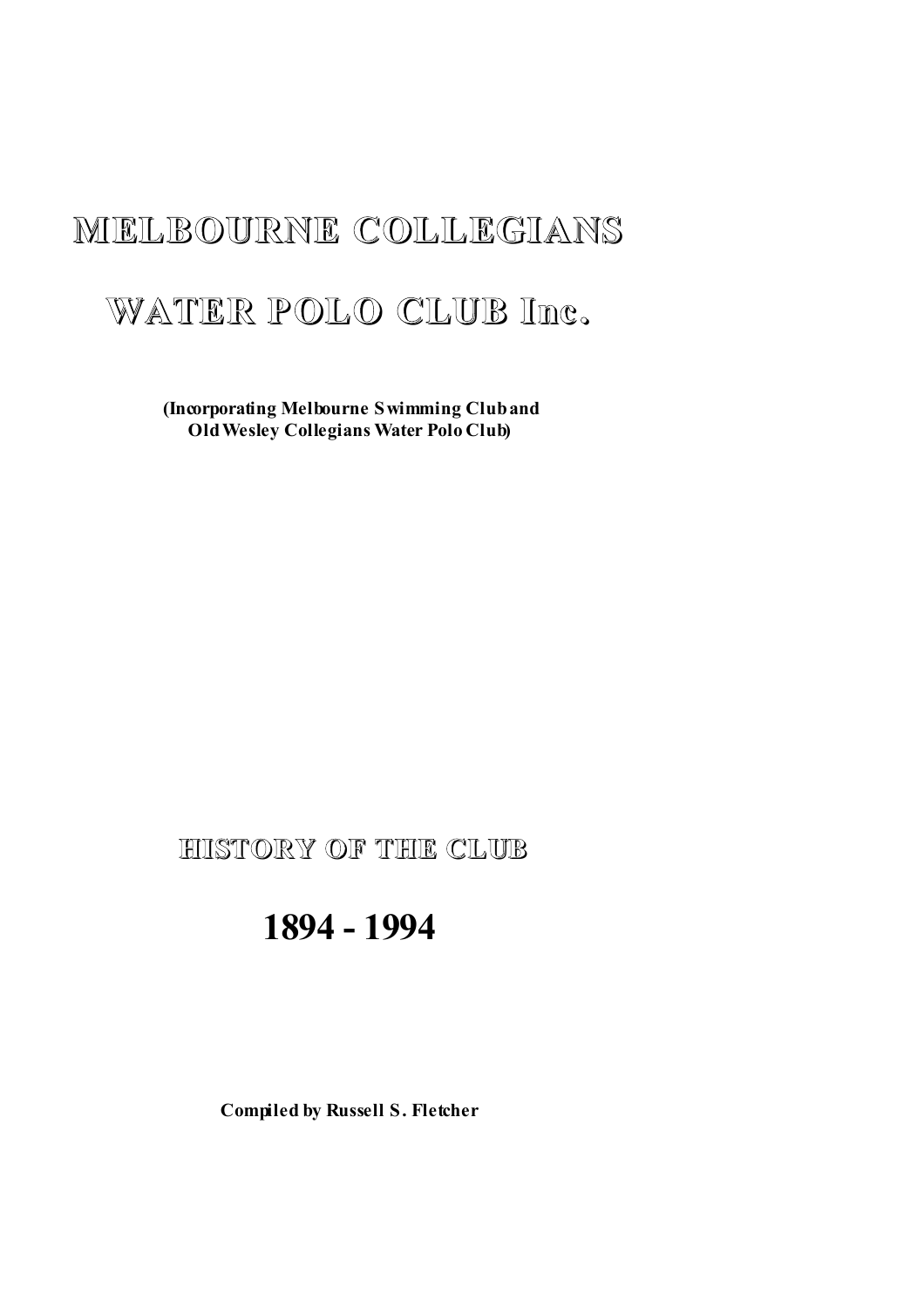# **TABLE OF CONTENT S**

**Foreword** by Peter J. Bennett **Prologue** by Russell S. Fletcher **Office Bearers 1894 - 1994 Olympic and Australian Representatives** - All Sports **Official Appointments Australian Champions** - Swimming and Water Polo **Victorian Representatives** - Swimming and Water Polo **Victorian Champions** - Swimming, Water Polo and Diving **Premiership Years** - Swimming and Water Polo **Victorian Water Polo Inc. Best Players Club Champions and Best Players** - Swimming and Water Polo **Chronological History 1894-1994 Epilogue**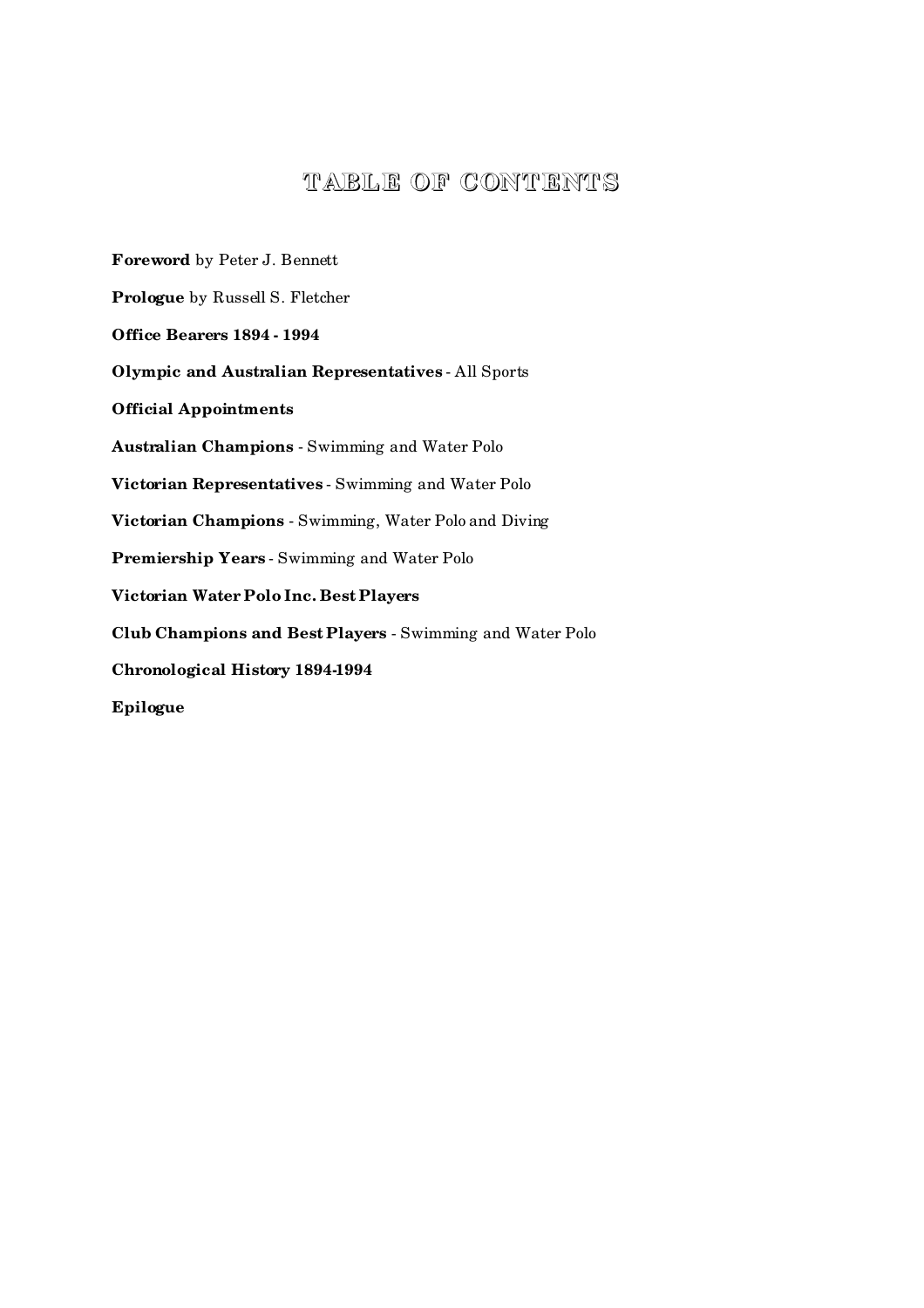# **F OREWORD**

"Tradition" is a word that always meant very much to me. To write this foreword, I obtained a definition of the word which I would like to pass on to you - *"Beliefs or principles based on accumulated experience and handed down from ancestors to posterity."* There is probably no better word to describe the Melbourne Collegians Water Polo Club, and, in this our centenary year, there is no better time to acknowledge our traditions.

We owe much to our past and present members - dating back to October 3, 1894, when 40 pioneering "gentlemen" resolved at the George Hotel to form a club under the title of "The Melbourne Swimming Club."

We owe a debt also to a person who will, I am sure, be acknowledged as a gifted chronicler, Russell S. Fletcher, our honorary secretary. He has recorded the exploits, the good times, some of the bad times, the deeds of our champions and, never let us forget, the contributions of ordinary members who may never have won a title but by enjoying our sport and being part of the club fellowship have also helped build the traditions of our organisation.

Russell has so faithfully traced our history that I can perhaps add just a little nostalgia by relating how our great water sports are linked to - and reflect - the times and changes which have occurred in our great nation.

For instance, in the year 1846, when the population of this country was less than one third of one million, the first organised swimming championships were held in Australia at Robinson's Baths, in Sydney. While we are celebrating 100 years, it is interesting to note that competitive swimming is soon to celebrate 150 years.

It is also interesting to note that in the international sporting world, Australia is probably best known for its swimmers, and probably, its tennis players. More Olympic and Commonwealth Games medals have been won by Australia in water sport than in any other field of competition.

Water polo has been played here for more than 100 years. The earliest reference I can find to the sport in Australia is in Collins' Milestones in Australian History, which notes that the sport was first played here "circa" 1888. Its growth and traditions have been encouraged by our proud "parent" sport, swimming, and I don't know what interpretation to place upon it, but another of that years sporting "milestones" was the first ever jump in Australia by a parachutist from a balloon.

I observe in Russell Fletcher's records that our club's earliest members helped raise funds for the Australian war effort in South Africa and in 1901, we admitted "ladies" to our membership and that was described as a "very successful experiment." More significant though, we were a year ahead of Australia becoming the second country in the world to enfranchise women!

During both World Wars, competitions were suspended with many Club members enlisting and fighting for our Country. Some of these members lost their lives and the Club recognised these members, with a monument erected in the foyer of the St. Kilda Baths.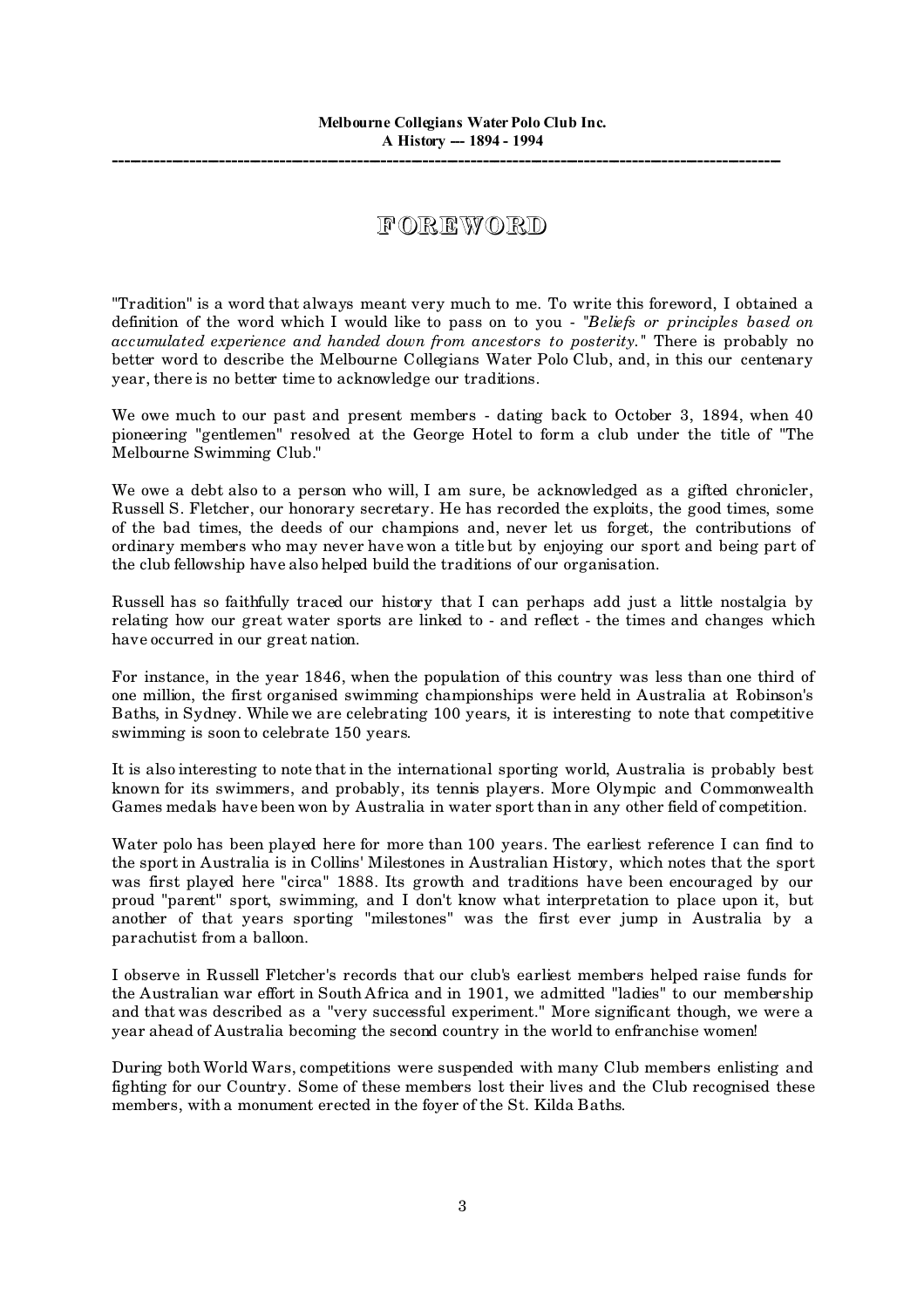And did'nt the news of the Olympic Games coming to Melbourne give our club a wonder fillip. In the year 1948-49, membership reached an all-time high of 458 - the highest membership for any club ever affiliated with the Victorian Amateur Swimming Association.

Of course, the greatest milestone of two organisations, the Melbourne Swimming Club and Old Wesley Collegians, was our merger, or amalgamation in 1976. Even so, many of the Melbourne Swimming Club's great champions were Wesley College boys - notably Sir Frank Beaurepaire and all the Bennett family - so that amalgamation was a natural.

My great hobby was swimming and my sport was water polo and the game I loved earned me a place in two Olympics. Our two sports have undergone many changes to both rules and competition and as an "old timer", let me be among the first to say that modern and sensible changes are part of the traditions we love so much.

I know from personal experience that the younger members of Melbourne Collegians Water Polo Club are carrying on our sporting traditions.

And I hope that when future generations come to our 200th anniversary, they will feel the same pride we have for those who came before us and built this wonderful organisation.

> **By Peter J. Bennett. Club Member 1937 - 1963 Life Member 1954 1952 & 1956 Olympian**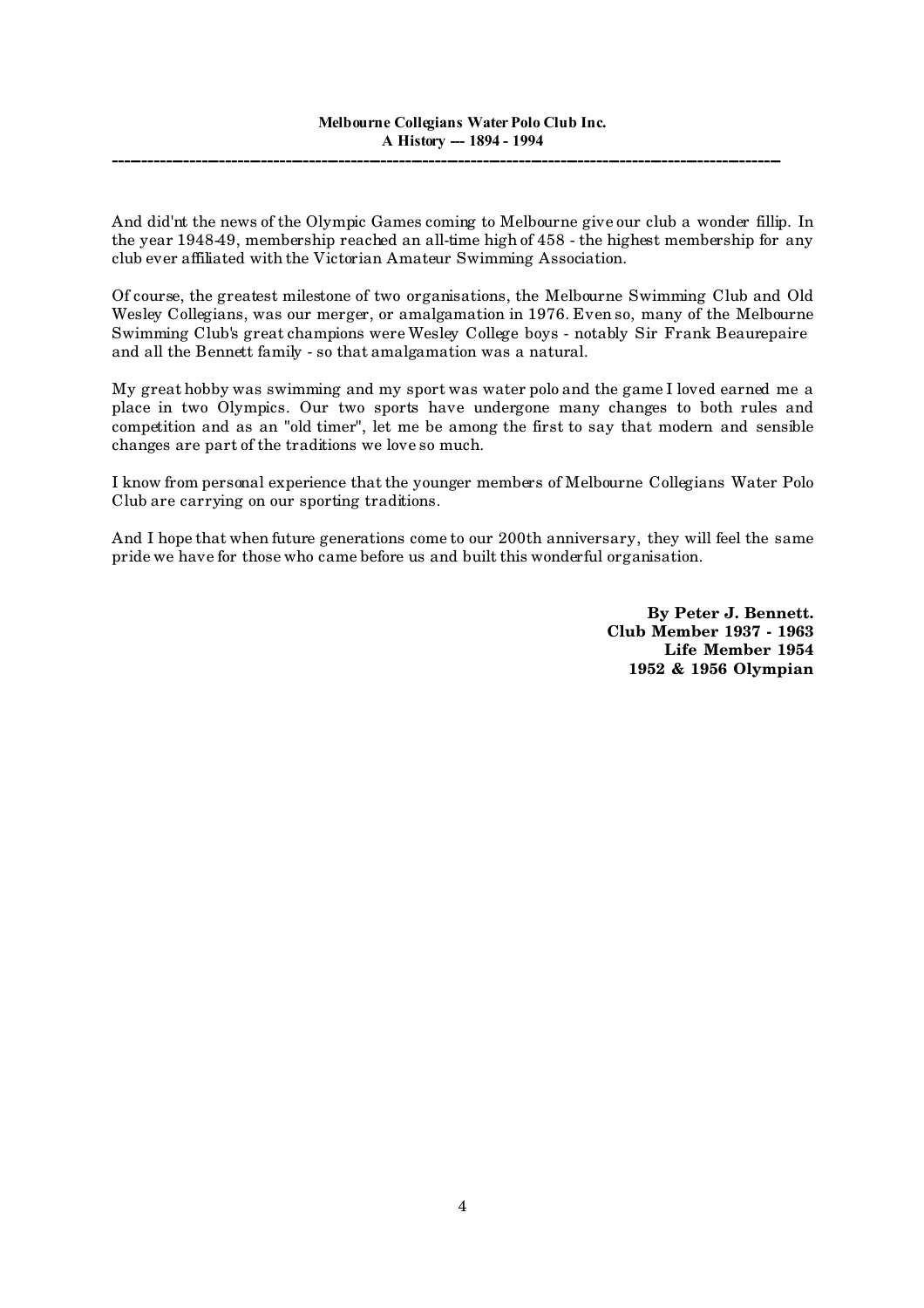# **PROL OGUE**

It has given me great pleasure to compile this history of the Melbourne Collegians Water Polo Club for it's 100th year of existence. I wish to acknowledge a number of people and organisations that have assisted or made available any documentation that I have required.

> The Late Bill Uren, C.B.E. The Late Eddie Hurren The Late Reg Bennett The Late Les Phillips The Late Eric Cormack Mr. Peter Foard Mr. Graham Steinfort Mr. Ron Wootton O.A.M. Mr. John Wootton Mr. Ken Wood Mr. John Wilson Mr. George Daniel Mr. Peter Bennett Mr. Bill Bennett Mr. Ron Bennett Mr. Des Webb Swimming Victoria Inc. Victorian Water Polo Inc. State Library of Victoria

This chronological history of the Melbourne Collegians Water Polo Club has been briefly compiled from old Melbourne Swimming Club and Melbourne Collegians Annual Reports, Swimming Victoria Annual Reports, Victorian Water Polo Inc. Annual reports, paper clippings, notes, personal interviews, reminiscences, and other books and documents. It has been written in a manner that will reveal many highs and many lows of the Club, and highlight some famous and not so famous members. There are some people who have not been mentioned in this chronicle and most deservedly should have; for this I apologise. Unfortunately, time, resources and sanity prevented a thorough history being compiled; something I personally feel should be done. There is so much history, so many stories and so few photographs that should not be allowed to be thrown out or taken to the grave. Other great sporting clubs, some nowhere near as big or successful as this club, have compiled histories of extremely interesting reading. I am quite confident that this Club could do the same.

It is indeed unfortunate that there is no written or official records from 1969/70 to 1980/81; a big gap in the Club's history. There are many important events that have occurred during this period, with no official recording of any. This period is perhaps the most telling period in the Club's history for it included the rapid decline in Club swimming and the Club itself looked like perishing. If it was not for the extreme efforts of a small number of people, the Club would have most definitely ceased. Once there was no return to South Pacific (St. Kilda Baths), the Club's official headquarters address became John Wilson's home at 1 Tide Street, Elwood. This address could tell many, many great stories as there was a well accepted practice, not only for Melbourne Club members, but for all the water polo fraternity, to go "back to Willow's" after games and particularly, after every Grand Final. Even this writer can relate to the Grand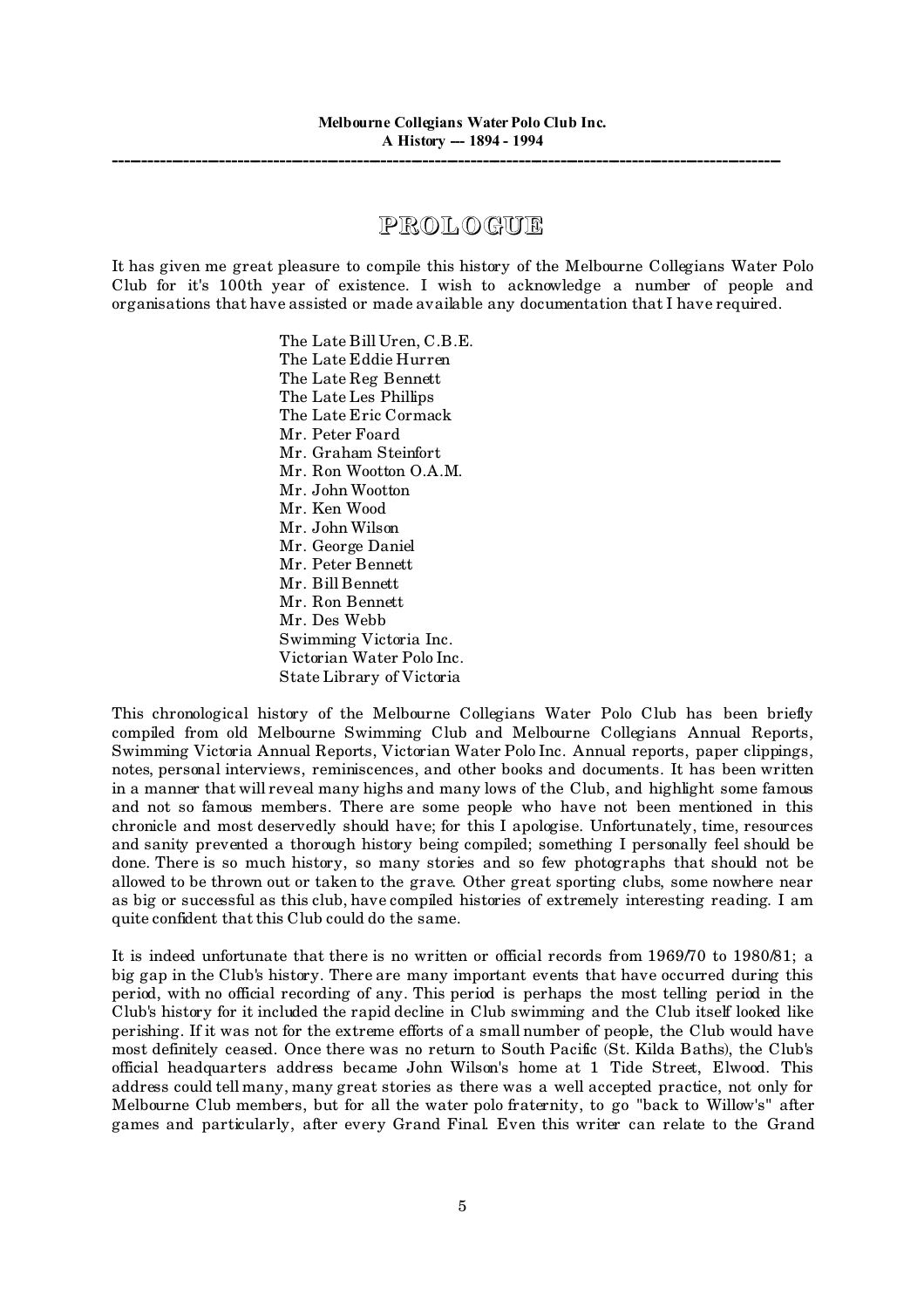Final drinks at Willows that last until at least the sun rises the next day. Willows' wife, Helen, who is the perfect hostess, always welcomes you into her home and is too nice to kick you out when you have worn out your welcome, has played a most very important role in the survival of the Club. During the late 1960's, 1970's and early 1980's, Helen took it upon herself to be the social convenor of the Club and organise many gatherings of the remaining "die hearts" and keep that necessary friendship and bonding together. These friendships still remain today and have been a necessary element in the success of the Club. Some say if it was not for this very special lady, there would have been no Club.

There are a number of achievements that the Club itself, as well as individual members, have achieved over the first 100 years. Swimming was the Club's original sport and in the early years, members from this Club dominated Victorian and Australian swimming and diving. We have had 45 Club members represent Victoria at Australian Swimming Championships with 100 single representations and 8 members have the honour of representing their county in swimming or diving. Our first Australian Champion was Frank Beaurepaire in 1920 at the Australian Championships held in both Adelaide and Perth. Frank won the 220 yards freestyle, 880 yards freestyle and 1 mile freestyle. Frank was also our first World Record holder when he established a new World Record during the 1920 Club championships held at the St. Kilda Baths in the 220 yards freestyle with a time of 2 minutes, 27.8 seconds.

In Water Polo, the Club has had at least 1 representative in **every** Victorian Senior Mens Water Polo Team since Victorian representation began in 1928. On some occasions, the entire team consisted of Melbourne members. All in all and including both men and women, 64 different club members have been selected to represent Victoria in senior water polo and 39 in junior water polo. In total, 281 senior representations and 74 junior representations. Of these, we have been privileged to have 7 members selected in different Australian Olympic Water Polo teams. We have also had 20 representatives in Australian Water Polo teams including our one and only female representative.

The Club has won the Victorian Swimming Premiership 34 times and 2 minor Grade Premierships, a feat no other Club can match. In Water Polo, the Club has won no less than 144 premierships. Of the 69 occasions it has been up for grabs, Melbourne Collegians have been Victorian Water Polo Champions on 36 occasions, with the longest winning streak of 9 years between 1929-1937 and longest losing streak of 11 years between 1938-1952. During the 1928- 1933 period, the Melbourne A Grade water polo team were Premiers each year and scored 337 goals, allowing only 28 goals to be scored against them for the entire period.

The club has had 4 members who have been knighted and include:

The Rt. Hon. Sir George Turner, K.C.M.G., P.C. - President 1894-1907 Sir Harold Luxton K.B., - President 1933-1952 Sir Albert V. Jennings K.B.E., - President 1952-1956 Sir Frank Beaurepaire - Club Member 1920-1927

In addition, club member Flight-Lieut W. Newton, R.A.A.F., who was killed in action at Salamia during the Second World War, was posthumously awarded the Victoria Cross in 1943.

The Club, originally a swimming club and now solely a water polo club, have fielded competitive teams in many sports, including swimming, water polo, football and basketball. We have had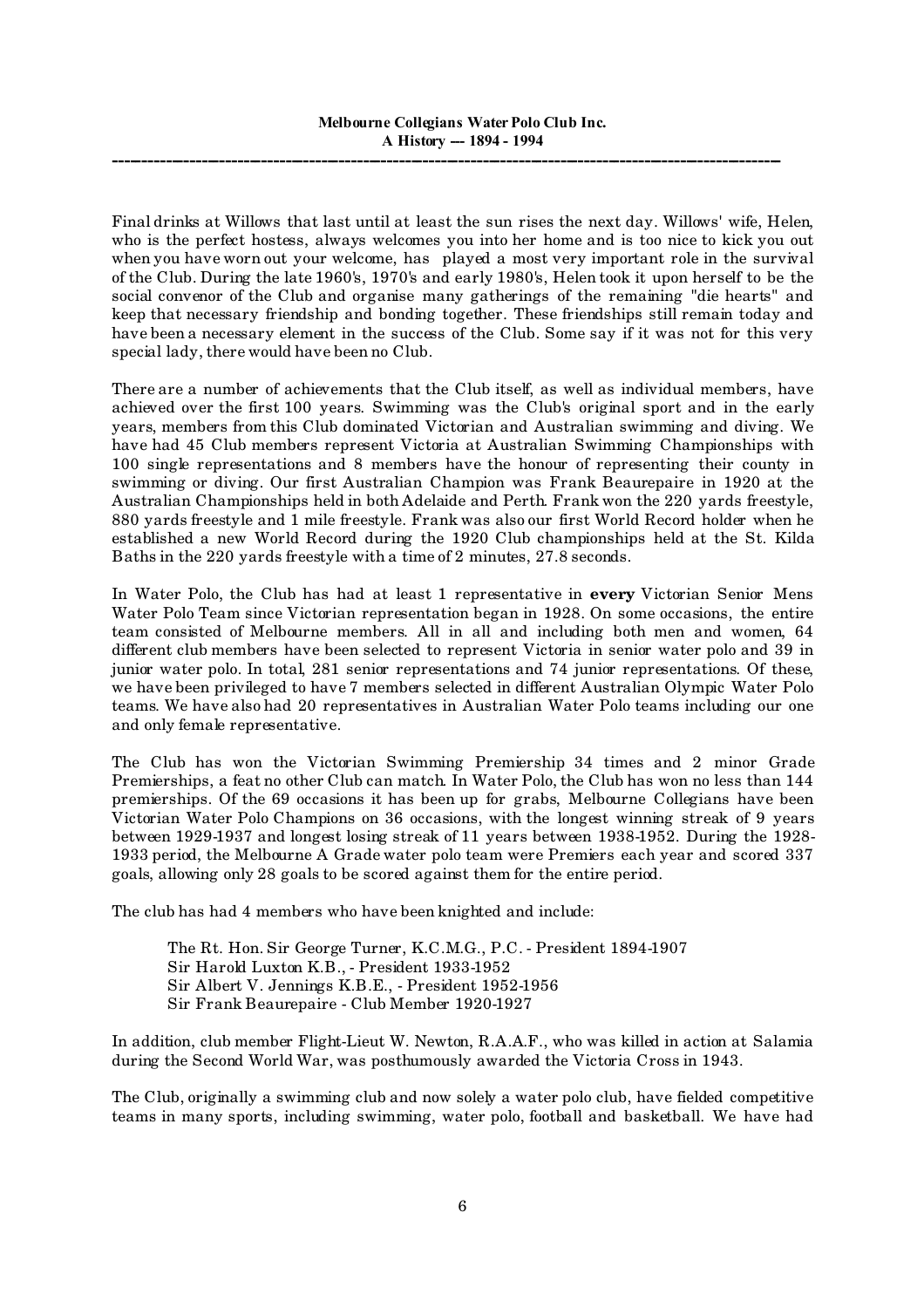many Club members represent Australia at varying sports including swimming, water polo, ice hockey, diving, boxing and wrestling.

The Club has had many "super stars" over the century and it is difficult to determine who was the best for to draw comparisons can be grossly unfair because of ever changing conditions. In addition, club members who did not excel in the water excelled in other ways; ie. in the administration side of the Club. We have had many exceptional administrators that ably led the Club through the years. These administrators have also administered Victorian, Australian and International Swimming, Water Polo and other sporting Committees, providing invaluable leadership and guidance. These people include Sir Harold Luxton, Horace Bennett, Les Uren, Bill Uren, Les Phillips, Eddie Hurren, Jack Basto, Eddie Lynott and Bruce Jackson, just to name a few. Horrie Bennett's involvement in swimming and water polo was unbelievable. He held top positions in World, Australian and Victorian Swimming and Water polo circles for over 50 years. He was also a swimmer of note, for in 1908, he won the Victorian Backstroke title. In addition, Bill Uren and Les Phillips commitment to management of aquatic sports was nothing short of amazing. Both these men feature predominantly in Management Appointments as will be seen shortly.

Many members have excelled in either swimming, diving, water polo or a mixture of all 3 sports. Tony Harrison, Reg Bennett, Robert Edwards, Bill McCabe, Rodney Woods, Ron Wootton and Simon Asher have all dominated water polo in their time, whereas Sir Frank Beaurepaire, Ivan Stedman and Les Uren, were exceptional in swimming and T.H. (Harry) Morris (1918-1934) and David J. Norris completely dominated Victorian and Australian diving for a period of many years. Perhaps the greatest achievement and commitment in water polo by an individual in the Club is by Peter Bennett. He was selected in 3 Olympiads (withdrawing from the 1948 Olympic team due to illness), 1 Empire Games, played 46 international games and was in the Australian National Water Polo Team for 10 years. In addition, he represented Victoria on 10 occasions, coached them for 8 years and played countless interstate matches. However, his commitment to the Melbourne Club was amazing, playing and or coaching the "A" Grade water polo team for a period of 17 years and being the major instigator in winning 8 "A" Grade premierships for the Club between 1953 and 1963. In addition, Peter played 102 senior games for the St.Kilda Football Club and gained Victorian selection in 1950, 1951 and 1953.

Conceivably, the greatest swimmer that has been associated with the Club is Sir Frank Beaurepaire. Frank Beaurepaire began his swimming with Albert Park in 1906, but transferred to the Melbourne Club in 1920 after coming out of a 7 year retirement and resurrecting his swimming career. He remained with our Club until 1927, when he transferred to the Y.M.C.A. Swimming Club to take on the role of President. Beaurepaire learnt to swim at the age of 6 when his father threw him into water with a rope tied around his waist. He then went on to became one of, if not the greatest swimmer the world has seen. He set 14 world records and won 200 different championships around the world and represented Australia at the Olympic Games on three different occasions in 1908, 1920, 1924 and went to the Paris Olympics in 1932 as an official. In 1910, he won 51 successive races at home and overseas, including every British title from 100 yards to 1 mile. He used his swimming ability to his advantage and made considerable profits when touring the world competing. During his time with the Melbourne Club, he won many Victorian and Australian Championships ranging from 220 yrds to 1760 yrds and was selected in the Australian Olympic Team in 1920 and 1924 where he finished a creditable 3rd in the 1500 metres freestyle at both Olympics. Literally thousands of people would flock to locations to witness this man swim. He was also renown as a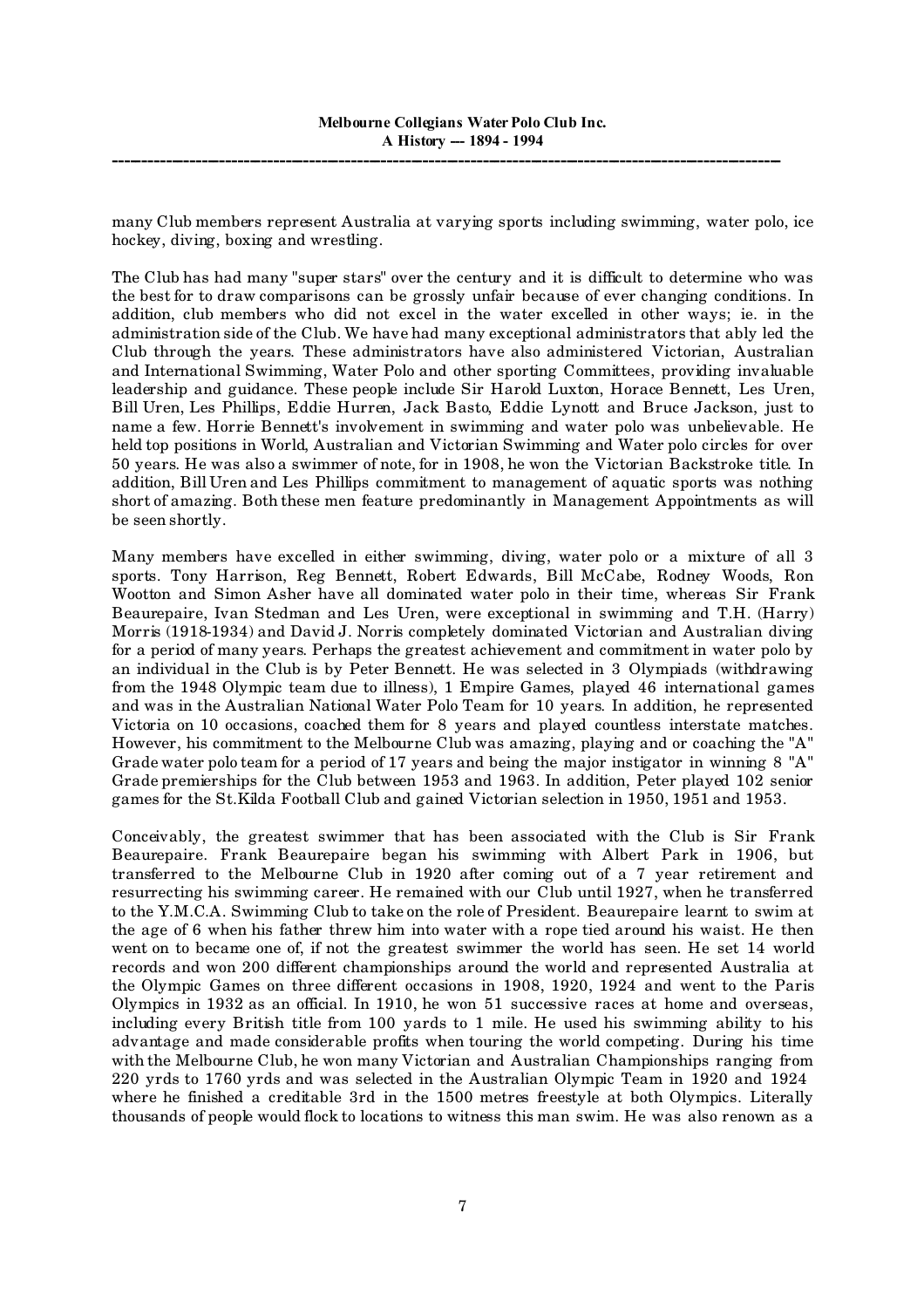very astute businessman, founding Beaurepaire's Rubber and Tyre Repair and the Olympic Tyre Company, and becoming a millionaire very early in his career.

Over the years, the club has had many, many club members. For numerous years, the Club had by far the highest membership of any affiliated swimming club, at times accounting for approximately 25% of the total membership of the V.A.S.A. Our highest membership was in 1949 when we peaked with 458 members. Our lowest membership was 31 in 1974 when the Club was facing extinction and the only recorded members were water polo players. We are now today the strongest water polo club in Victoria by far, fielding a team in all Mens Grades and 2 teams in every Womens Grade. The task is too daunting to recreate a complete membership list for the 100 years, however, from records obtained, over the 100 years, the club has had in excess of 21,071 members.

We have 85 players that have played more than 100 water polo games for the Club, with 7 players playing more than 500 games each, and that is only since the early 1970's when player records have been determined from. There is no doubt numerous other past members would have played many more games than that in the first 75 years of the club.

We can brag to have the player that has played more games than anybody else in Australia, perhaps the world, in President John Wilson. He began playing water polo in 1947 and is still playing, and enjoying, the game today. At last count, he had played 1040 matches to the end of the 1994 season, an unbelievable feat.

Many families have been involved in the Club and generation after generation of families have been known to be members. The Urens, Harrisons, Caspers, Wilsons, Cassidys, Byrnes, Crows, Curnows, Definas, Edwards, Emersons, Fletchers, Gages, Gowans', Grants, Hearmans, Houstons, Luxtons, Moodys, Morartys, Morris', O'Keefes, Parkes, Reeds, Ryans, Stevens', Stewarts, Sweeneys, Thomsons, Truslers, Turners, Woods, Woottons, Jennings' and the Ficklers, to name just a few, have had at least 2 family members belonging to the Club at any given time. But none of these families come near the scope of the Bennett Family. In 1960, the Bennetts had no less than 7 family members as a member of the Club; namely Graham, Horace, John, Philip, Reginald, Ron, Steven and Bill. If you consider that Peter Bennett was absent from the Club interstate for this season, his son Peter J. McQ. Bennett also missed this season, and 2 seasons later saw the introduction of Craig W.D. Bennett, the family could have boasted 10 members spanning 3 generations. Horace was at the top of the tree. He was father to Arthur, Peter, Phillip, Ron, Reg and Bill. Peter had a son, called Peter J. McQuade Bennett; Ron was father to Steven and John; Arthur was father to Graham and Bill was father to Craig. Today, Peter, Ron and Bill are still aliv, as are their sons..

Tragedy has struck the Club on many occasions. The constant battering the Club Rooms at the St. Kilda Baths undertook from the elements including fire eventually took it's toll. The eviction of the Club in 1970 from the St. Kilda Baths when it was sold to Sea Quariums was absolutely devastating. Not only did the Club lose it's base and headquarters literally overnight, but complete disregard was held for the Club's property. Club trophies, photographs, memorabilia and so forth were piled up in the foyer and the Club was informed to get "it's rubbish out". Much property suffered unrepairable damage and what could be salvaged, was distributed amongst members. The gradual decline of the Club as a major force in Victorian Swimming in the late 1960's and early 1970's was very tragic. From the strongest Swimming Club in Victoria with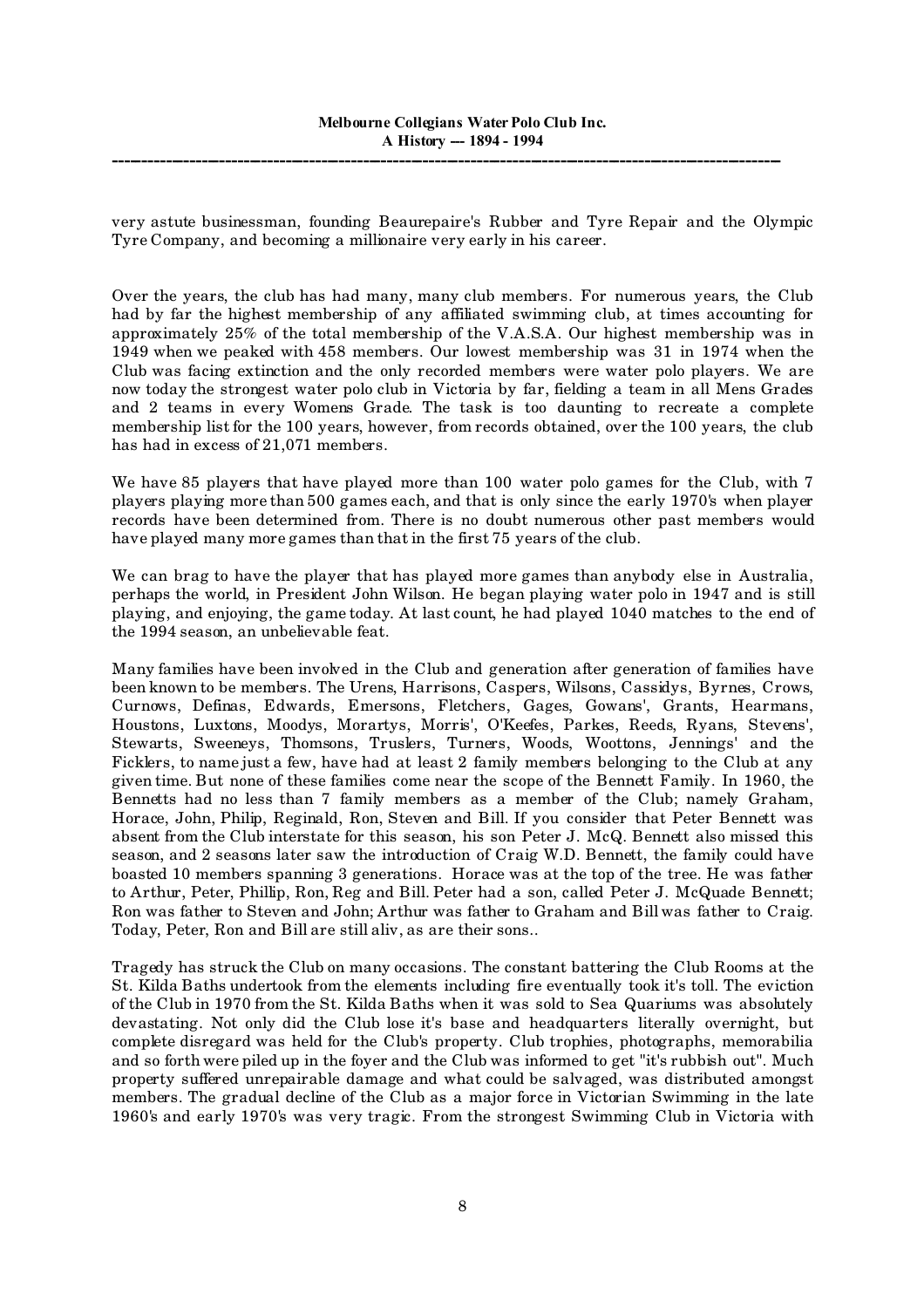450 members that won **every** Senior and Junior swimming event at the Victorian Swimming Championships in 1924, the Club deteriorated to the state where it could not field a team in the Inter Club Pennant competition in 1969, had no entries in the Victorian Swimming Championships and membership was declining rapidly. At the time, one reason for this decline was said to be the lack of a heated still water pool for training and competition purposes and the club was losing many members to other clubs who could provide this facility. This problem was foreseen many years prior, but as history reveals, through no lack of trying, the Club could not secure a suitable location. However, the worst tragedies that the club has suffered we have no control over. The untimely deaths of many great club members has saddened us all and in many instances, we all have been robbed of their greatness and personalities. In recent years, the deaths of Tony Harrison and Graham Stalker have left many that knew them deeply saddened, for they both were major parts of the transformation of the Melbourne Swimming Club to the Melbourne Collegians Water Polo Club and still had many great years ahead of them.

There have been many people awarded Life Membership of the Club for their tireless and exceptional efforts in service, officiating and administration of the Club or for their outstanding sporting achievements. This award is the highest honour conferred by our club and lists many great names, and includes

| Ernie Casper (elected 1901)*                                                | James G. Pearson (elected 1901)*             |
|-----------------------------------------------------------------------------|----------------------------------------------|
| Alex Rushall (elected 1901)*                                                | Right Hon. Sir Geo Turner, K.C.M.G., (1901)* |
| M. Feldheim (elected $1914$ <sup>*</sup>                                    | E. Mason-Cox (elected $1914$ <sup>*</sup>    |
| Walter H. Browne (elected 1916)*                                            | Horace A. Bennett (elected 1919)*            |
| J.F. Toohey (elected 1919)*                                                 | Harry Snape (elected 1922)*                  |
| T.W. Mason (elected 1925)*                                                  | A.C. Fieldham (elected 1928)*                |
| Ivan Stedman (elected 1928)*                                                | T.H. (Harry) Morris (elected 1931)*          |
| Arthur J. Pearson (elected $1935$ )*                                        | Reginald J. Bennett (elected 1940)*          |
| William T. J. Uren C.B.E. (elected $1942$ <sup>*</sup>                      | Eric V. Cormack (elected 1949)*              |
| David J. Norris (elected 1949)*                                             | Les Uren (elected $1949$ )*                  |
| $E.V.$ McCormack (elected 1953) <sup>*</sup>                                | Peter J. Bennett (elected 1954)              |
| Les M. Phillips (elected $1954$ )*                                          | Gerald Maynard (elected 1955)*               |
| James Farrell (elected 1957)                                                | Val G. Empey (elected 1958)*                 |
| Sir Albert V. Jennings K.B.E. (elected 1958)* William McCabe (elected 1958) |                                              |
| Jack Basto (elected 1959)*                                                  | Frank Isaacs (elected 1959)*                 |
| John E. Hunter (elected 1963) A. John Wilson (elected 1968)                 |                                              |
| Ron A. Wootton O.A.M. (elected 1969)Ken A. Wood (elected 1976)              |                                              |
| Robert C. Edwards (elected 1985)                                            | Rodney J. Woods (elected 1985)               |
| John E. Wootton (elected 1986)                                              | Simon Asher (elected 1988)                   |
| Vicki Laing (elected 1988)                                                  | Russell S. Fletcher (elected 1991)           |

 $* =$  deceased.

A summary of past Office Bearers, Coaches, Captains, Australian and Victorian Representatives, Official Appointments, Premierships and Best Players follows this prologue and details a list of great people who have dedicated so much of their own time and efforts in making this Club the great Club it is today.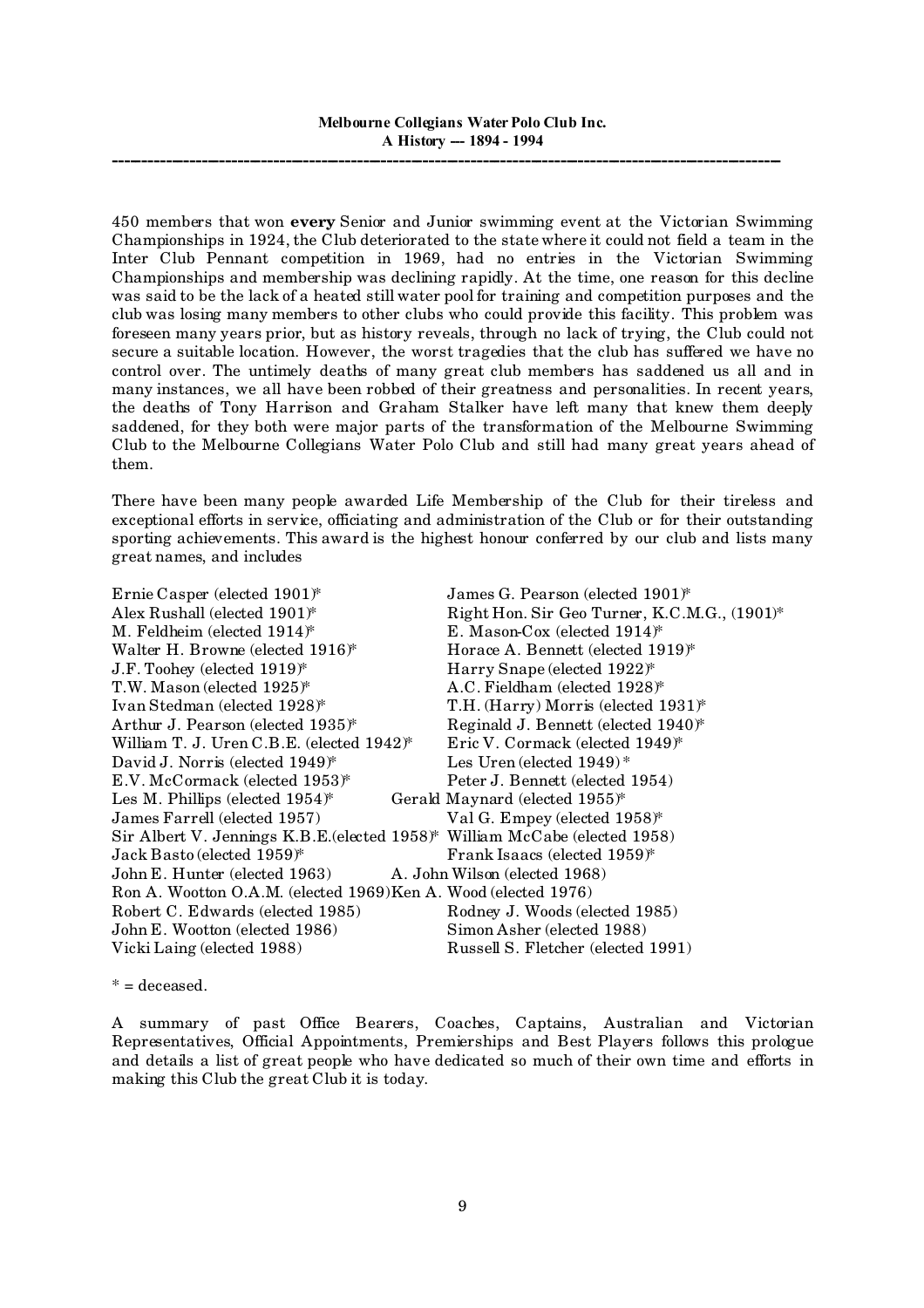**by Russell S. Fletcher Club Member 1978-1994 Life Member 1991 Honorary Secretary 1993-94**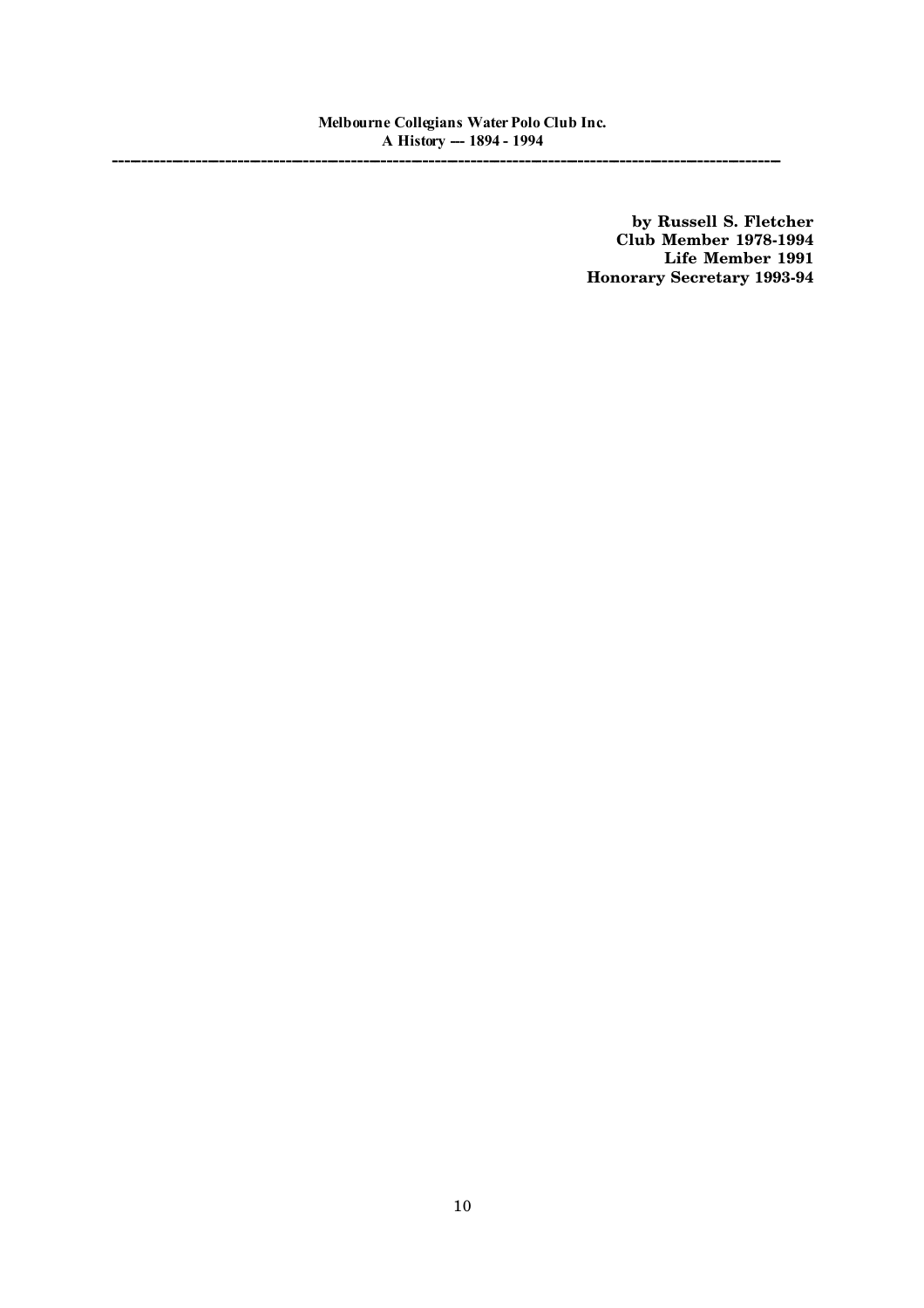# **OFF ICE BEARERS 1894 - 1994**

# **PRESIDENTS**

**1894-1907** The Rt. Hon. Sir George Turner, K.C.M.G., P.C. **1907-1917** W.H. Felstead **1917-1933** Hon. Agar Wynne **1933-1952** Sir Harold Luxton, K.B. **1952-1973** Sir Albert V. Jennings, K.B.E **1973-** A.J. Wilson

# **VICE PRESIDENTS**

| 189495 S.Jocoby                                  | 1915-21 F.L. Crane       | 1948-58 A. Carmichael      |
|--------------------------------------------------|--------------------------|----------------------------|
| 1894-96 E.B. Koeppel                             | 1917-22 A. Jeffries      | 1948-76 F. Isaacs          |
| 189495 I. Freedman                               | 1917-20 J.T. Hogan       | 194852 A.V. Jennings       |
| 1894-99 H.M. Gooch                               | 1919-22 J.E. Morris      | 195356 Hon. L. Coleman MLA |
| 1894-03 S.G. Pirani                              | 1920-24 H. Snape         | 1953-60 G. Maynard         |
| 1894-05 F. Wimpole                               | 1921-27 E.M. Cowen       | 195459 R.J. Mills          |
| 1894-08 W.T. Coldham                             | 1922-24 E. Isaacs        | 1956-76 J. Basto           |
| 1895-96 W.H. Henderson                           | 1922-24 G. Maynard       | 195659 V.G. Empey          |
| 1895-99 Hon. E.L. Zox 1922-27 T. Wilson          |                          | 1957-76 R. Carson          |
| 1896-98 J. Freedman                              | 1923-27 F.E. Beaurepaire | 1959-60 P.J. Bennett       |
| 1896-09 J.G. Pearson                             | 1923-24 J.J. Mullany     | 1959-63 W. Henson          |
| 1896-01 Val Robertson                            | 192447 Dr. J. Kelly      | 1959-63 M. Ryan            |
| 1898-00 E.J. Cordner                             | 1924-27 E.J. Letcher     | 1961-76 W. Bennett         |
| 1898-10 R.S. Bradley                             | 192455 P.S. Walsh        | 1961-76 D. Jennings        |
| 189847 J. Woolf                                  | 1925-76 W.T.J. Uren      | 1961-65 B. Jackson         |
| 189947 E. Casper                                 | 1927-29 W.B. Bennett     | 1964-76 L. Hassett         |
| 1899-01 H.J. Bishop                              | 1927-30 H. Hancock       | 1964-76 M. Cassidy         |
| 1900-01 A. Rushall                               | 1927-29 J.J. Mullany     | 1964-76 L. Meloles         |
| 1902-17 Hon. R.G. McCutcheon 1927-47 W.G.L. Sear |                          | 1966-73 A.J. Wilson        |
| 1903-06 S. Freshman                              | 1927-29 I.C. Stedman     | 1966-68 D. Boyd-Gerny      |
| <b>1905-06 H.B. Gibbs</b>                        | 1929-76 T.H. Morris      | 1969-76 S. Meredith        |
| 1906-07 J.C. Williamson                          | 1930-35 E. Cowan         | <b>1976-</b> K. Wood       |
| 1906-17 Hon. Agar Wynne                          | 1929-38 M. Lazarus       | 1978-80 G. Daniel          |
| 1907-12 A. Kelly                                 | 1931-52 Squire Kennon    | 1979-80 B. Bowan           |
| 1908-22 J. Fallon                                | 193347 N.D. Carlyon      | 1980-83 H. Scotson         |
| 1909-22 A. Apps                                  | 193357 W. Grant          | 1983-84 M. Defina          |
| 1909-20 J.D. Hogan                               | 193550 J.T. Vinton-Smith | 198789 R.C. Edwards        |
| 1910-15 W.H. Browne                              | 1938-58 Dr. C. Hearman   | 1990-92 R.S. Fletcher      |
| 1912-22 J.F. Toohey                              | 194758 R.H.H. Dodd, J.P. | 1993- R. Bohnsack          |
| 1913-24 H.A. Bennett                             | 194856 D.S. Gallagher    |                            |

# **HONORARY SECRETARIES**

|      | 1894-96 E. Casper        | 1917-19 J.J. Mullany                     | 1954-56 D.E. Kay              |
|------|--------------------------|------------------------------------------|-------------------------------|
|      | <b>1896-97</b> W.H. Shaw | 1919-20 L.A. Kempson 1956-60 J.E. Hunter |                               |
| 1897 | M. Kozminsky             | 1920-21 G.M. Hoare                       | <b>1961-64 G.E. Steinfort</b> |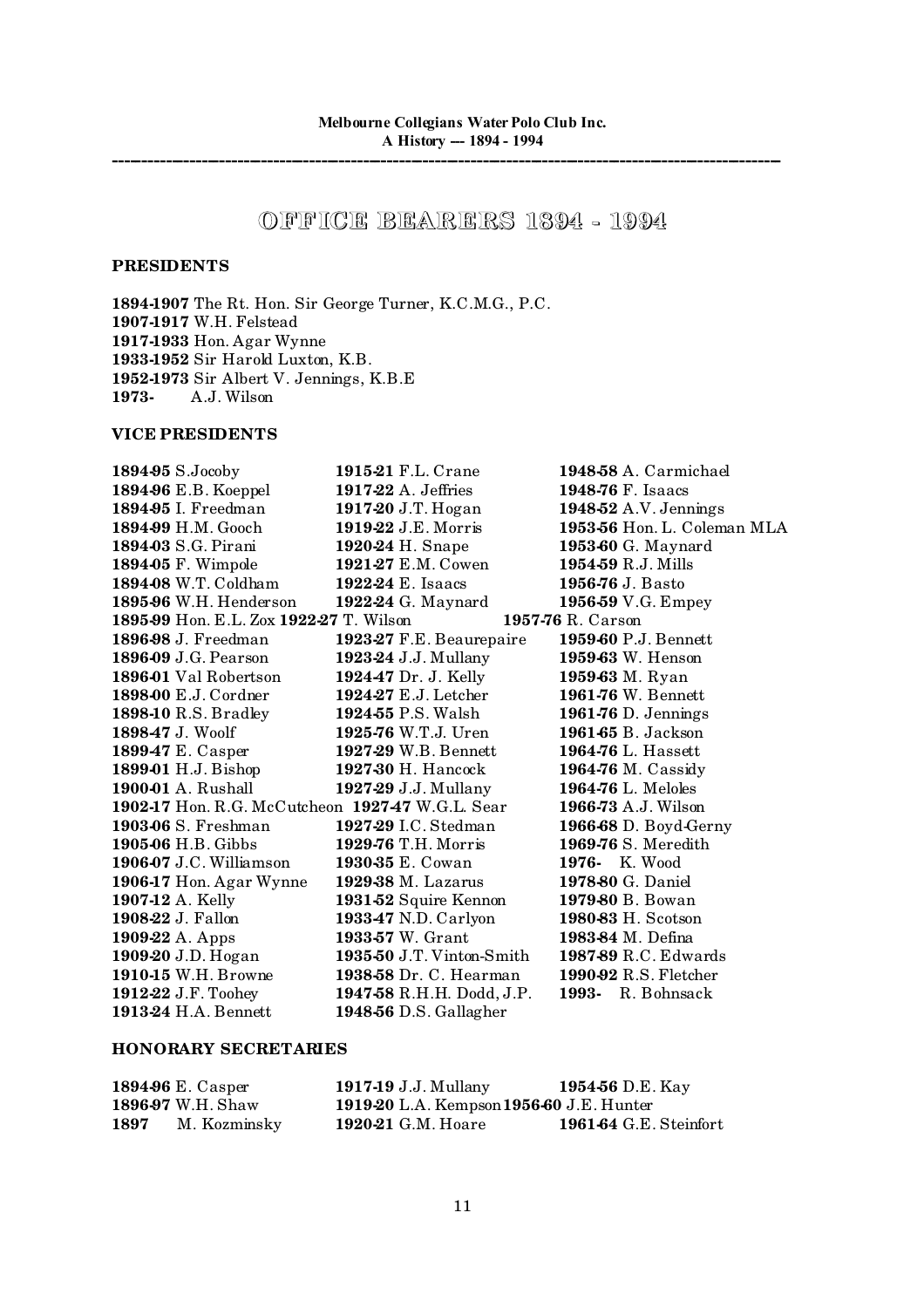**1897-98** J.J. Blake **1921-22** H.L. O'Hara **1965** E.D. Boyd-Gerny **1898-99** E. Casper **1922-23** S.N. Houston **1966-67** B.M. Jackson **1899-02** G.R. Blackman **1925-27** T. Wilson **1968-69** I.R. Hall **1902-03** E.W. Pearson **1927-34** R.J. Bennett **1970-79** A.J. Harrison **1903-07** E. Mason-Cox **1934-40** R.H.H. Dodd **1980-81** A. Phillips **1907-08** M.C. Meeking **1940-42** R.J. Mills **1982-89** R. Bohnsack **1908-11** W.H. Browne **1942-43** G.L. Wilson **1990-91** Ms. F. Defina **1911** F. Walton **1943-47** J. Basto **1992-** R.S. Fletcher **1911-16** H. Snape **1947-50** L.M. Phillips **1916-17** F.S. Treadwell **1951-53** J.D. Webb

#### **HONORARY ASSISTANT SECRETARIES**

**1898-99** E. Casper **1926-27** F. Price **1957** H. Pittard **1900-05** Vacant **1927-28** D. Hopkins **1958-59** R. Lopez **1906-07** M.C. Meeking **1928-35** L.M. Phillips **1960** G.E. Steinfort **1907-08** J.F. Toohey **1935-38** R. Dodd (Jnr) **1962** M. Mann **1909-10** J.F. Toohey **1937-40** R.J. Mills/ **1965** G.E. Steinfort **1910-12** J.P. Noonan **1940-43** J. Basto **1966-67** I.R. Hall **1912-14** E.M. Karmel **1940-43** J. Basto **1968-70** K.A. Woo **1912-14** E.M. Karmel **1940-43** J. Basto **1968-70** K.A. Wood **1914-17** J.J. Mullany **1943-47** G.L. Watson **1970-85** Vacant **1917-18** T. Wilson **1948** R. Hepworth **1986-87** F. Corcoran **1918-19** G. Maynard **1949-51** K. Head **1987-89** Vacant **1919-20** R. Karmel **1952** B. Lovelock **1989** Ms. F. Defina **1920-21** A. Stebbing **1952-53** F. King **1990-91** R. Bohnsack **1924** A.S. Strickland **1956-57** M. Israel **1924-26** J.W. Mills

**1908-09** J.P. Noonan **1938-39** J. Green **1963-64** E.D. Boyd-Gerny **1921-22** S.N. Houston **1953-55** Vacant **1992-94** Ms. J. Caulfield **1922-23** T.G. Allen **1955** J.E. Hunter **1994-** Ms. P. Nicholson

# **HONORARY WATER POLO SECRETARIES**

| <b>1928-31 L.M. Phillips</b>             | 194748 Nil Appointed    |
|------------------------------------------|-------------------------|
| 1932-33 K. Stevens                       | 1949 D. Lovelock        |
| 1934 E. Guningham                        | 1950-52 E.D. Boyd-Gerny |
| 1935-36 A. Bowen                         | 1953 R. Wootton         |
| <b>1937</b> H. Blake                     | 1954-56 I. Moloney      |
| 1938 D. Moore                            | 1957-68 B.M. Jackson    |
| 193945 Nil Appointed 1969-70 A.J. Wilson |                         |
| <b>1946</b> H. Blake                     | 1971-76 Not Known       |

#### **HONORARY TREASURERS**

| 189495 C.R. Shaw            | 1921-23 H.L. Morgan      | <b>1948</b> K. Head         |
|-----------------------------|--------------------------|-----------------------------|
| <b>1895-01</b> A. Rushall   | 1923-24 F.L. Martin      | <b>1949-51 A. Gilchrist</b> |
| <b>1901-03 E.W. Pearson</b> | 1924-25 N.C. Thompson    | 1952-55 C. Macleod          |
| $1903-05$ M. Feldheim       | 1925-26 F.L. Martin      | 1956 R. McLaren             |
| 1905-08 H.C. West           | 1926-27 J.W. Butterworth | 1956-59 V.G. Empey          |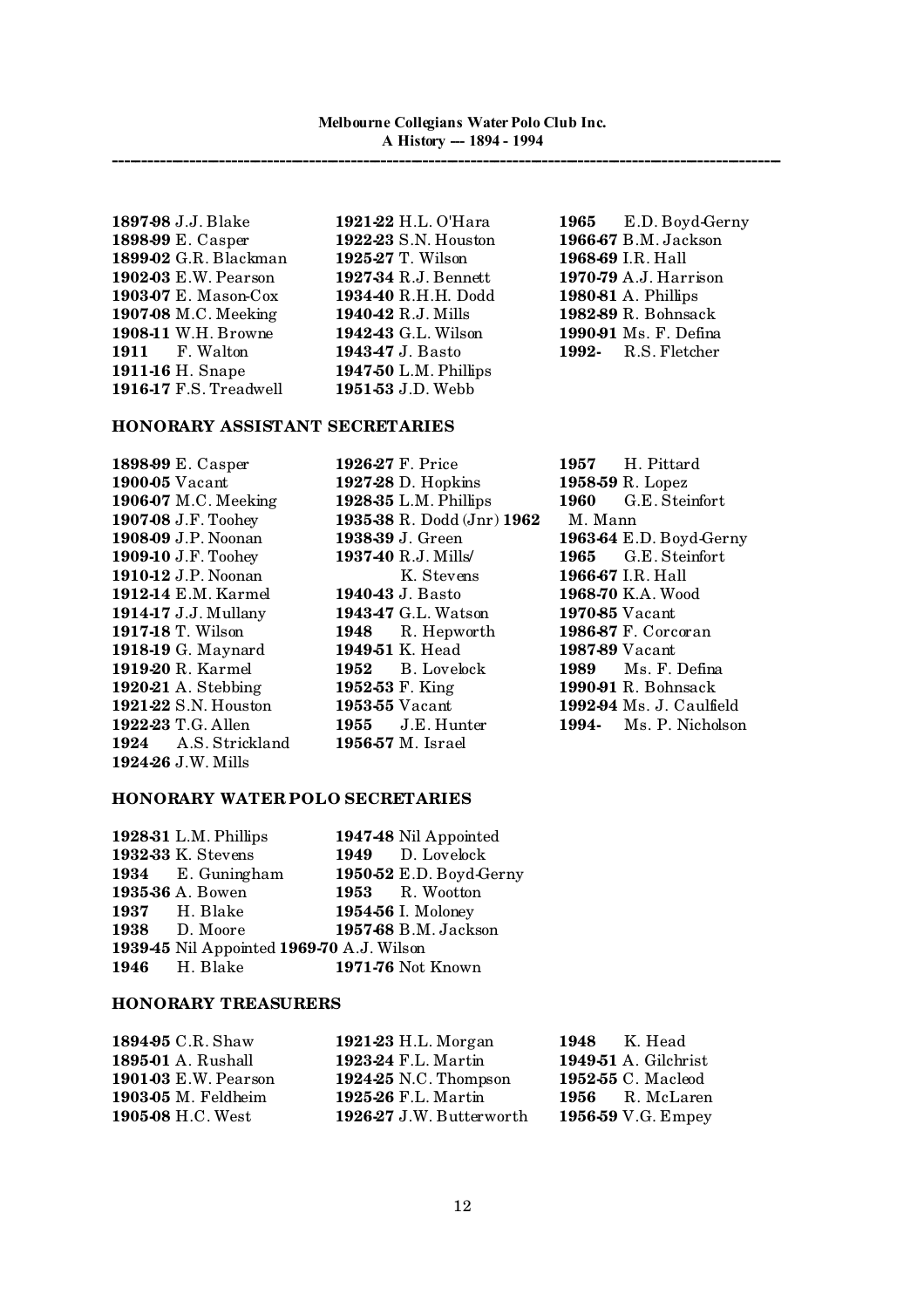| 1908-09 J.F. Toohey  | 1927-29 E.R. Hurren    | 1960-61 P. Denehy         |
|----------------------|------------------------|---------------------------|
| 1909-10 J.P. Noonan  | 1929-32 J.A. Robertson | 1962-69 J.A.J.P. Harrison |
| 1910-11 J.F. Toohey  | 1932-33 E.R. Hurren    | 1970-79 A.J. Harrison     |
| 1911-13 W.B. Bennett | 193335 G.B. Cassidy    | <b>1980</b> J. Wilson     |
| 1913-16 E.M. Karmel  | 193540 W.G. Grant      | 1981-82 J.A.J.P. Harrison |
| 1916-19 H. Snape     | 194045 R.H.H. Dodd     | 1983-91 J. Milne          |
| 1920-21 R. Karmel    | 194647 W.G. Grant      | 1992- J.A.J.P. Harrison   |

# **HONORARY ASSISTANT TREASURERS**

| 1923-24 N.C. Thompson  | 193334 H.M. Pettiford  | 1955 R. McLaren    |
|------------------------|------------------------|--------------------|
| 1924 25 H. Inge        | 193435 E.J. Winningham | $1956$ C. Macleod  |
| 1925-26 N.C. Thompson  | 1935-36 W. Rice        | 1957-59 P. Denehey |
| 1926-27 F.L. Martin    | 1935-38 S. Glover      | 1960-69 J.J. Basto |
| 1927-29 J.A. Robertson | 193840 L.M. Phillips   | $1970 - Vacant$    |
| 1929-32 E.R. Hurren    | 194048 E. Crome        |                    |
| 1932-33 J.A. Robertson | 194954 M. Potter       |                    |
|                        |                        |                    |

#### **CLUB CAPTAINS**

| 1894-96 H. Heath            |
|-----------------------------|
| 1896-97 T. Turnbull         |
| 1897-98 W.H. Hatch          |
| 1898-01 A.J. Pearson        |
| <b>1901-03 M. Feldheim</b>  |
| 1903-04 H.P. Bishop         |
| <b>1904-06 A.J. Pearson</b> |
| 1906-23 H.A. Bennett        |
| 1923-26 L. Uren             |

# **VICE CAPTAINS**

**1928-32** P.I. Bennett **1962** D. Angland

**1894-96** H. Heath **1926-27** I.C. Stedman **1958** P. Bennett **1897-98** W.H. Hatch **1934-40** R.J. Bennett **1962-65** R.A. Wootton **1898-01** A.J. Pearson **1940-41** L. Uren **1966-67** J.E. Wootton **1901-03** M. Feldheim **1941-45** E.V. Cormack **1968-73** G. Stalker **1946-51** W. Atkinson **1974-76** A.J. Harrison **1952-53** J. Balderstone **1977-** R.C. Edwards 1954-55 J.D. Webb **1956-57** C. Bell

**1928-34** E.V. Cormack **1959-61** J.A.J.P. Harrison

**1894-96** C. Allard **1932-34** D.C. Gallagher **1963** G. Davies **1896-97** W.H. Hatch **1935-36** G. Grant **1964-65** J.E. Wootton **1898-01** M. Feldheim **1936-40** R. Winning **1966** R.A. Wootton **1901-02** E.S. Creaton **1940-42** W. Atkinson **1967** G. Stalker **1902-03** H.P. Bishop **1942-43** I. Donaldson **1968-70** J.E. Wootton **1903-05** M.G. Robb **1943-46** Vacant **1971-73** A.J. Harrison **1906-07** F. Fitts **1946-48** D.J. Norris **1974-75** G. Stalker **1907-13** T.W. Mason **1949-51** V. Jennings **1976-81** R. Woods **1913-20** W.B. Bennett **1952-53** J. McCormack **1982** A. Wilson **1920-23** L. Uren **1954** C. Janka **1983** R. Woods **1923-25** N.J. Fairless **1954** G. Steinfort **1984-85** A. Wilson **1925-26** D.B. Hopkins **1955** K. Wood **1986** N. Gynther **1926-27** R.J. Bennett **1956-58** E. Koleits **1987-91** R. Brown **1927-28** T.H. Morris **1959-61** A.J. Harrison **1992-** D. Orchard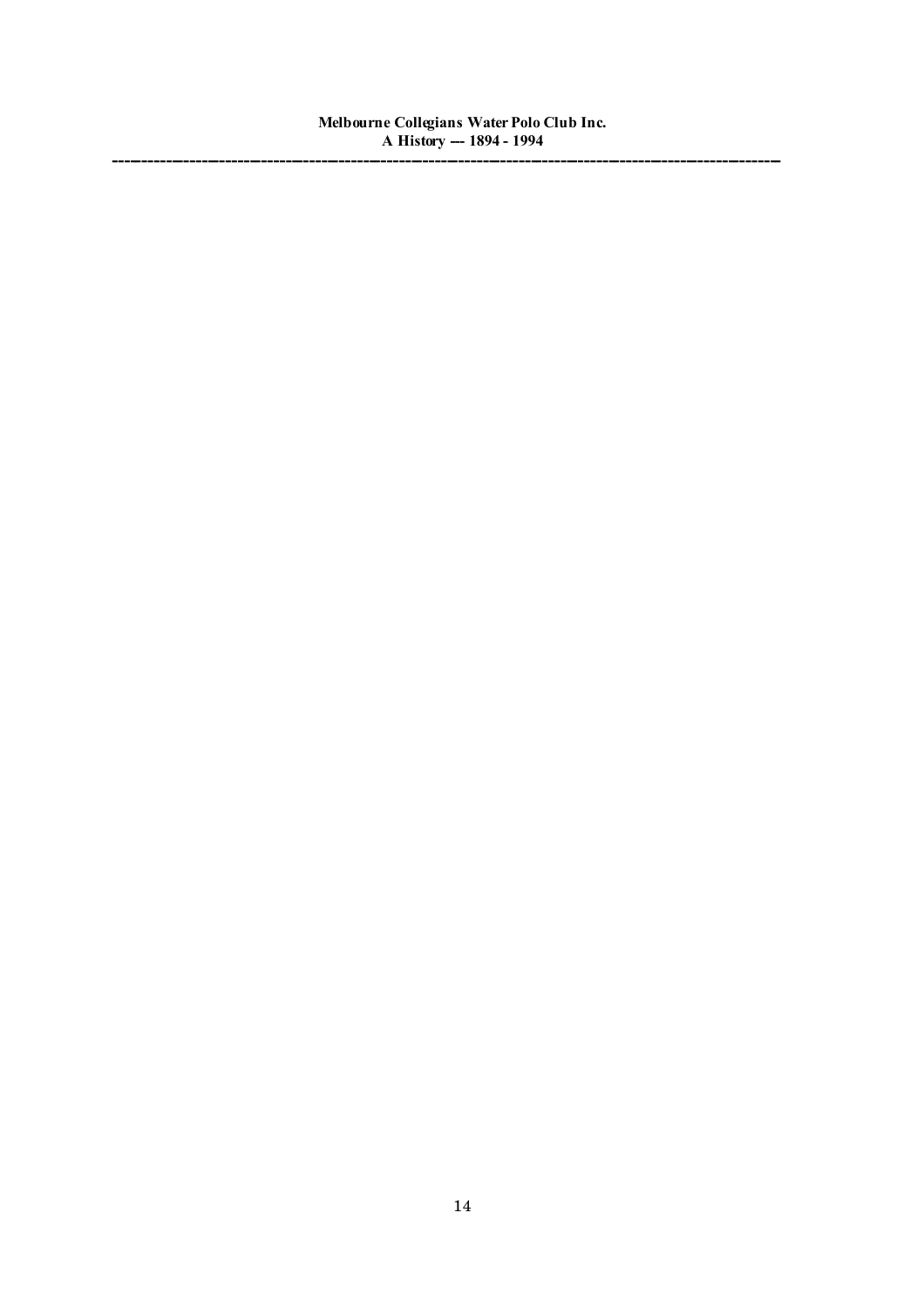# **JUNIOR CAPTAINS**

**1938-39** H. Johannessen **1958** A.J. Harrison **1969** G. Hay **1939-42** K. Finlay **1959-60** M. Lea **1970-79** Vacant **1942-44** P. Bennett **1961** A. Vautin **1980-83** R. Brown **1949-51** M. Potter **1963** P. Kell **1990** A. Chard **1952-53** G. Middleton **1964** P.C. Capp **1991-93** M. Spence **1954-56** J. Gallagher **1965-66** J. Lawrence **1994-** Vacant **1957** R. Miller **1967-68** P.W. Carson

**1948** J. Hunter **1962** R. Quinn **1984-89** D. Orchard

## **COACHES - MEN**

**1949-63** P.J. Bennett **1986** Dr. G. Csapo **1969-73** R.A. Wootton **1990-93** J. Barrow **1974-75** A.J. Harrison **1994-** R. Brown **1976** R.A. Wootton **1977** A.J. Harrison **1978-84** J.E. Wootton

**1947-48** P.J. Bennett **1985** R. Woods **1949** F. Acks **1986** R.C. Edwards **1964-66** W. McCabe **1987-88** R.A. Wootton O.A.M. **1967-68** J. Wilson **1989** S. Asher/L. Asher

#### **COACHES - WOMEN**

**1988-89** M. Defina **1989-91** L. Kelly **1991-92** M. Defina **1992-93** A. Chard **1993-** S. Adams

#### **DELEGATE TO VICTORIAN AMATEUR SWIMMING ASSOCIATION**

**1928** E. Cormack **1930-31** D. Gallagher **1934** E. Cunningham **1940** G. Finlay **1935-36** R.H.H. Dodd, J.P. **1937** G.B. Cassidy **1938** R.J. Bennett **1939** H.S. Johannesen **1941-42** R.H.H. Dodd, J.P. **1943** W. Bruce **1944-46** J. Basto **1947** R.J. Mills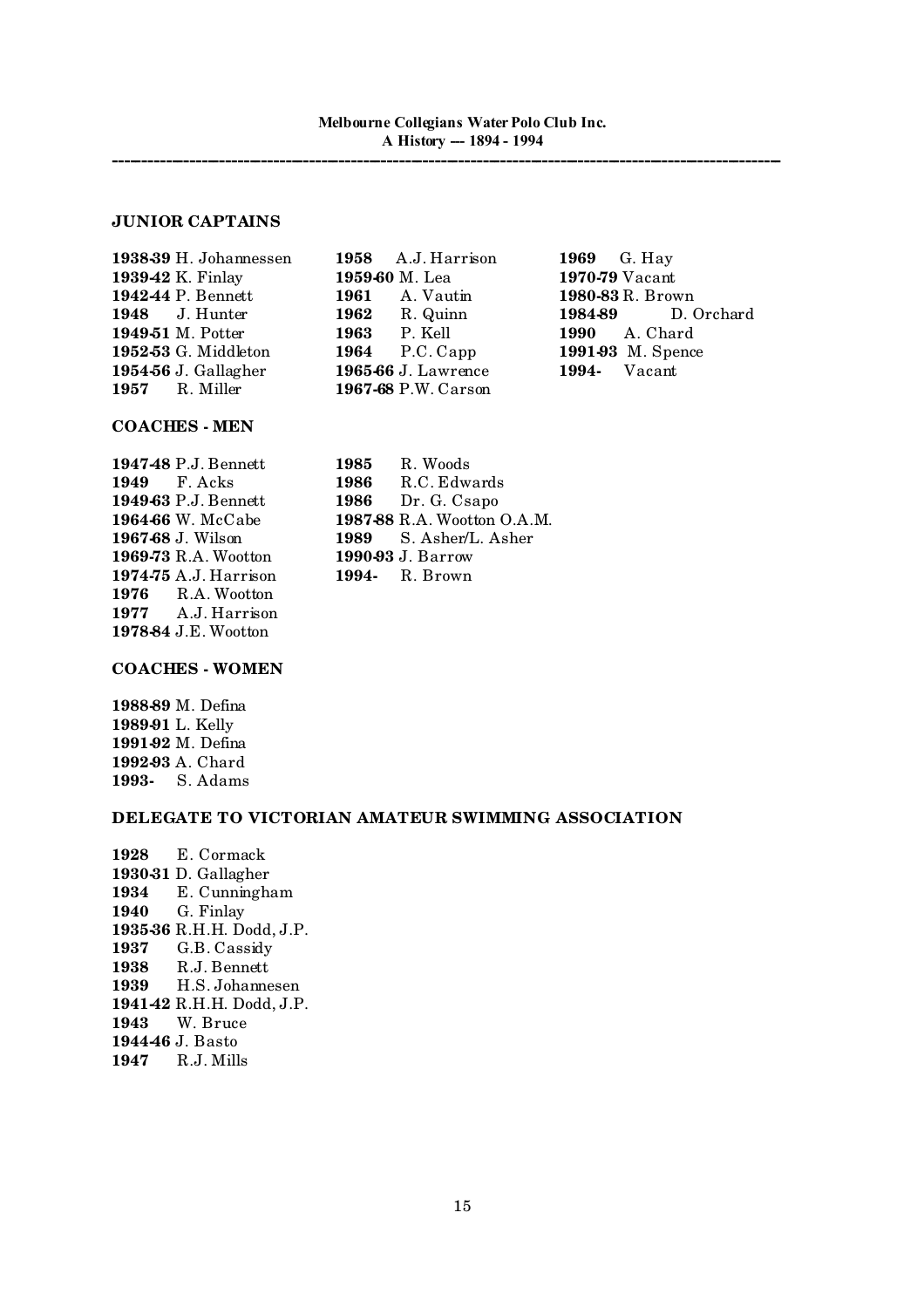# **DELEGATE TO VICTORIAN AMATEUR WATER POLO ASSOCIATION**

**1929-31** E. Cormack **1929-31** G. Cassidy **1929-31** L. Phillips **1930** D. Gallagher **1940** R.J. Bennett **1940-42** J. Basto **1940** K.A. Stevens **1941-42** A. Byriell **1980** B. Bowen **1980** L. Johnson **1981-85** A. Phillips **1986-87** R. Fletcher **1987-92** M. Defina **1994** A. Phillips

**1980-82** R.C. Edwards **1967-80** Mrs. H. Wilson **1983** J. Milne **1981** A.J. Harrison **1984** R. Bohnsack **1982-83** Vacant **1985-91** J. Milne **1984-89** R.S. Fletcher **1992-** R.C. Edwards **1990** R.C. Edwards

**1990** M. Defina **1980-84** K. Wood<br> **1991-** D. McGee **1985-** R.S. Flet

# **REGISTRARS SOCIAL SECRETARIES**

#### **EXECUTIVE CHAIRMEN FUNDRAISING MANAGERS**

**1985-** R.S. Fletcher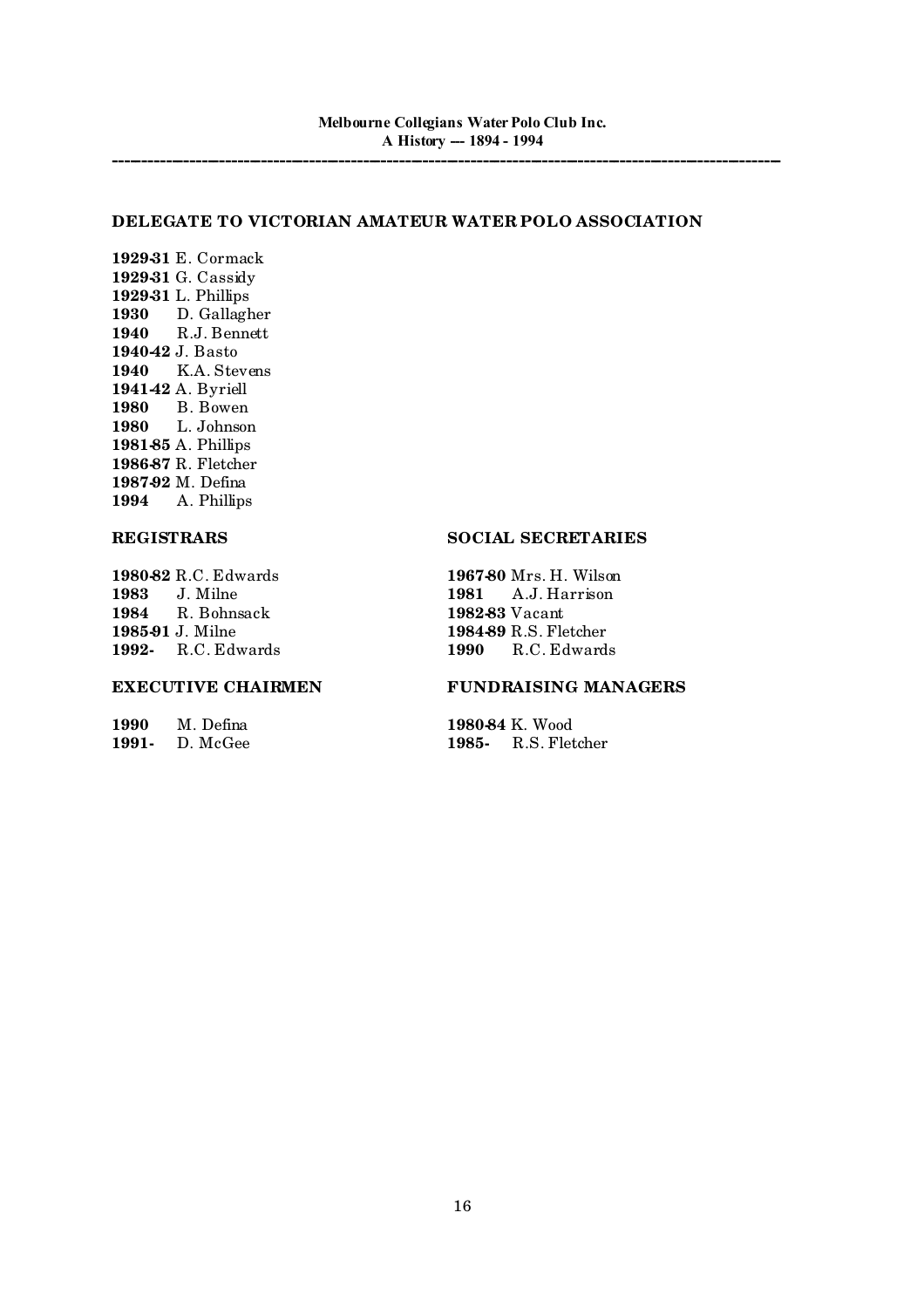# **OLYMPIC AND AUST RAL IAN**

# **REPRESENTAT IVES**

# **SWIMMING AND OTHER SPORTS**

# **Olympic Games Representatives**

- Frank Beaurepaire, Ivan Stedman, Horace A. Bennett (General Manager)

- Frank Beaurepaire, Ivan Stedman.

- T.H. "Harry" Morris (Diving and Wrestling)

- William T.J. Uren (General Manager)

- Kevin Coote (Wrestling), William T.J. Uren (General Manager)

- William T.J. Uren (General Manager)

- John Nicholas & Peter Parrot (Ice Hockey), Russ Carson (Manager - Ice Hockey)

- Russ Carson (Manager - Ice Hockey)

# **Australian Representatives**

- Frank Beaurepaire, Ivan Stedman
- Doug Gallagher (Boxing)
- Alan Higginson
- David Norris (Diving)

- David Norris (Diving)

- B. Whiting (Surf Life Saving)

- Leslie M. Phillips (Manager)

- Russ Carson (Manager - Ice Hockey)

# **WATER POLO**

# **Olympic Games Representatives**

 - Peter Bennett (Capt.) - Peter Bennett (Capt.), Bill McCabe, Jim Farrell - Ron Wootton (Coach) - Rodney Woods - Simon Asher - Simon Asher, Daniel Marsden

## **Australian Representatives**

 - Reg Bennett, Les Uren (Coach) - Peter Bennett - Rob McLaren - Tony Harrison - Ron Wootton (Coach) - Tony Harrison, Ron Wootton (Coach) - Tony Harrison, Ron Wootton (Coach) - Rodney Woods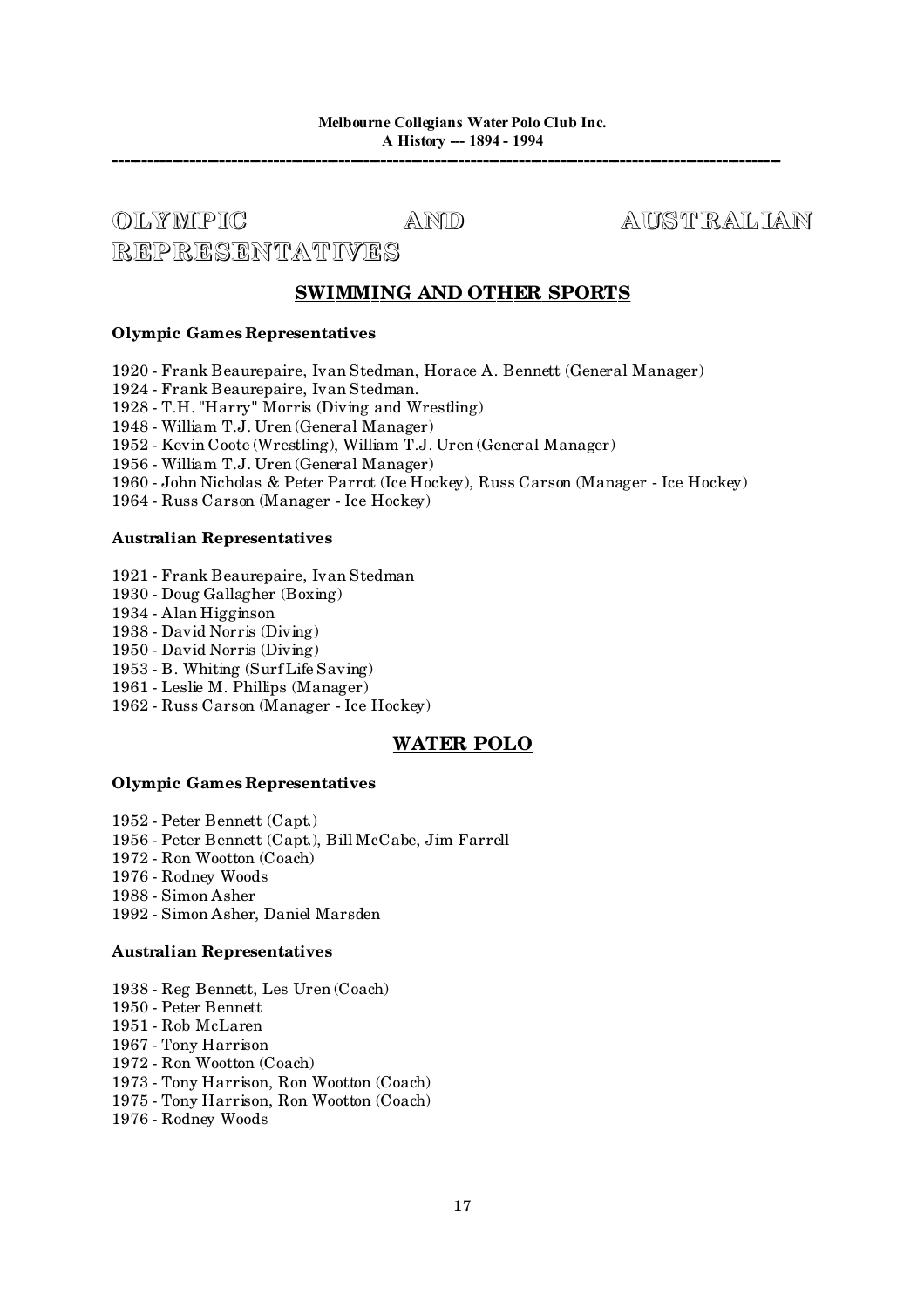- Robert Edwards, Rodney Woods
- Robert Edwards
- Robert Edwards, Rodney Woods, Andrew Wilson (U/17)
- Shaun Stewart (U/18),
- Paul Edebone (Country Team)
- Simon Asher (Senior and U/21), Paul Edebone (Country Team)
- Simon Asher, Vicki Laing, Paul Edebone (Country Team), Julie Caulfield (Country Team), Fiona Defina (Country Team)
- Simon Asher, Vicki Laing
- Simon Asher, Vicki Laing, Julie Caulfield (Country Team), Fiona Defina (Country Team), Leanne Kelly (Coach - Country Team)
- Simon Asher
- Simon Asher, Daniel Marsden, Matthew Spence (U/20)
- Daniel Marsden
- Simon Asher, Daniel Marsden, Andrew Gott (U/16), Ryan Moody (U/16)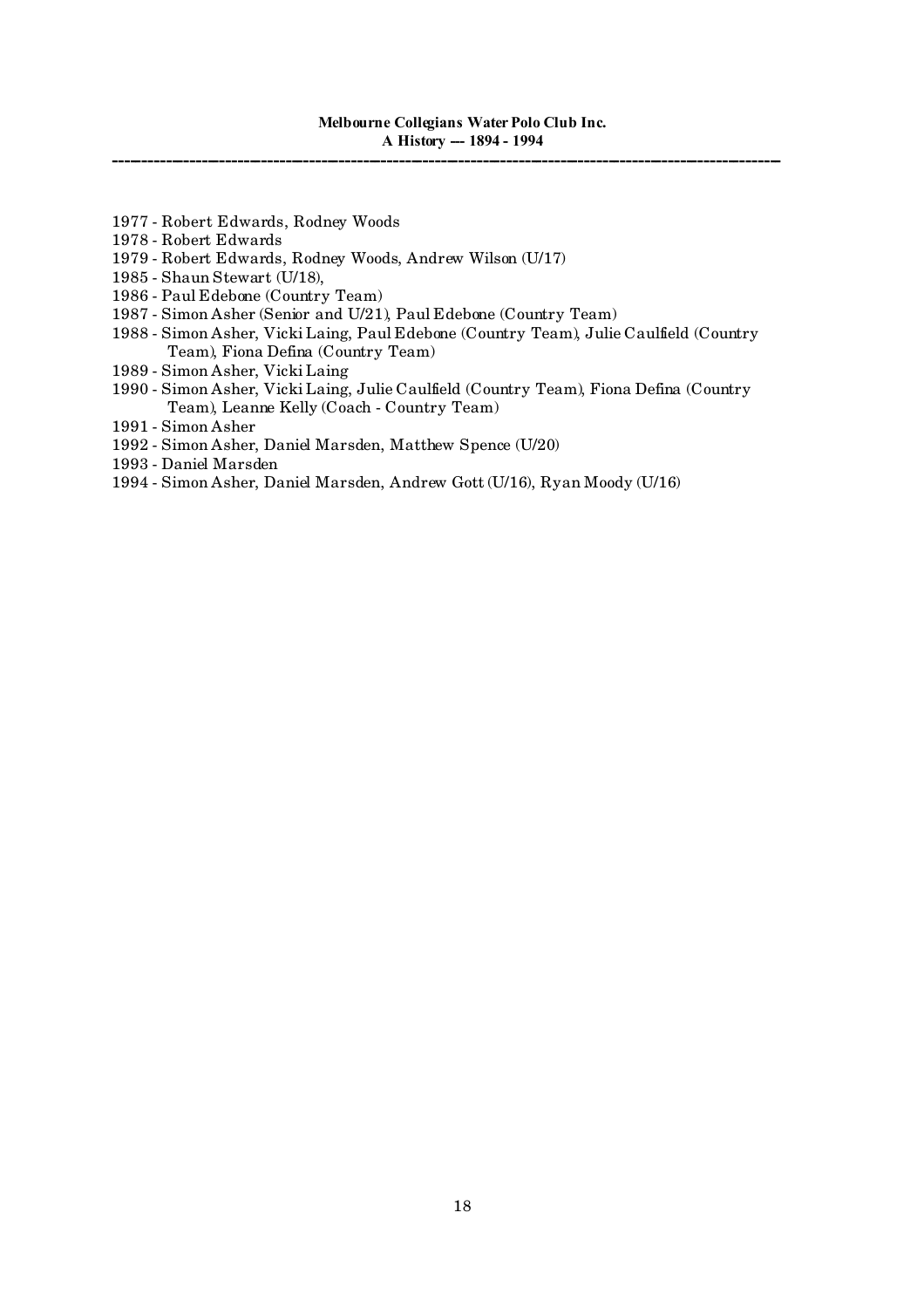# **MANAGEMENT APPOINTMENT S**

# **Legislative Assembly**

J.T. Vinton-Smith 1932

# **Member, International Olympic Federation**

Sir Harold Luxton 1946,47,48,49,50,51

# **Executive Member, Australian Olympic Federation**

W.T.J. Uren, C.B.E. 1950,51,52,53,54,55,56,57,58,59,60,61,62,63,64,65,66,67,68,69

# **Member, Australian Olympic Federation**

| H.A. Bennett      | 1947         |
|-------------------|--------------|
| W.T.J. Uren       | 1947, 48, 49 |
| Sir Harold Luxton | 1950         |

# **Victorian Delegate to Australian Olympic Federation**

| E.M. Cowan   | 1930, 31, 32, 33, 35, 36             |
|--------------|--------------------------------------|
| H.A. Bennett | 1935, 36, 37, 38, 39                 |
| R.W. Carson  | 1960,61,62,63,64,65,66,67,68,69      |
| T.H. Morris  | 1961, 62, 63, 64, 65, 66, 67, 68, 69 |
| H.B. Ive     | 1963, 64, 65, 66, 67                 |
|              |                                      |

# **Member, Olympic Organising Committee 1956 Games**

Sir Harold Luxton 1950,51 W.T.J. Uren 1950,51,52,53,54,55,56

## **Member, Olympic Organising Committee**

| W.T.J. Uren | 1958 |
|-------------|------|
|-------------|------|

## **Olympic Selector**

H.A. Bennett 1932,36

# **General Manager, Australian Olympic Team**

W.T.J. Uren 1952,56

# **Manager, Australian Olympic Ice Hockey Team**

R.W. Carson 1960,64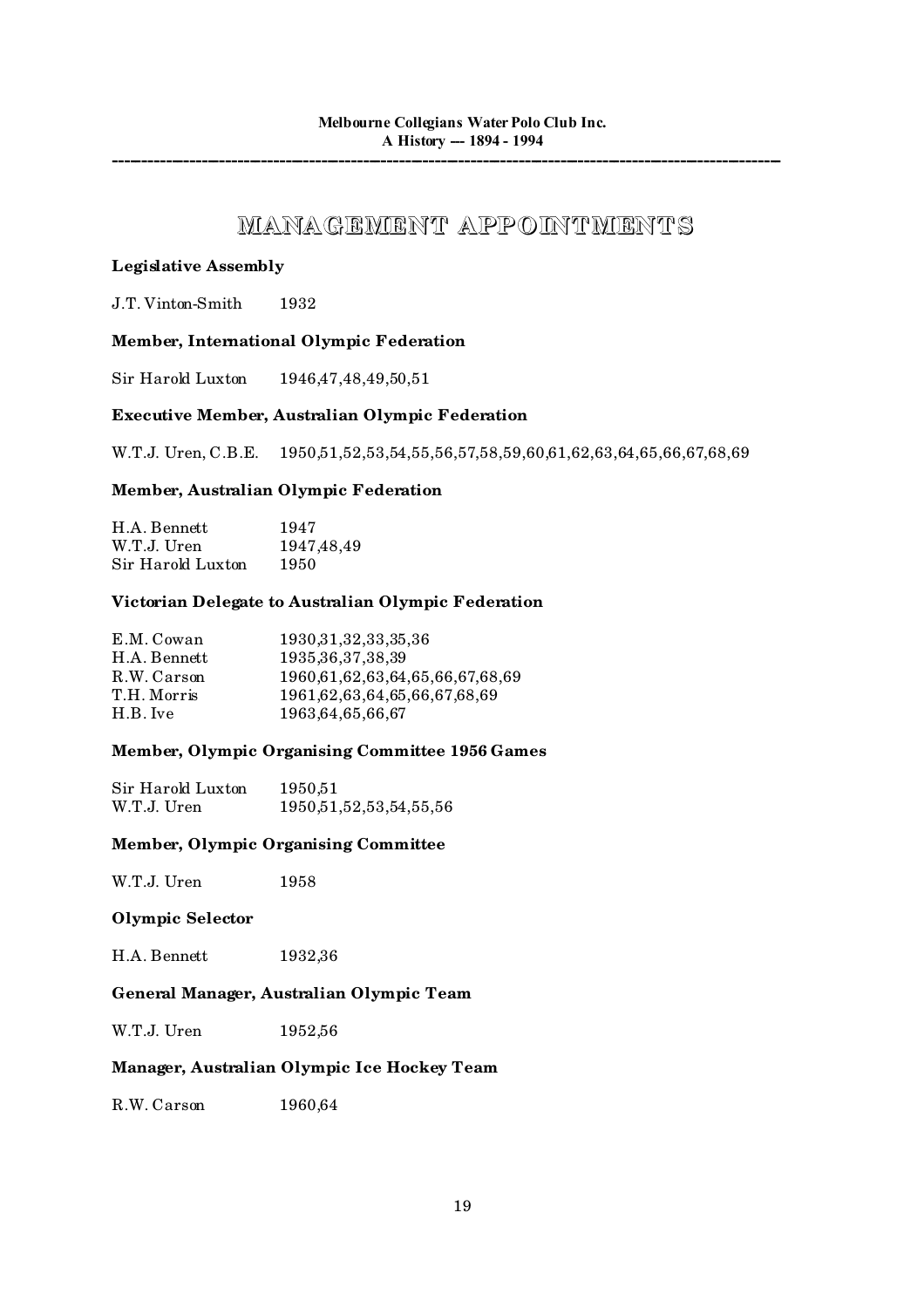**----------------------------------------------------------------------------------------------------------------**

# **Executive Member, Federation Internationale de Natation Amateur** H.A. Bennett 1947 **Member, British Empire Games Committee** L.M. Phillips 1953,54,55,56 **Victorian Delegate, Australian British Empire and Commonwealth Games Association** L.M. Phillips 1957,58,60,61,62,63,64,65,66,67,68,69 W.T.J. Uren, C.B.E. 1967,68,69 **President, Amateur Swimming Union of Australia** H.A. Bennett 1946,47,48,49,50,51,52,53,54,55,56,57,58 (Resigned Feb. 1958) H.B. Ive 1961,62,63,64 **Vice President, Amateur Swimming Union of Australia** H.A. Bennett 1930,31,32,33,34,35,36,37,38,39 H.B. Ive 1958,59,60 **Executive Member, Amateur Swimming Union of Australia** W.T.J. Uren C.B.E. 1946,47,48,49

# **Victorian Delegate to Amateur Swimming Union of Australia**

L.M. Phillips 1959,60,61,62,63,64,65,66,67,68,69

## **Victorian Delegate to Australian Water Polo Inc.**

A. Phillips 1983

## **Victorian Delegate to Australian Water Polo Inc. Referees Panel**

| J. Wilson   | 1983,84      |
|-------------|--------------|
| R. Fletcher | 1987, 88, 89 |
| M. Defina   | 1990,91,92   |

# **President Surf Life Saving Association of Australia (Vic. Centre)**

A.W. Walker, O.B.E 1956,59,60,61,62,63,64,65,66,67,68,69

# **Secretary Australian Ice Hockey Association**

R.W. Carson 1960,61,62,63,64,65,66,67,68,69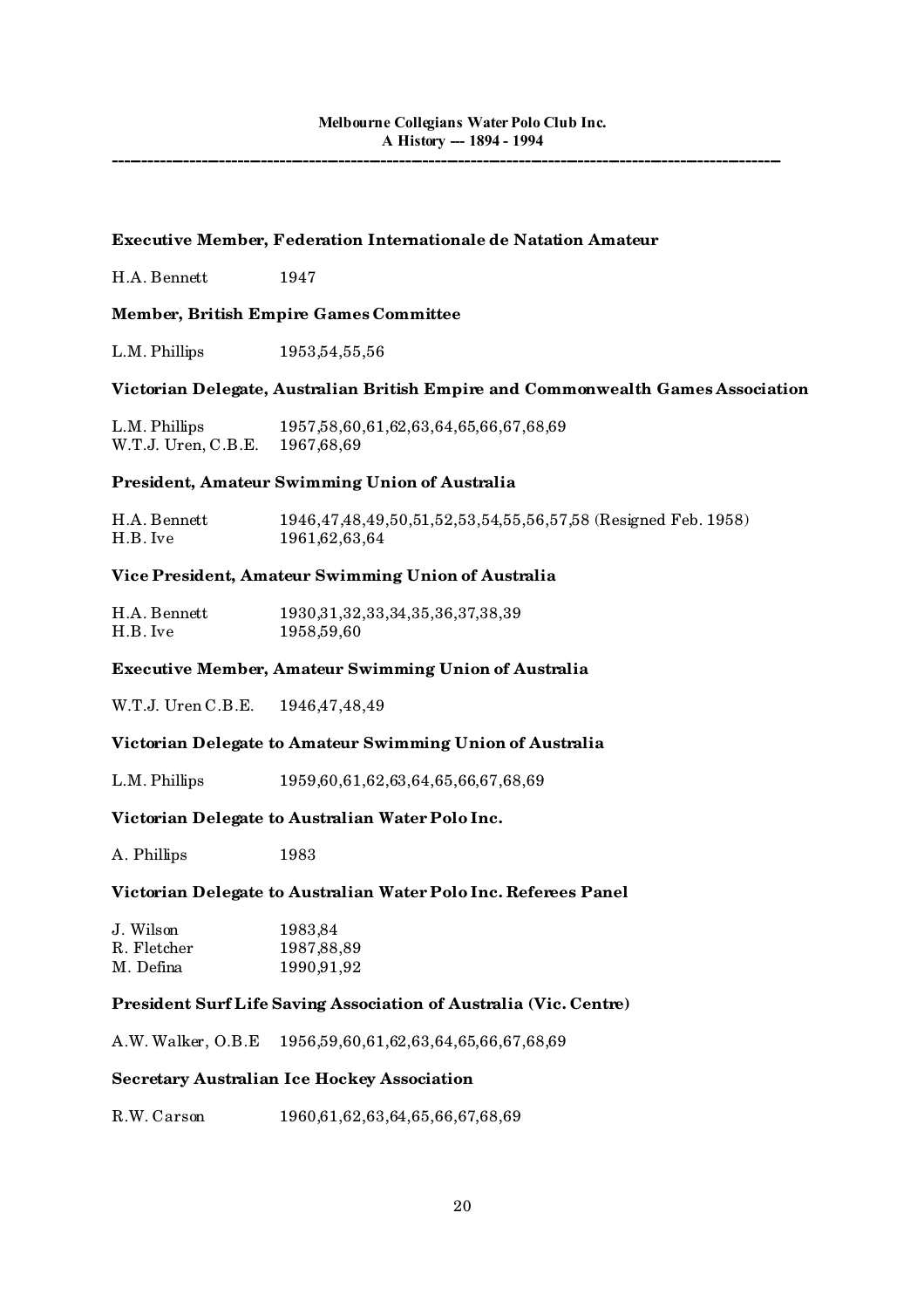## **Treasurer Australian Ice Hockey Association**

R.W. Carson 1960,61,62,63,64,65,66,67,68,69 **Manager, Australian Swimming Team - New Zealand Tour** L.M. Phillips 1961 **Manager, Australian Ice Hockey Team** R.W. Carson 1962 **Coach, Australian Country Womens Water Polo Team** L. Kelly 1990 **Manager, Australian Country Womens Water Polo Team** M. Defina 1988 **Coach, Australian Junior Mens Water Polo Team** J. Muspratt 1992 **Selector, Australian Senior Mens Water Polo Team** J. Barrow 1992 **Member, Australian Water Polo Advisory Selection Committee** R. Wootton 1960,61,62 **Honorary Secretary Australian Water Polo Committee** E.F. Lynott 1950 **Chairman of Victorian Olympic Council** W.T.J. Uren, C.B.E. 1946,47,48,49,50,51,52,53,54,55,56,57,58,59,60,61,62,63,64,65,66,67,68,69 **Delegate to Victorian Olympic Council**

L.M. Phillips (Swimming) 1958,59,60,61,62,63,64,65,66,67,68,69 H.B. Ive (Swimming) 1958,59,63,64,65,66,67 R.W. Carson(Ice Hockey) 1968,69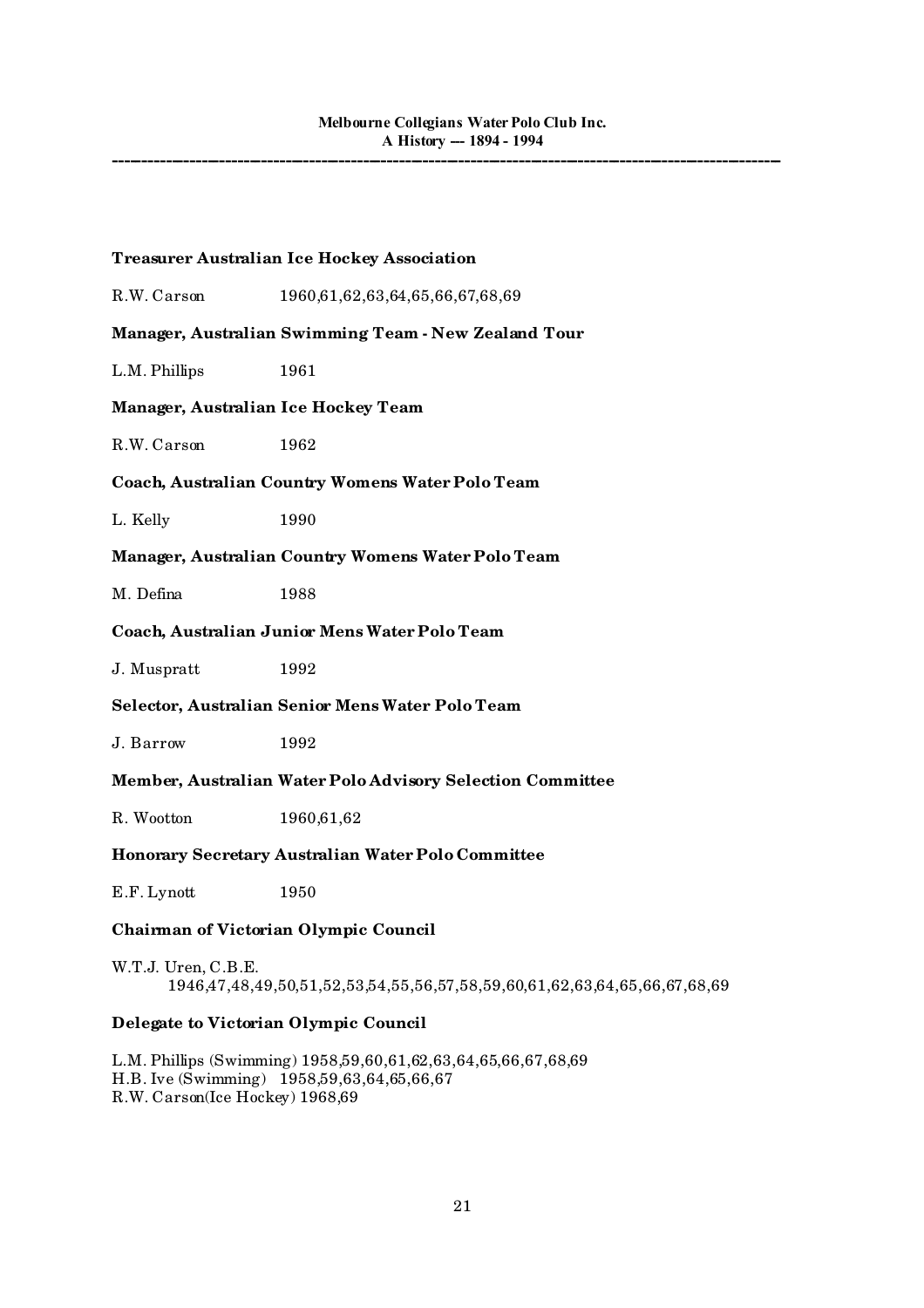**----------------------------------------------------------------------------------------------------------------**

# **Member of Victorian Olympic Council**

D.J. Norris 1951,52,53

# **President, Victorian Amateur Swimming Association**

H.A. Bennett

|                    | 1922, 23, 24, 25, 26, 2728, 29, 30, 31, 32, 33, 34, 35, 36, 37, 38, 39, 46, 47, |
|--------------------|---------------------------------------------------------------------------------|
|                    | 48.49.50, 51.52                                                                 |
| W.T.J. Uren C.B.E. | $1952,53,54,55,56,57$ (Resigned July, 1957)                                     |
| H.B. Ive           | 1962.63.64.65.66.67                                                             |

#### **Vice President, Victorian Amateur Swimming Association**

| E.M. Cowan    | 1929, 30, 31, 32, 33, 34, 35, 36, 37, 38, 39 |
|---------------|----------------------------------------------|
| P.S. Walsh    | 1929, 30, 31, 32, 33, 34, 35, 36, 37, 38, 39 |
| H.B. Ive      | 1958.59.60.61                                |
| L.M. Phillips | 1964, 65, 66, 67, 68, 69                     |

#### **Chairman, Victorian Amateur Swimming Association**

| E.M. Cowan         | 1933, 34, 35, 36, 37, 38, 39 |
|--------------------|------------------------------|
| W.T.J. Uren C.B.E. | 1946, 47, 48, 49, 50, 51     |

## **Executive Member, Victorian Amateur Swimming Association**

| 1933, 34, 35         |
|----------------------|
| 1933.34              |
| 1935                 |
| 1939                 |
| 1947, 48, 49, 50, 51 |
|                      |

## **Honorary General Secretary, Victorian Amateur Swimming Association**

| D.J. Norris   | 1951,52,53                                   |
|---------------|----------------------------------------------|
| L.M. Phillips | 1953, 54, 55, 56, 57, 58, 59, 60, 61, 62, 63 |

#### **Honorary Treasurer, Victorian Amateur Swimming Association**

| H. Blake | 1955, 56, 57 |
|----------|--------------|
|----------|--------------|

## **Honorary Finance Officer, Victorian Amateur Swimming Association**

H.B. Ive 1958,59,60,61

# **Championship Officer, Victorian Amateur Swimming Association**

L.M. Phillips 1964,65,66,67,68,69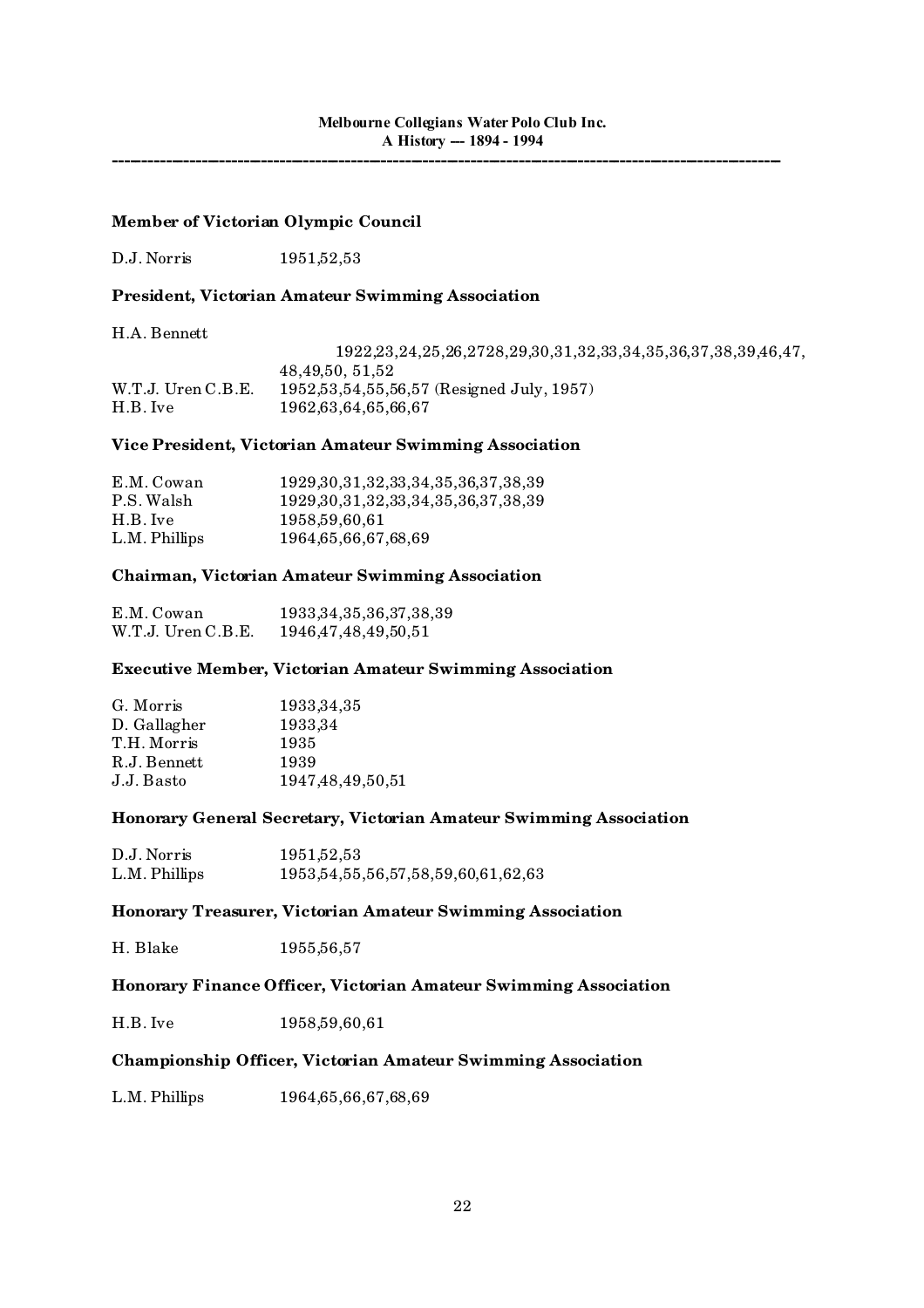**----------------------------------------------------------------------------------------------------------------**

# **Honorary Inter Club Officer, Victorian Amateur Swimming Association**

Baden Powell 1962,63,64,65,66,67,68,69

# **Registrar, Victorian Amateur Swimming Association**

L. Phillips 1931

# **Coach of Victorian Amateur Swimming Association State Team**

| L. Uren     | 1931, 32, 33, 34, 35, 37, 38, 39     |
|-------------|--------------------------------------|
| G. Morris   | 1931, 32, 33, 34, 35, 36, 37, 38, 39 |
| T.H. Morris | 1931, 32, 33, 34, 35, 36, 37, 38, 39 |

# **Manager, Victorian Amateur Swimming Association State Team**

| G.W. Morris        | 1922,34 |
|--------------------|---------|
| W.T.J. Uren C.B.E. | 1920    |

# **President, Victorian Amateur Water Polo Association**

| Sir George Turner<br>H.A. Bennett | 1896                                                                              |
|-----------------------------------|-----------------------------------------------------------------------------------|
|                                   | 1927, 28, 29, 30, 31, 32, 33, 34, 37, 38, 39, 40, 41, 42, 46, 47, 48, 49, 50, 51, |
|                                   | 52,53,54,5556,57,58,59,60,61 (Deceased)                                           |
| L. Uren                           | 1961, 62, 63                                                                      |
| L.M. Phillips                     | 1964, 65, 66, 67, 68, 69, 70                                                      |
| H. Quittner                       | 1974, 75, 76, 77, 80, 81, 82, 83, 84                                              |
| J. Barrow                         | 1992,93                                                                           |
|                                   |                                                                                   |

# **Vice President, Victorian Amateur Water Polo Association**

| E.M. Cowan      | 1932, 33, 34, 35, 36, 37, 38, 39                                         |
|-----------------|--------------------------------------------------------------------------|
| W.T.J. Uren     | 1933, 34, 35, 36, 37, 38, 39, 48, 49, 50, 51, 52, 53, 54, 55, 56, 57, 58 |
| L. Uren         | 1948,49                                                                  |
| J.J. Basto      | 1948, 49, 50, 51, 52, 53, 54, 55, 56, 57, 58, 59, 60, 61, 62, 63         |
| H.O Blake       | 1948,49,50,51,52,53,54,55,56,57,58,59,62,65,66,67,68,69                  |
| L.M. Phillips   | 1948, 49, 50, 51, 52, 53, 54, 55, 56, 57, 58, 59, 60, 61, 62, 63         |
| E.F. Lynott     | 1950, 51, 52, 53, 54, 55, 56, 57                                         |
| J. Wall<br>1950 |                                                                          |
| H.B. Ive        | 1958, 59, 60, 61, 62                                                     |
| R. Carson       | 1958, 59, 60, 61                                                         |
| P.J. Bennett    | 1959                                                                     |
| R. Bennett      | 1960,61,62                                                               |
| J. Wilson       | 1976, 77, 78, 79, 80                                                     |

# **Chairman, Victorian Amateur Water Polo Association**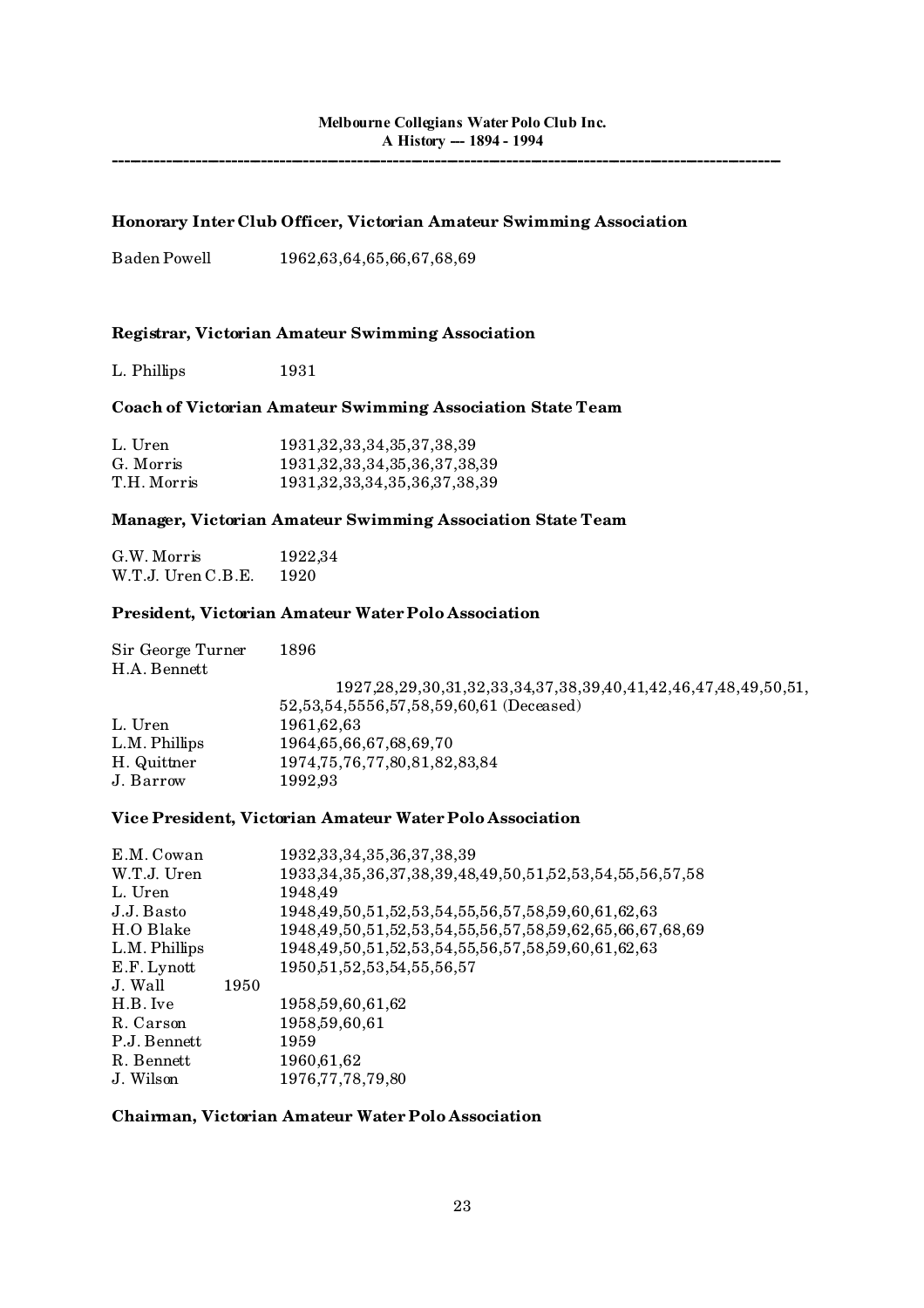| L. Uren       | 1933, 34, 35, 36, 37, 38, 39, 40, 41, 42, 46, 47, 48, 49, 50, 51 |
|---------------|------------------------------------------------------------------|
| L.M. Phillips | 1953, 54, 55, 56, 57, 58, 59, 60, 61, 62, 63                     |
| H.O. Blake    | 1967.68.69                                                       |
| C. Kovess     | 1985, 86, 87, 88                                                 |

## **Deputy Chairman, Victorian Amateur Water Polo Association**

| L.M. Phillips | 1952                 |
|---------------|----------------------|
| H. Blake      | 1955, 56, 57, 58, 59 |
| G. Steinfort  | 1964                 |

# **Honorary Secretary, Victorian Amateur Water Polo Association**

| E. Hurren      | 1927, 28.29, 30, 31                  |
|----------------|--------------------------------------|
| L. M. Phillips | 1932, 33, 34, 35, 36, 37, 38, 39, 40 |
| E.F. Lynott    | 1941, 42, 46, 47, 48, 49             |
| B. Lovelock    | 1952, 53, 54, 55                     |

# **Assistant Secretary, Victorian Amateur Water Polo Association**

| T. Withers | 1932,33 |
|------------|---------|
| D. Bowen   | 1936    |

# **Honorary Treasurer, Victorian Amateur Water Polo Association**

| E. Hurren         | 1927                 |
|-------------------|----------------------|
| H. Blake          | 1935, 36, 37, 38, 39 |
| J.J. Basto        | 1946                 |
| J. Morgan         | 1952,53              |
| J.A.J.P. Harrison | 1969,70,71           |
|                   |                      |

# **Honorary Finance Officer, Victorian Amateur Water Polo Association**

H.O. Blake 1965,66

# **Executive Member, Victorian Amateur Water Polo Association**

| L. Uren         | 1930, 31, 32         |
|-----------------|----------------------|
| G.B. Cassidy    | 1933, 34, 35, 36, 37 |
| E.J. Cunningham | 1935                 |
| J. Basto        | 1952, 53, 54, 55, 56 |
| A. Phillips     | 1983                 |
|                 |                      |

# **Honorary Match Arrangement Officer, Victorian Amateur Water Polo Association**

G. Steinfort 1963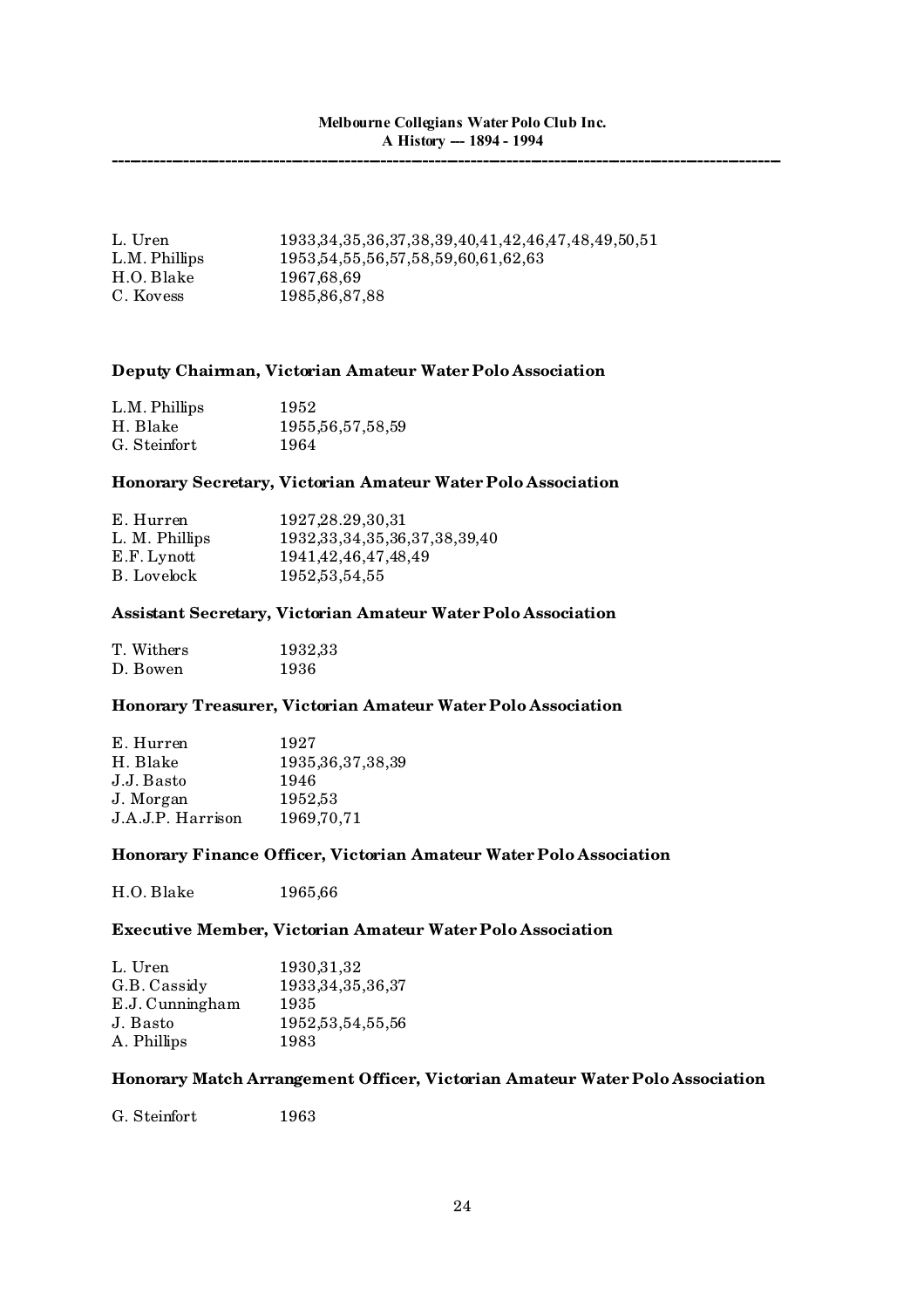## **Member Independent Tribunal, Victorian Amateur Water Polo Association**

| B. Jackson  | 1963, 64, 65, 66 |
|-------------|------------------|
| A. Phillips | 1981, 82, 83, 84 |
| R. Fletcher | 1987,88,89       |

**Honorary Publicity Officer, Victorian Amateur Water Polo Association** A. Gati 1965,66

# **Selector, Victorian Amateur Water Polo Association Senior Mens Team**

| B. Jackson  | 1964, 65, 66, 67, 68, 69 |
|-------------|--------------------------|
| R. Fletcher | 1987                     |
| R. Wootton  | 1988                     |
| N. Gynther  | 1988                     |
| R. Edwards  | 1989,90,91               |

# **Selector, Victorian Amateur Water Polo Association Senior Womens Team**

| D. Sweeney | 1989 |
|------------|------|
| M. Defina  | 1990 |

#### **Selector, Victorian Womens Country Water Polo Team**

M. Defina 1989,90

# **Coach of Victorian Amateur Water Polo Association State Team**

| L. Uren<br>H.A. Bennett<br>E. Cormack<br>E. Lynott<br>P.J. Bennett<br>R. Wootton<br>J. Wootton | 1927, 28, 29, 31, 32, 33, 34, 35, 36, 37, 38, 39, 40, 41, 46, 47, 48<br>1930<br>1939,40<br>1948,49<br>1954, 55, 56, 57, 58, 59, 61, 62<br>1971, 72, 73, 74, 75, 76,<br>1979,80,81 |
|------------------------------------------------------------------------------------------------|-----------------------------------------------------------------------------------------------------------------------------------------------------------------------------------|
| J. Barrow                                                                                      | 1990,91,92,93                                                                                                                                                                     |
|                                                                                                |                                                                                                                                                                                   |

# **Coach of Victorian Country Womens Water Polo Team**

L. Kelly 1990

# **Manager of Victorian Amateur Water Polo Association State Team**

| E.R. Hurren   | 1927.28.29.30,31,32,33    |
|---------------|---------------------------|
| L.M. Phillips | 1934.35.36.37.38,39,40,41 |
| E.F. Lynott   | 1946,47                   |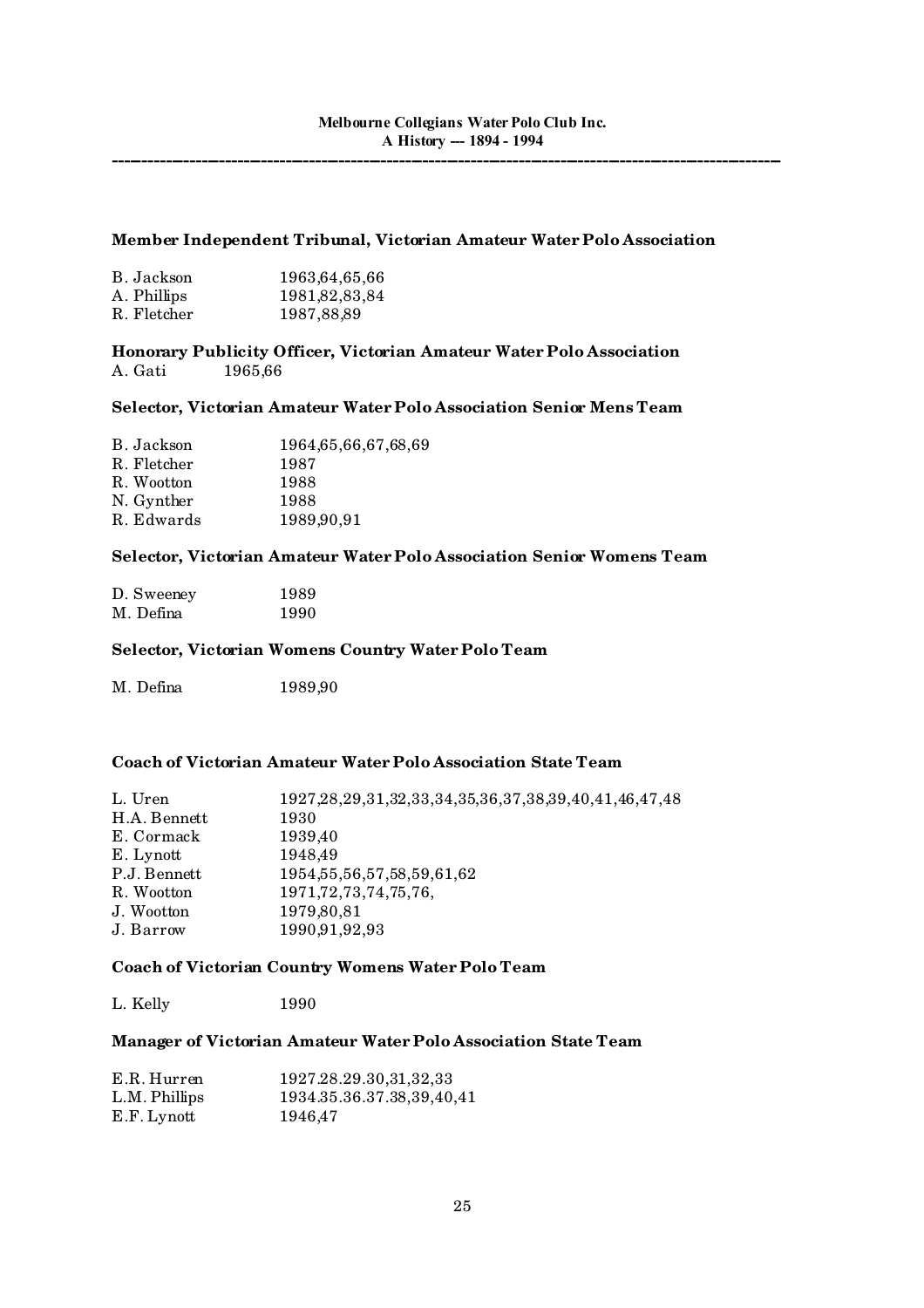**----------------------------------------------------------------------------------------------------------------**

| L. Uren    | 1948    |
|------------|---------|
| J.J. Basto | 1954    |
| H. Blake   | 1953,55 |
| W. Bennett | 1956    |
| R. Carson  | 1959    |
| R. Wootton | 1961,62 |
| M. McNeil  | 1989    |
|            |         |

## **Chairman, Victorian Water Polo Inc. Junior Development**

A. Phillips 1983

#### **Coach of Victorian Amateur Water Polo Association Colts Team**

| R. Wootton | 1957, 58, 59, 60     |
|------------|----------------------|
| J. Wilson  | 1969, 70, 71, 72, 73 |

# **Manager of Victorian Amateur Water Polo Association Colts Team**

T. Ive 1964

# **Coach of Victorian U/18 Junior Mens Team**

| J. Wilson  | 1973, 74, 75, 76 |
|------------|------------------|
| I. McInnes | 1993             |

# **Coach of Victorian U/16 Junior Mens Team**

R.C. Edwards 1993

# **Coach of Victorian School Girls Team**

J. Bates 1993

#### **Manager of Victorian School Girls Team**

L. McLaverty 1993

# **Coach of Victorian Amateur Water Polo Association Schoolboys Team**

R. Wootton 1962

## **Manager of Victorian Amateur Water Polo Association Schoolboys Team**

R. Wootton 1962

# **Chief Referee Victorian Amateur Water Polo Association**

G. Cassidy 1931,32,35,37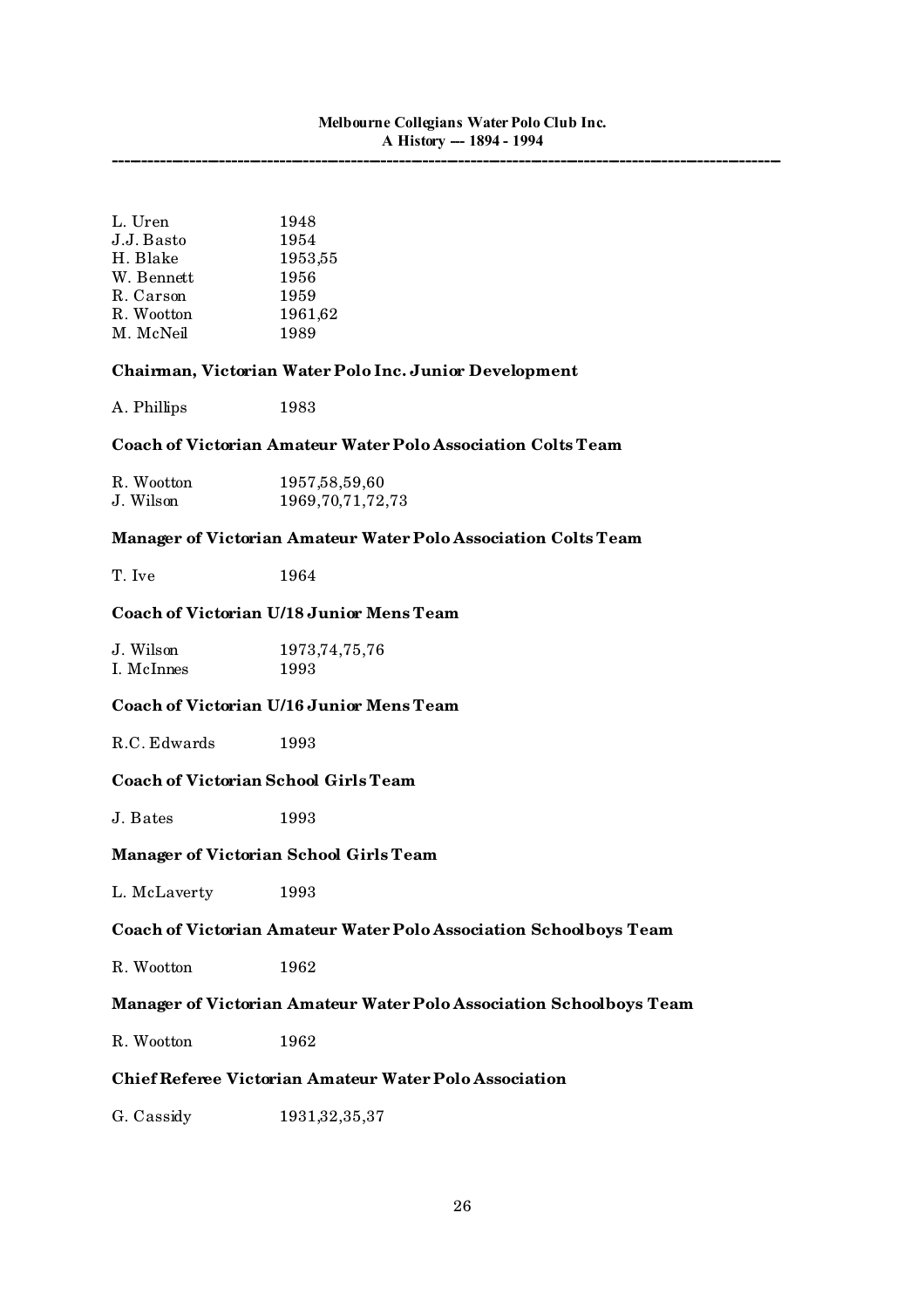**----------------------------------------------------------------------------------------------------------------**

| E. Crome      | 1931, 32, 36                                             |
|---------------|----------------------------------------------------------|
| W. Uren       | 1931,32                                                  |
| L.M. Phillips | 1938, 39, 40                                             |
| R. Wootton    | 1955                                                     |
| J. Wilson     | 1971, 72, 73, 74, 75, 76, 77, 78, 79, 80, 81, 82, 83, 87 |
| C. Kovess     | 1986                                                     |
| R. Fletcher   | 1988                                                     |
| M. Defina     | 1988, 89, 90, 91                                         |

# **President Amateur Diving Association of Victoria**

T. H. Morris 1957,58,59

# **President Victorian Rugby Union**

E.M. Cowan 1931

# **President Old Wesley Collegians Swimming Club**

L.M. Phillips 1950

# **Vice President Surf Life Saving Association of Aust. (Vic Centre)**

P.I. Bennett 1951,52,53,54,55,56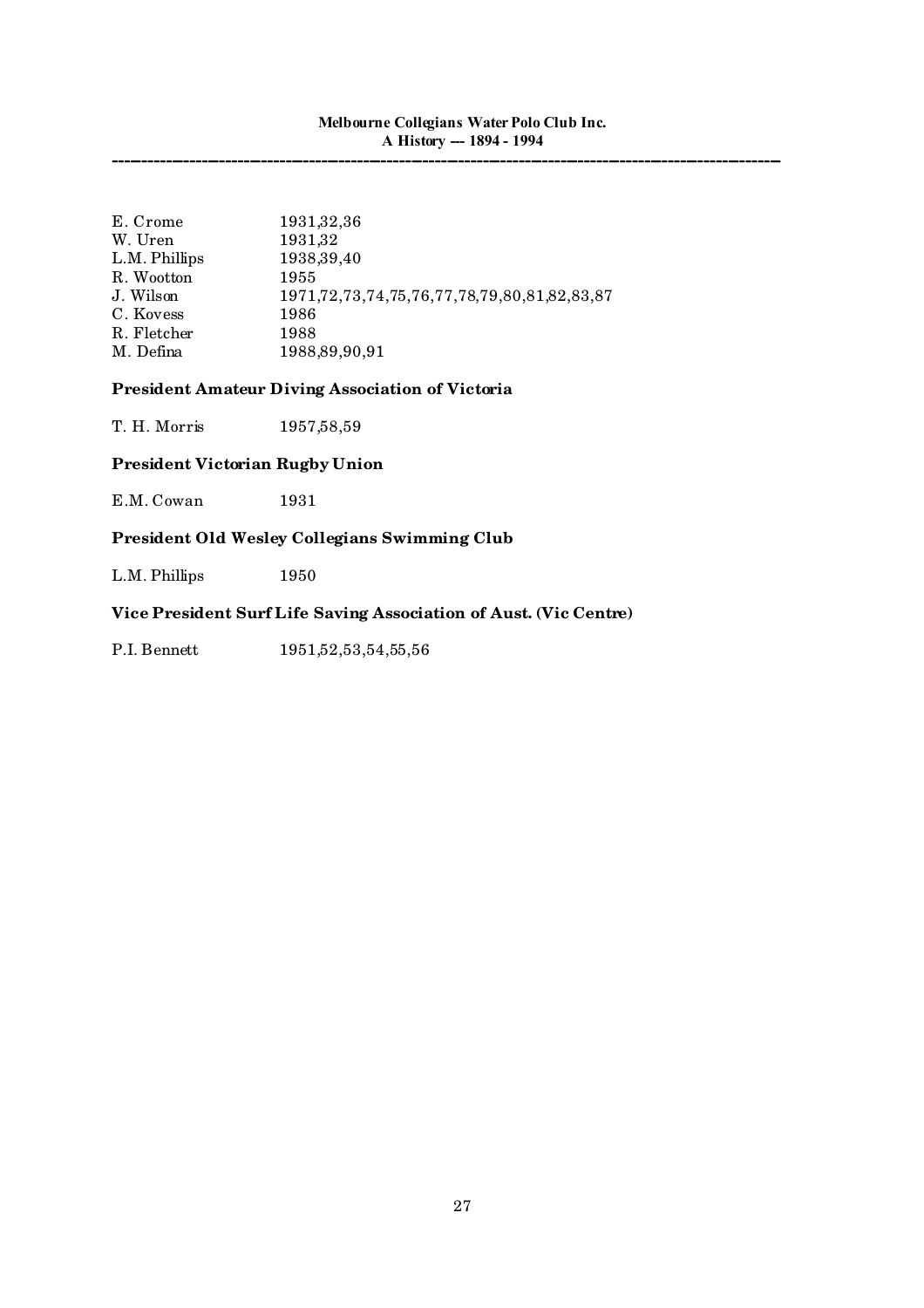# **AUST RAL IAN CHAMPIONS**

# **SWIMMING**

| Frank Beaurepaire   | $-220$ yrds $F/S$ , 880 yrds $F/S$ , 1 mile $F/S$                                                                               |
|---------------------|---------------------------------------------------------------------------------------------------------------------------------|
| Ivan Stedman        | - 110 yrds F/S, 220 yrds Breast                                                                                                 |
| Frank Beaurepaire   | - 220 yrds F/S, 440 yrds F/S, 880 yrds F/S, 1 mile F/S,                                                                         |
|                     | $1320$ yrds $F/S$                                                                                                               |
| Frank Beaurepaire   | $-220$ yrds $F/S$ , 880 yrds $F/S$ , 1 mile $F/S$                                                                               |
| Les Uren            | - 110 yrds Breast                                                                                                               |
| Frank Beaurepaire   | - 440 yrds F/S, 880 yrds F/S, 1 mile F/S, 1320 F/S                                                                              |
| Ivan Stedman        | - 220 yrds Breast                                                                                                               |
| Ivan Stedman        | - 220 yrds Breast, 440 yrds Breast, 110 yrds F/S                                                                                |
|                     | - 220 yrds Breast                                                                                                               |
| T.H. "Harry" Morris | - Diving Tower                                                                                                                  |
| T.H. "Harry" Morris | - Diving Tower                                                                                                                  |
| Tom Withers         | - 100 yrds Back                                                                                                                 |
| Alan Higginson      | - 220 yrds Breast, 440 yrds Breast                                                                                              |
|                     | - 100 yrds Back                                                                                                                 |
|                     | - 220 yrds Breast                                                                                                               |
|                     | - Medley                                                                                                                        |
|                     | - Medley                                                                                                                        |
| Ian Stewart         | $-110$ yrds $F/S$                                                                                                               |
| David J. Norris     | - Springboard Diving                                                                                                            |
| David J. Norris     | - Springboard Diving                                                                                                            |
| Jim Johnson         | - 220 yrds Breast                                                                                                               |
| Graeme Stewart      | - Junior 110 yrds F/S                                                                                                           |
|                     | - Springboard Diving                                                                                                            |
|                     | - Junior Diving                                                                                                                 |
|                     | - Springboard Diving                                                                                                            |
| Roger Huston        | - Junior Diving                                                                                                                 |
| David J. Norris     | - Springboard Diving                                                                                                            |
| John McCormack      | $-1650$ yrds $F/S$                                                                                                              |
|                     | I. Hopkins<br>Arthur King<br>Alan Higginson<br>Arthur King<br>Arthur King<br>David J. Norris<br>Roger Huston<br>David J. Norris |

# **WATER POLO**

The following is a list of Club members who were part of the Victorian Water Polo team that were successful in winning the Regal Cup and the H.A. Bennett Shield and becoming Premiers and Australian Champions:

# **Regal Cup.**

| 1928-29 | Les Uren (Capt.), Eric Cormack (Vice Capt.), Phil Bennett, Reg Bennett, George |
|---------|--------------------------------------------------------------------------------|
|         | Cassidy, Doug Hopkins and Eddie Hurren (Manager)                               |
| 1929-30 | Les Uren (Capt.), Eric Cormack (Vice Capt.), Reg Bennett, George Cassidy and   |
|         | Doug Hopkins                                                                   |
| 1934-35 | Reg Bennett (Vice Capt.), Phil Bennett, Max Cassidy and Les Uren (Coach)       |
| 194041  | Ashley Cooper, Jim Watkinson and Les Uren (Coach)                              |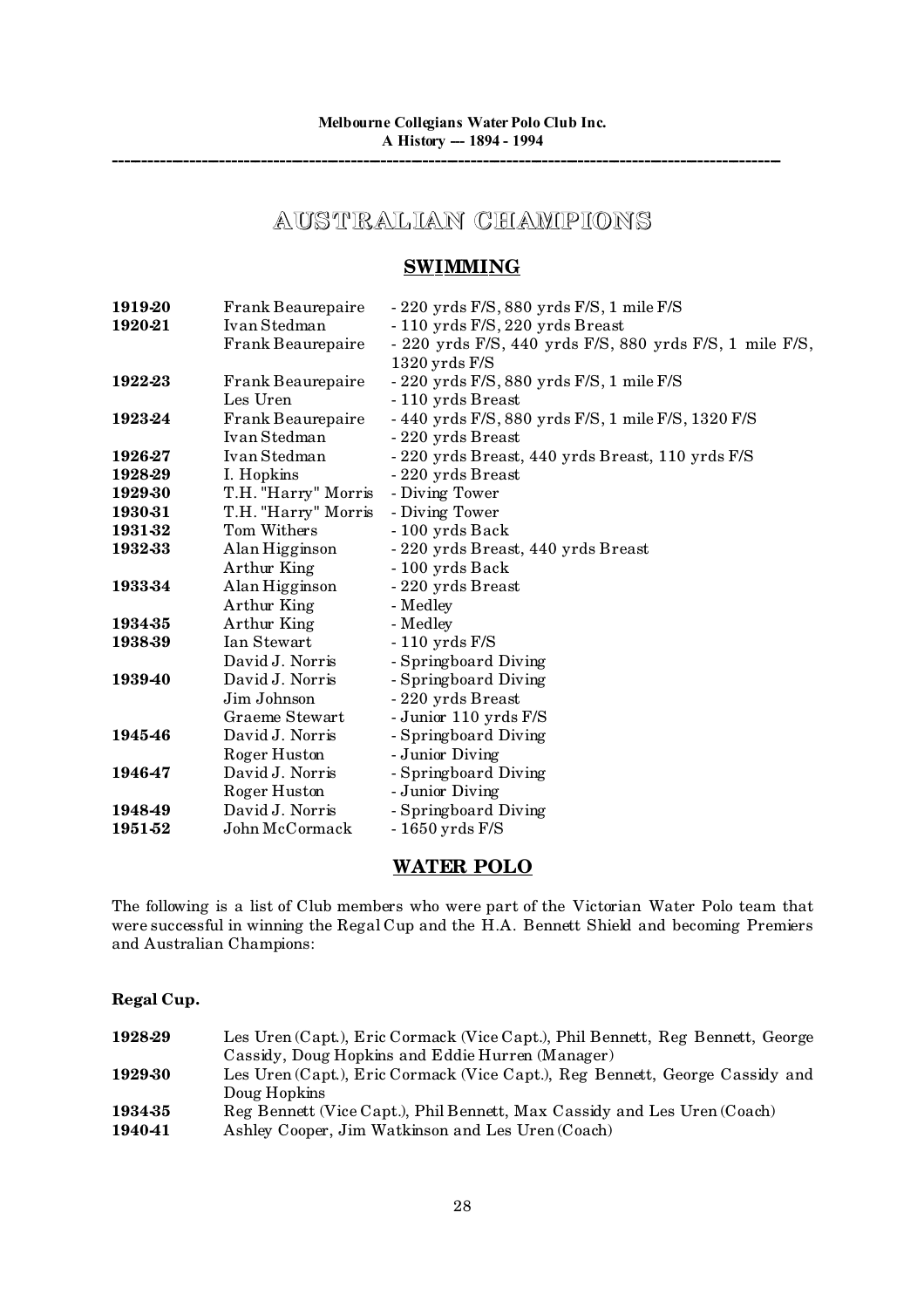# **H.A. Bennett Shield**

| 194748  | Peter Bennett and Des Webb                                                    |
|---------|-------------------------------------------------------------------------------|
| 194950  | Peter Bennett and Frank Acks                                                  |
| 1952-53 | Peter Bennett (Capt.), Harry Quittner, Robert McLaren, Bill McCabe and Ron    |
|         | Wootton                                                                       |
| 1953-54 | Peter Bennett (Capt/Coach), Harry Quittner, Ron Wootton, Bill McCabe, Des     |
|         | Webb and Robert McLaren                                                       |
| 195455  | Peter Bennett (Capt/Coach), Bill McCabe, Jim Farrell, Rob McLaren, John       |
|         | Wilson and Ron Wootton                                                        |
| 1955-56 | Peter Bennett (Capt/Coach), Ken Bailey, Jim Farrell, Bill McCabe, John Wilson |
|         | and Ron Wootton                                                               |
| 1957-58 | Peter Bennett (Capt/Coach), Jim Farrell, Bill McCabe, Imray Tackas and John   |
|         | Wilson                                                                        |
| 1959-60 | Jim Farrell (Vice Capt.), Ron Wootton, Tim Ive, Bill McCabe and Marty Njegus  |
| 1960-61 | Peter Bennett (Coach), Jim Farrell (Vice Capt.), Tim Ive, Ken Wood and Ron    |
|         | Wootton (Manager) - undefeated champions                                      |
| 1962-63 | Tony Harrison and Bill McCabe                                                 |
| 1964-65 | Tony Harrison (Vice Capt.) and Tim Ive - undefeated champions                 |
| 1965-66 | Tony Harrison and Tim Ive - undefeated champions                              |
| 1966-67 | Tony Harrison, Dennis Angland and Tim Ive                                     |
| 1967-68 | Tony Harrison, Dennis Angland and Graham Stalker                              |
| 1971-72 | Tony Harrison, Dennis Angland, Graham Stalker and Ron Wootton (Coach)         |
| 1985-86 | Robert Edwards (Capt.), Roger Brown and Tony Gray                             |
| 1988-89 | Simon Asher and David Orchard                                                 |
| 1989-90 | Simon Asher, Paul Edebone and Jeff Barrow (Coach)                             |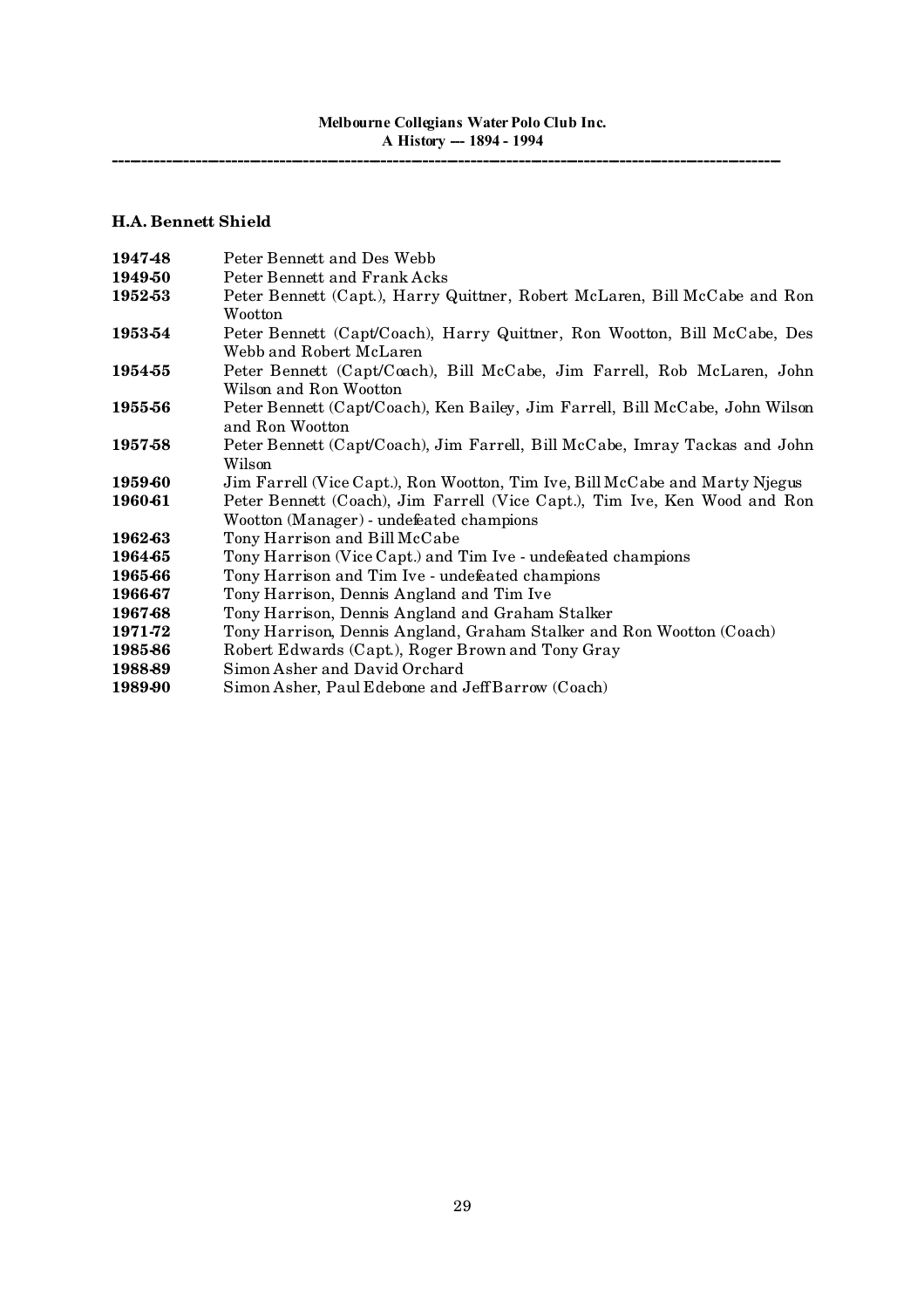# **VICTORIAN REPRESENTAT IONS**

# **SWIMMING**

# **SENIOR**

|                            | T.H. "Harry" Morris (Diving) 1921,22,23,24,25,26,27,28,30,31,32 |                    |         |
|----------------------------|-----------------------------------------------------------------|--------------------|---------|
|                            | David J. Norris (Diving) 1940,46,47,48,49,50                    |                    |         |
| Ivan Stedman               | 1920, 21, 24, 27, 28                                            |                    |         |
| Les Uren                   | 1920, 21, 22, 23, 24                                            |                    |         |
| Frank Beaurepaire          | 1920, 21, 23, 24                                                | <b>JUNIOR</b>      |         |
| Alan Higginson             | 1931, 32, 33, 34                                                |                    |         |
| Tom Withers                | 1931, 32, 34, 35                                                | Roger Huston       | 1946,47 |
| Ian A. Hopkins             | 1927, 29, 30                                                    | Ian Donaldson      | 1941    |
| R. Johanson                | 1927, 28, 29                                                    | Doug Jennings 1945 |         |
| Ken Tanner                 | 1930, 31, 32                                                    | J. Sommers         | 1959    |
| Arthur King                | 1933, 34, 35                                                    |                    |         |
| John McCormack             | 1952,53,54                                                      |                    |         |
| G. Middleton               | 1954,55,56                                                      |                    |         |
| George W. Morris           | 1922,34 (Manager)                                               |                    |         |
| H. Robertson               | 1923,25                                                         |                    |         |
| Eric Cormack               | 1925,26                                                         |                    |         |
| H. Farrow                  | 1927,28                                                         |                    |         |
| Ron Winning                | 1937,39                                                         |                    |         |
| Jim Johnson                | 1939,40                                                         |                    |         |
| Ian Stewart                | 1939,40                                                         |                    |         |
| Graeme Stewart             | 1940,46                                                         |                    |         |
| R. Powell                  | 1951,52                                                         |                    |         |
| A. Butta                   | 1953,54                                                         |                    |         |
| Chris Bell                 | 1957,58                                                         |                    |         |
| <b>Bill Uren</b>           | 1920 (Manager)                                                  |                    |         |
| T. Logan                   | 1922                                                            |                    |         |
| V. Walters                 | 1923                                                            |                    |         |
| A. Barker                  | 1932                                                            |                    |         |
| E. Horsnail                | 1932                                                            |                    |         |
| Gordon Robins 1932         |                                                                 |                    |         |
| R. Houston                 | 1935                                                            |                    |         |
| <b>Bill Atkinson</b>       | 1939                                                            |                    |         |
| Keith Finlay               | 1939                                                            |                    |         |
| Hector Johanneson          | 1939                                                            |                    |         |
| Ron Winning                | 1939                                                            |                    |         |
| Doug Jennings 1946         |                                                                 |                    |         |
| Roger Huston (Diving) 1947 |                                                                 |                    |         |
| K. Head 1947               |                                                                 |                    |         |
| Paul Archibald             | 1951                                                            |                    |         |
| G. Coote                   | 1951                                                            |                    |         |
| G. Ferguson                | 1951                                                            |                    |         |
| W. Charlesworth            | 1954                                                            |                    |         |
| M. Murphy                  | 1954                                                            |                    |         |
| Juno Ats                   | 1958                                                            |                    |         |
|                            |                                                                 |                    |         |

# $UNIOR$

| Roger Huston       | 1946,47 |
|--------------------|---------|
| Ian Donaldson      | 1941    |
| Doug Jennings 1945 |         |
| J. Sommers         | 1959    |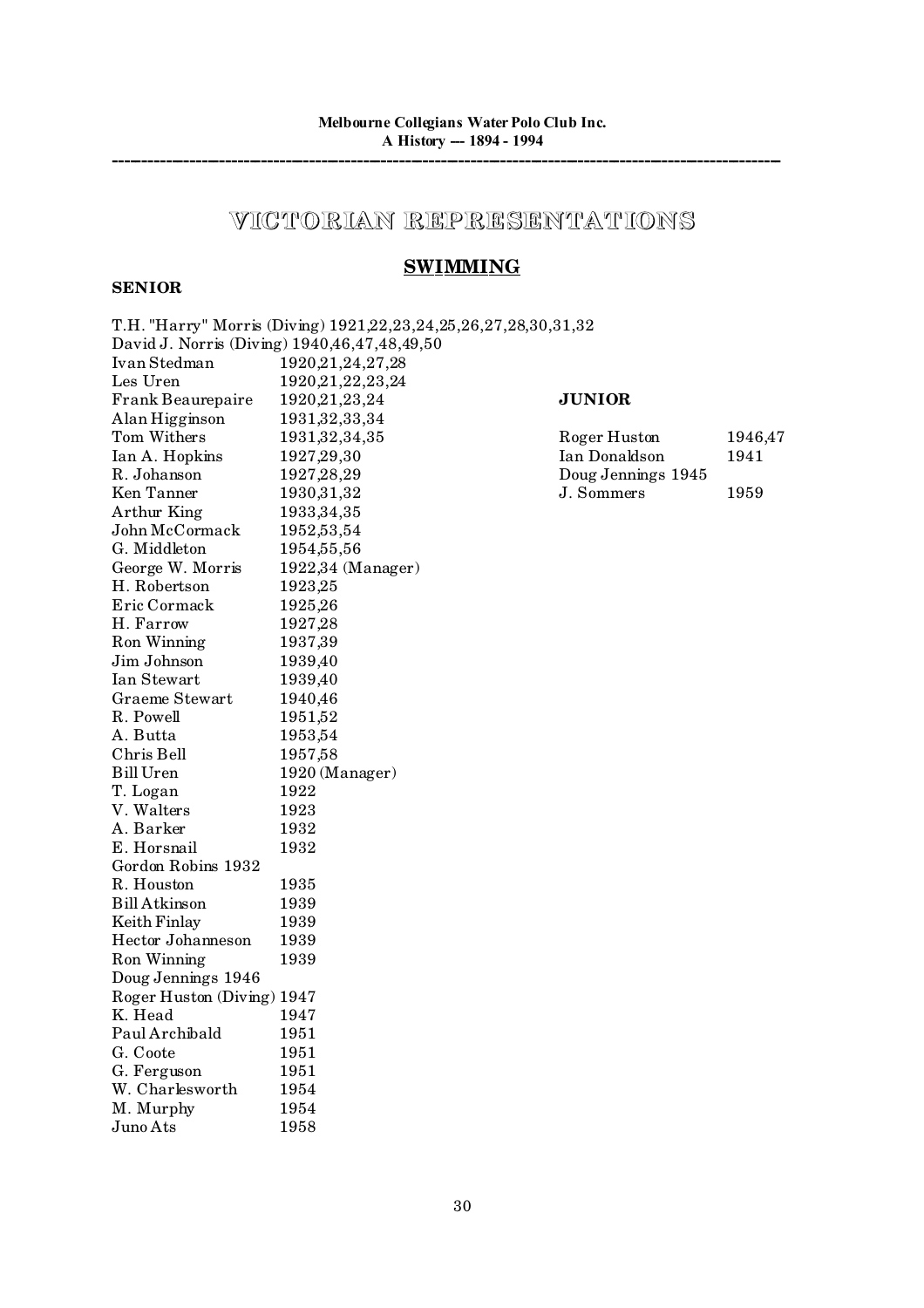Alex Zaborsky 1958

# **WATER POLO**

# **SENIOR MEN**

# **Captain**

| Les Uren                    | 1928, 29, 20, 31             |
|-----------------------------|------------------------------|
| Reg J. Bennett 1932, 33, 40 |                              |
| Ted Lynott                  | 1946,47                      |
| Peter Bennett               | 1952, 53, 54, 55, 56, 57, 58 |
| Robert Edwards              | 1981, 82, 83, 84, 85, 86     |
| Simon Asher                 | 1994                         |

# **Vice Captain**

| Eric Cormack                            | 1929, 30, 31         |
|-----------------------------------------|----------------------|
| George Cassidy                          | 1932,33              |
| Reg J. Bennett 1934, 35, 37, 38, 39, 40 |                      |
| Dudley Gallagher                        | 1936                 |
| Jim Farrell                             | 1959,60,61           |
| Anthony J. Harrison                     | 1965, 69, 73, 74, 76 |
| Rodney Woods                            | 1978                 |
| Robert Edwards                          | 1979,80              |

# **Players**

| Anthony J. Harrison  | 1962, 63, 64, 65, 66, 67, 68, 69, 70, 71, 72, 73, 74, 76, 77 |
|----------------------|--------------------------------------------------------------|
| Robert Edwards       | 1975, 76, 77, 78, 79, 80, 81, 82, 83, 84, 85, 86, 88         |
| Reg Bennett          | 1928, 29, 30, 31, 32, 33, 34, 35, 37, 38, 39, 40             |
| Bill McCabe          | 1952, 53, 54, 55, 56, 57, 58, 59, 60, 63, 64                 |
| Peter Bennett        | 1948, 49, 50, 52, 53, 54, 55, 56, 57, 58                     |
| Simon Asher          | 1985, 86, 87, 88, 89, 90, 91, 92, 93, 94                     |
| Jim Farrell          | 1954, 55, 56, 57, 58, 59, 60, 61                             |
| Tim Ive              | 1955, 57, 59, 60, 61, 65, 66, 67                             |
| Rodney Woods         | 1974, 75, 76, 77, 78, 79, 80, 81                             |
| George Cassidy       | 1928, 29, 30, 31, 32, 33, 34                                 |
| Ron Wootton          | 1952, 53, 54, 55, 56, 57, 59                                 |
| Dennis Angland       | 1967, 68, 69, 70, 71, 72, 73                                 |
| Robert McLaren       | 1950, 51, 52, 53, 54, 55                                     |
| <b>Buddy Portier</b> | 1975, 77, 78, 79, 80, 81                                     |
| Doug Hopkins         | 1928, 29, 30, 31, 32                                         |
| John Wilson          | 1955, 56, 57, 58, 59                                         |
| Graham Stalker       | 1977, 78, 79, 80, 82                                         |
| Graeme Sweeney       | 1977, 78, 79, 80, 82                                         |
| Paul Edebone         | 1990,91,92,93,94                                             |
| Harry Quittner       | 1950, 51, 52, 53, 54,                                        |
| Les Uren             | 1928, 29, 30, 31                                             |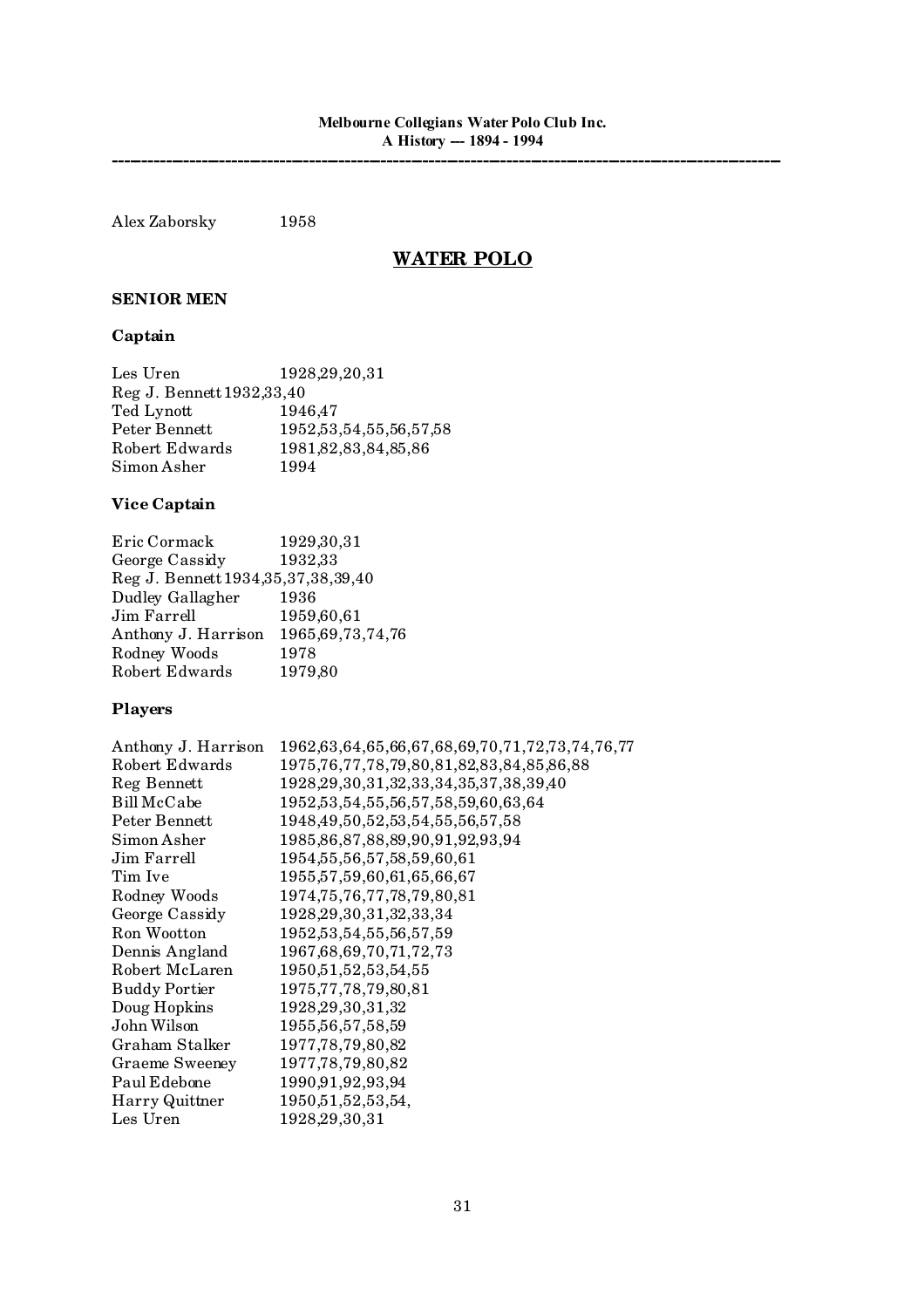**----------------------------------------------------------------------------------------------------------------**

| <b>Phil Bennett</b> | 1929, 34, 35, 37 |
|---------------------|------------------|
| Ashley Cooper       | 1939,40,41,46    |
| Des Webb            | 1948, 49, 52, 54 |
| <b>Bill Orchard</b> | 1952, 53, 54, 56 |
| John Foster         | 1952, 53, 54, 56 |
| Roger Brown         | 1985, 86, 87, 88 |
| David Orchard       | 1989, 92, 93, 94 |
| Eric Cormack        | 1929,30,31       |
| Max Cassidy         | 1935, 36, 37     |
| Doug McKenzie       | 1949,50,52       |
| <b>Frank Acks</b>   | 1950,51,52       |
| Ian McInnes         | 1992,93,94       |
| Dudley Gallagher    | 1936,37          |
| J. Watkinson        | 1937,41          |
| J. Lobban           | 1940,46          |
| Ted Lynott          | 1946,47          |
| Ken Wood            | 1961,62          |
| <b>Bardy Dale</b>   | 1970,75          |
| Andrew Wilson       | 1981,83          |
| Tony Gray           | 1984.85          |
| John Wall           | 1991,92          |
| Daniel Marsden      | 1993,94          |
| H. King             | 1932             |
| Solly Glover        | 1932             |
| Don McEwan          | 1932             |
| J. Millard          | 1934             |
| J. Kennedy          | 1947             |
| Ken Bailey          | 1956             |
| <b>Imray Tackas</b> | 1958             |
| Marty Njegus        | 1960             |
| Mick Leonard        | 1976             |
| Andrew Fenech       | 1983             |
| David Morarty       | 1994             |
|                     |                  |

# **JUNIOR MEN**

| Simon Asher           | 1981, 82, 83, 84, 85, 87 |
|-----------------------|--------------------------|
| Andrew Wilson         | 1978, 79, 81, 82         |
| Shaun Stewart         | 1982, 83, 84, 85         |
| David Orchard         | 1985, 86, 87, 88         |
| Matthew Spence        | 1990,91,92,93            |
| <b>Graeme Sweeney</b> | 1973, 74, 75             |
| Andrew Fenech         | 1978,79,80               |
| Jeremy Quittner       | 1982,84,87               |
| Robert Edwards        | 1973,74                  |
| Michael McNeil        | 1974,75                  |
| John Wall             | 1983,84                  |
| Andrew Chard 1985,86  |                          |
| Justin Plaistead      | 1990,91                  |
|                       |                          |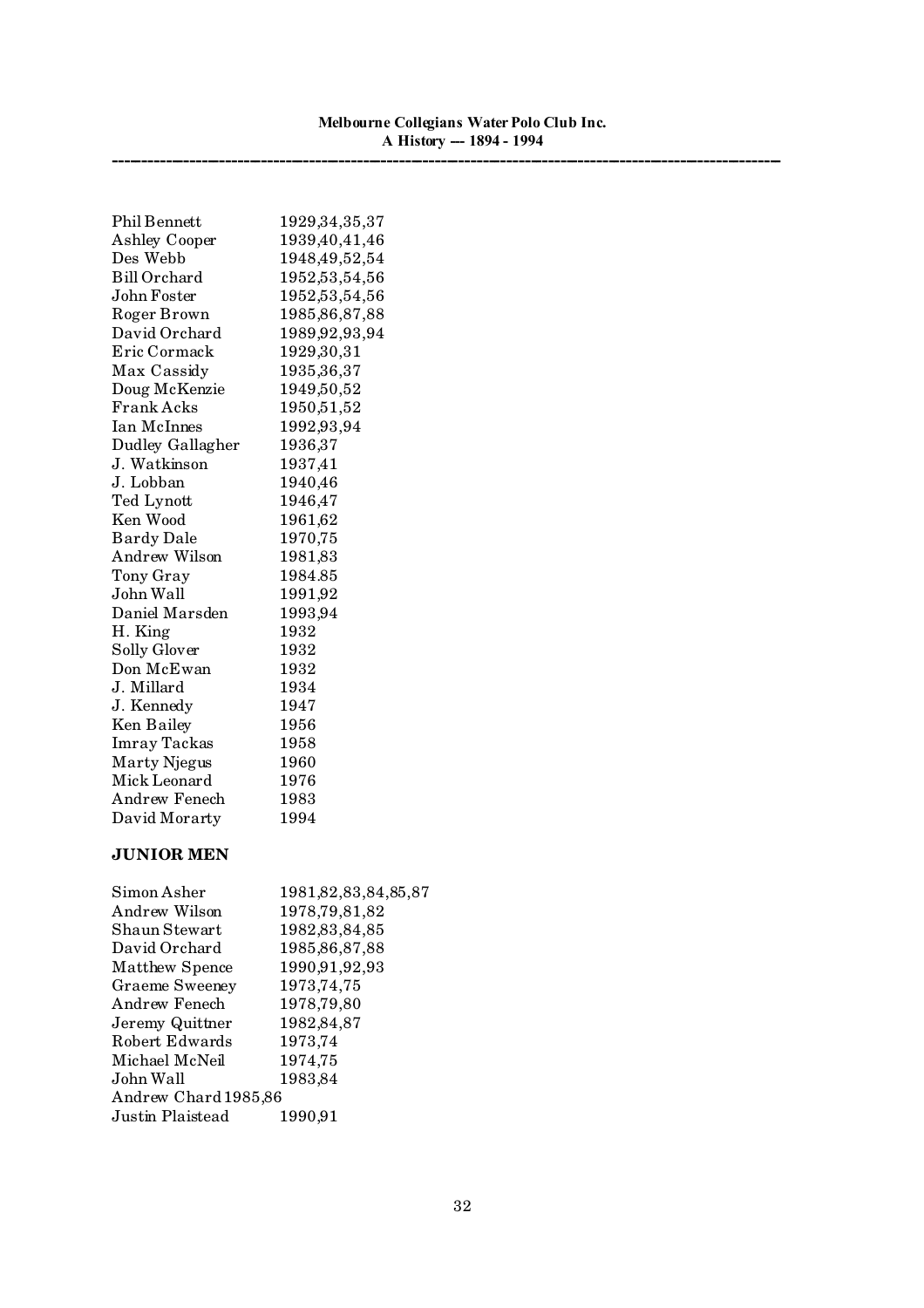**----------------------------------------------------------------------------------------------------------------**

| Jack Mordes                                                      | 1991,92 |
|------------------------------------------------------------------|---------|
| Jarrod Curnow                                                    | 1992,93 |
| Warren Curnow                                                    | 1993,94 |
| Bardy Dale                                                       | 1964    |
| $\operatorname{Scott}$ $\operatorname{E}{\operatorname{merson}}$ | 1972    |
|                                                                  |         |
| Ron Grey                                                         | 1972    |
| Rodney Woods                                                     | 1972    |
| <b>Brett Crittenden</b>                                          | 1974    |
| Richard Stubbs                                                   | 1975    |
| Ian Scotson                                                      | 1978    |
| Roger Brown                                                      | 1981    |
| Stuart Hansford                                                  | 1983    |
| Ian McInnes                                                      | 1983    |
| Anthony Wood 1988                                                |         |
| Mark Winder                                                      | 1989    |
| Luke Rattigan                                                    | 1990    |
| Matthew Modulon                                                  | 1991    |
| Chris Day                                                        | 1992    |
| <b>Sjouke Price</b>                                              | 1994    |
| Daniel Sturrock                                                  | 1994    |

# **VICTORIAN COUNTRY MENS TEAM**

| Paul Edebone | 1982, 84, 85, 86, 87, 88 |
|--------------|--------------------------|
|--------------|--------------------------|

# **SENIOR WOMEN**

# **Captain**

Dalys Sweeney 1987,88,90

# **Vice Captain**

| Vicki Laing | 1991 |
|-------------|------|
|             |      |

# **Players**

| 1976, 77, 78, 79, 80, 82, 85, 86, 87, 88, 90 |
|----------------------------------------------|
| 1982, 83, 86, 87, 88, 89, 90, 91             |
| 1981, 86, 87, 88, 89, 90, 91                 |
| 1986, 87, 88, 90, 91                         |
| 1983, 84, 90, 91                             |
| 1991, 92, 93, 94                             |
| 1988,89                                      |
| 1989,90                                      |
| 1988                                         |
|                                              |
|                                              |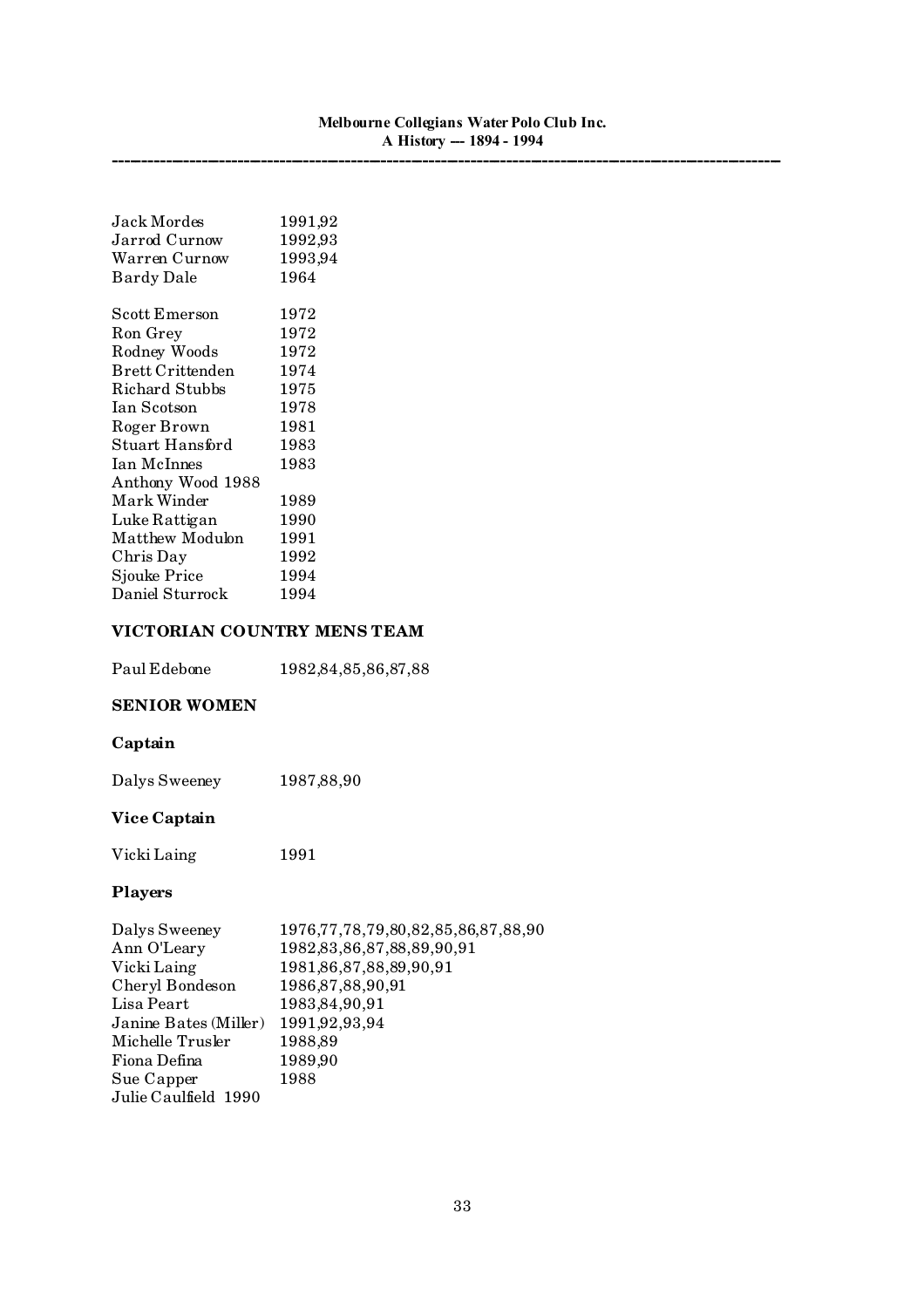# **JUNIOR WOMEN**

Rebecca Johnson 1991,92,93,94 Kylie Trusler 1991,92 Cheryl Bondeson 1987 Michelle Trusler 1987 Lyndal Cusworth 1990 Eve McDonald-Madden 1994

## **VICTORIAN COUNTRY WOMENS TEAM**

Julie Caulfield 1979,80,81,82,83,84,85,86,87,88,90 Fiona Defina 1982,84,85,86,87,88,90 Donna Wright 1987,88,90 Melissa Reid 1988,90 Wendy Davis 1988 Lyndal Cusworth 1990 Leanne Kelly (Coach) 1990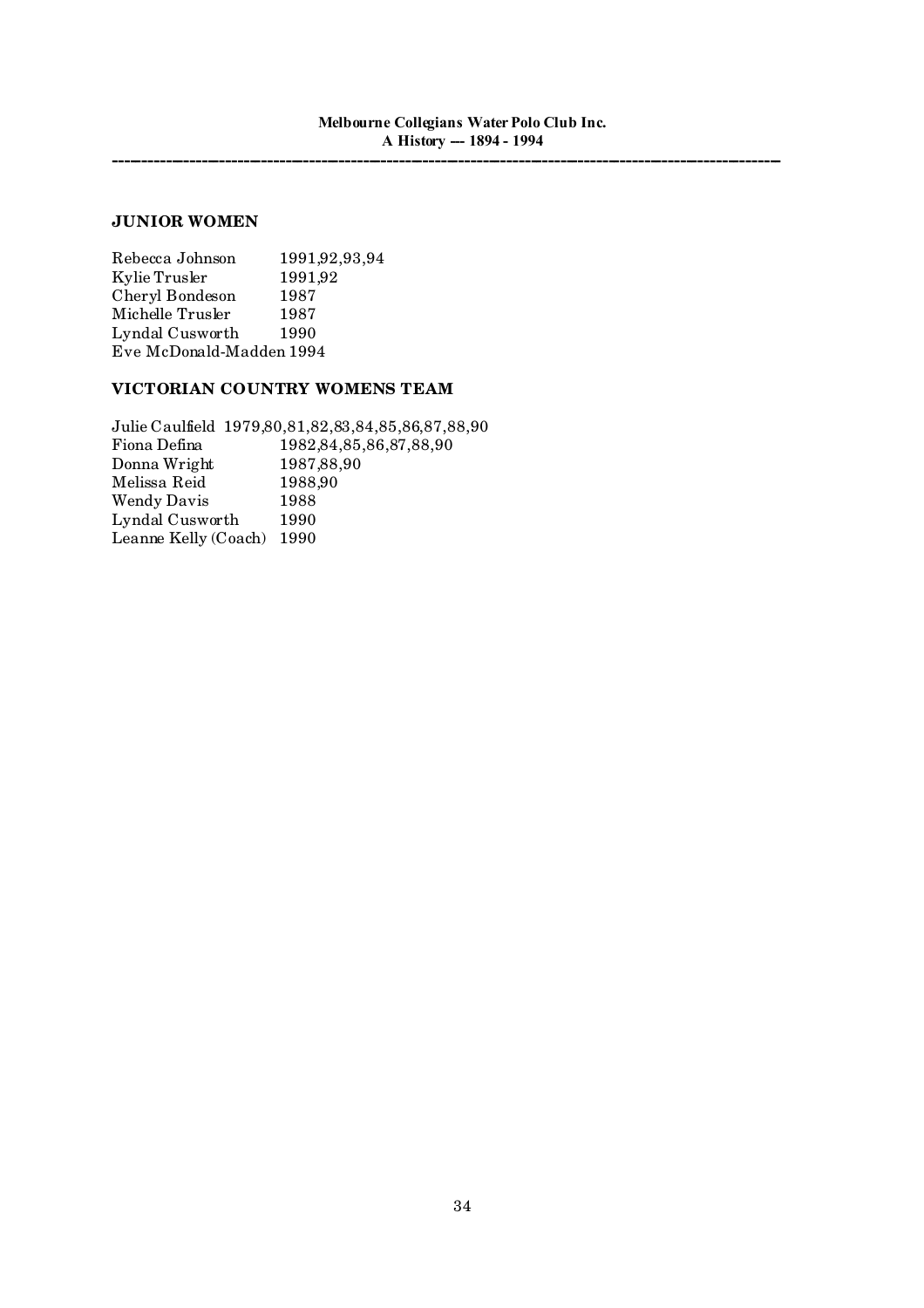# **VICTORIAN CHAMPIONS**

# **SWIMMING**

# **INDIVIDUAL**

| 1895-06        | Harry Heath - 110 Yrds F/S                                                     |
|----------------|--------------------------------------------------------------------------------|
| 1898-99        | Arthur J. Pearson - 110 Yrds F/S                                               |
| 1899-00        | Arthur J. Pearson - 110 Yrds F/S; W.L. Harris - Junior Champ                   |
| 1900-01        | Arthur J. Pearson - 110 Yrds F/S, 220 Yrds F/S, 440 Yrds F/S, 880 Yrds F/S;    |
|                | E.S. Creaton - Junior Champ                                                    |
| 1901-02        | A.V. Coutie - 440 Yrds F/S                                                     |
| 1902-03        | F. Humfries - 110 Yrds F/S; M.G. Robb - 220 Yrds F/S; W.L. Harris - 440 Yrds   |
|                | F/S; C. Cadden - Junior Champ                                                  |
| 1903-04        | M.G. Robb - 110 Yrds F/S, 220 Yrds F/S, 440 Yrds F/S; W.L. Harris - 880 Yrds   |
|                | F/S; F. Fitts - Junior Champ                                                   |
| 1904-05        | F. Fitts - 110 yrds F/S; M.G. Robb - 440 Yrds F/S; Horace A. Bennett - 100     |
|                | Yrds Back                                                                      |
| 1905-06        | F. Fitts - 110 Yrds F/S                                                        |
| 1906-07        | F. Fitts - 110 Yrds F/S, 220 Yrds F/S                                          |
| 1907-08        | T.W. Mason - 110 Yrds F/S, 220 Yrds F/S, 440 Yrds F/S, 880 Yrds F/S            |
|                | W. Eicke - Junior Champ                                                        |
| 1908-09        |                                                                                |
| <b>1909-10</b> | Stanley C. Crane - Diving; C.H. Browne - Junior Champ                          |
| 1910-11        | Clarence Powell - 880 Yrds F/S, 1320 Yrds F/S, 1760 Yrds F/S; Stanley C.       |
|                | Crane - Diving                                                                 |
| 1911-12        | T.W. Mason - 110 Yrds F/S, 440 Yrds F/S, 880 Yrds F/S; Stanley C. Crane -      |
|                | Diving; F.G. Grieve - Junior Champ                                             |
| 1912-13        | W.B. Bennett - 110 Yrds F/S; Clarence Powell - 440 Yrds F/S, 880 Yrds F/S,     |
|                | 1320 Yrds F/S, 1760 Yrds F/S; Stanley C. Crane - Diving; J. Dickenson - Junior |
|                | Champ                                                                          |
| 1913-14        | Ivan C. Stedman - 110 Yrds F/S; Clarence Powell - 1760 Yrds F/S; W.H. Finney   |
|                | - 100 Yrds Back, 220 Yrds Back; M. Griffiths - Diving                          |
| 1914-15        | W.B. Bennett - 110 Yrds F/S; L/ Grieve - 220 Yrds F/S; Clarence Powell - 1320  |
|                | Yrds F/S; W. H. Finney - 100 Yrds Breast, 220 Yrds Breast; M. Griffiths -      |
|                | Diving                                                                         |
| <b>1915-16</b> | P. M. Shaw - Junior Champ                                                      |
| 1916-17        | C. Faul - Junior Champ                                                         |
| 1917-18        | E.O. James - Junior Champ                                                      |
| 1918-19        | A. Staley - Junior Champ                                                       |
| 1919-20        | Ivan C. Stedman - 110 Yrds F/S; Frank Beaurepaire - 220 Yrds F/S, 440 Yrds     |
|                | F/S, 880 Yrds F/S, 1760 Yrds F/S; Les Uren - 100 Yrds Breast, 220 Yrds         |
|                | Breast; H. Robertson - Junior Champ                                            |
| 1920-21        | Ivan C. Stedman - 110 Yrds F/S, 440 Yrds F/S; Frank Beaurepaire - 220 Yrds     |
|                | F/S, 880 Yrds F/S, 1760 Yrds F/S; Les Uren - 100 Yrds Breast, 220 Yrds         |
|                | Breast, 100 Yrds Back; T. H. Morris - Diving; H. Robertson - Junior Champ      |
| 1921-22        | T. Logan - 110 Yrds F/S, 220 Yrds F/S; G.W. Morris - 440 Yrds F/S, 1760 Yrds   |
|                | F/S; Les Uren - 100 Yrds Breast, 220 Breast, H. Robertson - Junior Champ       |
|                |                                                                                |
| 1922-23        | T. Logan - 110 Yrds F/S; H. Robertson - 220 Yrds F/S; Frank Beaurepaire -      |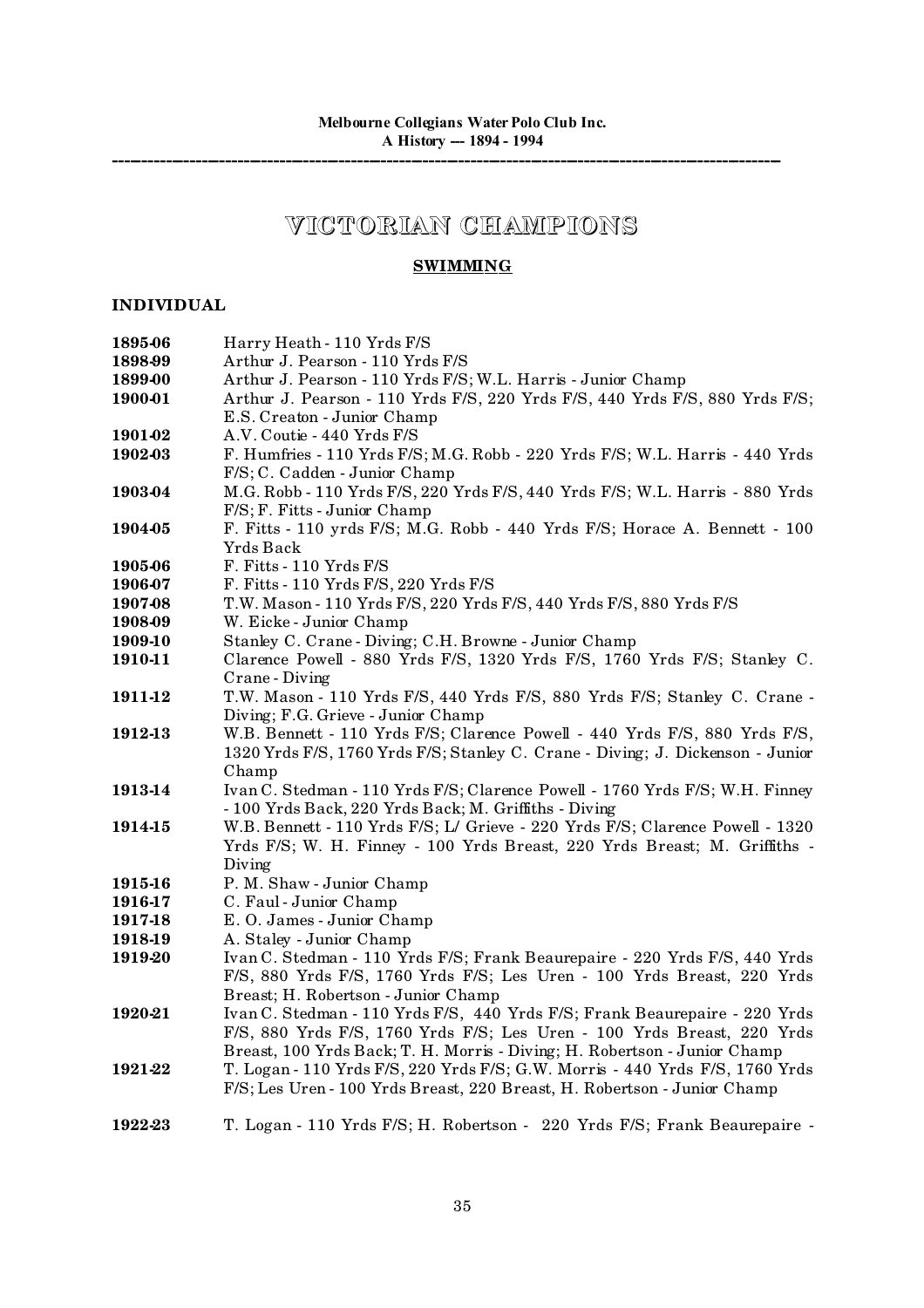|         | 440 Yrds F/S, 880 Yrds F/S, 1760 Yrds F/S; Les Uren - 100 Yrds Breast, 220                         |
|---------|----------------------------------------------------------------------------------------------------|
|         | Yrds Breast; G.W. Morris - 100 Yrds Back; T.H. Morris - Diving; E. Turner -                        |
|         | Junior Champ                                                                                       |
| 1923-24 | Frank Beaurepaire - 110 Yrds F/S, 220 Yrds F/S; H. Robertson - 440 Yrds F/S,                       |
|         | 880 Yrds F/S; Eric V. Cormack - 1760 Yrds F/S; Les Uren - 100 Yrds Breast,                         |
|         | 220 Yrds Breast; G.W. Morris - 100 Back; T.H. Morris - Diving; W. Cavanagh -                       |
|         | Junior Champ                                                                                       |
| 1924-25 | H. Robertson - 110 Yrds F/S; W. Cavanagh - 220 Yrds F/S; Les Uren - 100                            |
|         | Breast; G.S. Daley - 220 Yrds Breast; G.W. Morris - 100 Back; T.H. Morris -                        |
|         | Diving; Phil I. Bennett - Junior Champ                                                             |
| 1925-26 | Ivan C. Stedman - 110 Yrds F/S, 220 Yrds F/S, 440 Yrds F/S, 880 Yrds F/S,                          |
|         | 100 Breast; G.S. Daley - 220 Yrds Breast; A.R. Robertson - 100 Yrds Back;                          |
|         | T.H. Morris - Diving; Phil I. Bennett - State Junior Champ; N. Farley - Junior                     |
|         | Champ                                                                                              |
| 1926-27 | Ivan C. Stedman - 100 Yrds Breast, 220 Yrds Breast; A.R. Robertson - 100                           |
|         | Yrds Back; T.H. Morris - Diving; J. Atkinson - Junior Champ                                        |
| 1927-28 | Les Uren - 100 Yrds Breast, 220 Yrds Breast; A.R. Johannesen - 100 Yrds                            |
|         | Back; T.H. Morris - Diving; Ken Tanner - Junior Champ; K. Finlay - Junior 110                      |
|         | Yrds Breast                                                                                        |
| 1928-29 | I. Hopkins - 100 Yrds Breast, 220 Yrds Breast; A.R. Johannesen - 100 Yrds                          |
|         | Back; T.H. Morris - Diving                                                                         |
| 1929-30 | Alan Higginson - 100 Yrds Breast, 220 Yrds Breast; Tom Withers - 100 Yrds                          |
|         | Back; T.H. Morris - Diving                                                                         |
| 1930-31 | Ken Tanner - 220 Yrds F/S, 440 Yrds F/S, 880 Yrds F/S, 1760 Yrds F/S; Alan                         |
|         | Higginson - 100 Yrds Breast, 220 Yrds Breast; Tom Withers - 100 Yrds Back;<br>T.H. Morris - Diving |
| 1931-32 | Ken Tanner - 110 Yrds F/S, 220 Yrds F/S, 1760 Yrds F/S; Alan Higginson - 100                       |
|         | Yrds Breast, 220 Yrds Breast; Tom Withers - 100 Yrds Back; A. King - 330                           |
|         | Yrds Medley                                                                                        |
| 193334  | Alan Higginson - 110 Yrds Breast, 220 Yrds Breast; Tom Withers - 100 Yrds                          |
|         | Back; A. King - 330 Yrds Medley                                                                    |
| 193435  | Rod Houston - 100 Yrds Breast, 220 Yrds Breast                                                     |
| 1935-36 | W. Cavanagh - 880 Yrds F/S                                                                         |
| 1937-38 | Ron Winning - 220 Yrds F/S, 440 Yrds F/S, 1760 Yrds F/S, intermediate 220                          |
|         | yrds F/S; W. Cavanagh - 880 Yrds F/S; Bill Atkinson - 330 Yrds Medley; W.                          |
|         | Wilkinson - Junior Champ                                                                           |
| 1938-39 | Ron Winning - 880 Yrds F/S; H. Johannesen - 1760 Yrds F/S; K. Finlay - 330                         |
|         | Yrds Medley; K. Finlay - Junior Champ, Junior 110 Yrds Back                                        |
| 193940  | Ian Stewart - 110 Yrds F/S; H. Johannesen - 220 Yrds F/S; Jim Johnson - 100                        |
|         | Breast, 220 Yrds Breast; Keith Finlay - 330 Yrds Medley; Graeme Stewart -                          |
|         | Junior Champ; J. Leonard - Junior 110 Yrds Back                                                    |
| 194041  | I. Donaldson - 220 Yrds F/S; E. Thompson - 100 Yrds Breast; Keith Finlay - 330                     |
|         | Yrds Medley; I. Donaldson - Junior Champ, Junior 110 Yrds Back                                     |
| 194243  | John Nicholas - Junior Diving Champ                                                                |
| 194344  | John Nicholas - Junior Diving Champ                                                                |
| 194445  | John Nicholas - Junior Diving Champ; Doug Jennings - 110 Yrds Back, 165                            |
|         | Yrds Medley                                                                                        |
| 194546  | Graeme Stewart - 110 Yrds F/S; David J. Norris - Springboard Diving; Roger                         |
|         | Huston - Junior Springboard Diving                                                                 |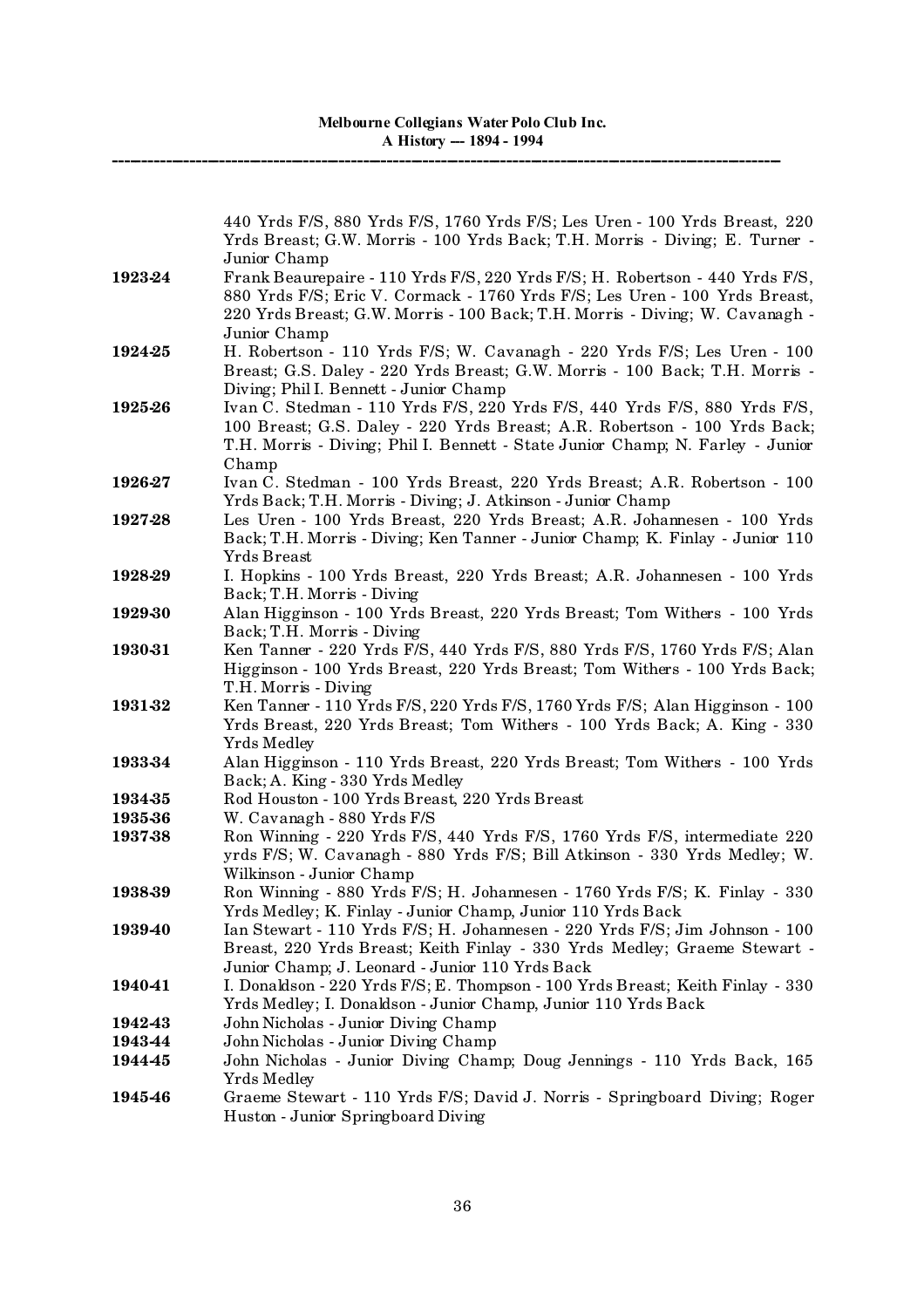**----------------------------------------------------------------------------------------------------------------**

| 194647  | David J. Norris - Springboard Diving; Roger Huston - Junior Springboard<br>Diving                                                                     |
|---------|-------------------------------------------------------------------------------------------------------------------------------------------------------|
| 194849  | G. Coote - Intermediate 440 Yrds F/S, Intermediate 220 Yrds F/S, Intermediate<br>110 Yrds F/S; David J. Norris - Springboard Diving                   |
| 194950  | G. Coote - 220 Yrds F/S, 880 Yrds F/S, 1650 Yrds F/S; David J. Norris -<br>Springboard Diving; Doug Jennings - Intermediate 110 Yrds Back             |
| 1950-51 | R. Powell - 220 Yrds Orthodox Breast; P. Archibald - Junior 110 Yrds F/S                                                                              |
| 1951-52 | R. Powell - 220 Yrds Orthodox Breast, 220 Yrds Open Breast; J. McCormack -<br>Junior 220 Yrds F/S, Junior 440 Yrds F/S, Intermediate 220 Yrds F/S     |
| 1952-53 | R. Powell - 220 Yrds Breast; J. McCormack - 220 Yrds F/S, 880 Yrds F/S; A<br>Butta - Junior 110 Yrds F/S, Junior 220 Yrds F/S, Junior 440 Yrds F/S    |
| 1953-54 | G. Middleton - 220 Yrds Butterfly; M. Murphy - Junior 110 Yrds Breast, Junior<br>220 Yrds Medley; A. Butta - Junior 110 Yrds F/S, Junior 220 Yrds F/S |
| 195455  | Ken Wood - Junior 110 Yrds Back                                                                                                                       |
| 1955-56 | Chris Bell - 440 Yrds Medley                                                                                                                          |
| 1956-57 | Juno Ats - 100 Mts F/S, 800 Mts F/S; Chris Bell - 400 Mts Medley                                                                                      |
| 1957-58 | Alex Saborsky - 440 Yrds F/S, 880 Yrds F/S, 1650 Yrds F/S; Juno Ats - 220<br>Yrds Butterfly, 110 Yrds Butterfly; Chris Bell - 440 Yrds Medley         |
| 1958-59 | J. Sommers - Junior Diving                                                                                                                            |
| 1969-70 | K. Carmody - Diving                                                                                                                                   |

# **Teams Championship of Victoria**

| 1899-00 | P. Bishop, E.S. Creaton, Arthur J. Pearson, D.G. Robertson, C.W. Seal        |
|---------|------------------------------------------------------------------------------|
| 1902-03 | P. Bishop, C. Cadden, W.L. Harris, M.G. Robb, R. Wright                      |
| 1903-04 | P. Bishop, W.H. Dinsmore, W.L. Harris, Arthur J. Pearson, M.G. Robb          |
| 1904-05 | Horace A. Bennett, W.L. Harris, T.M. Johnstone, Arthur J. Pearson, M.G. Robb |
| 1907-08 | F.L. Crane, F. Fitts, W.G. Grant, W.L. Harris, T.W. Morris                   |
| 1908-09 | Horace A. Bennett, W.G. Grant, W.L. Harris, F. Humfries, T.W. Mason          |
| 1909-10 | William H. Butcher, F.L. Crane, W.L. Harris, J.W. McNeil, T.W. Mason         |
| 1910-11 | Horace A. Bennett, W.B. Bennett, M. Crawcour, F.L. Crane, W.L. Harris        |
| 1911-12 | W.B. Bennett, F.L. Crane, L. Grieve, J.D. Gordon, T.W. Mason                 |
| 1912-13 | W.B. Bennett, C.F. Husbands, L. Grieve, F. Grieve, A. Sauter                 |
| 1913-14 | Horace A. Bennett, W.B. Bennett, F.L. Crane, J.D. Gordon, T.W. Mason         |
| 1914-15 | W.B. Bennett, L. Grieve, F. Grieve, C.F. Husbands, T.W. Mason                |
| 1919-20 | Frank E. Beaurepaire, T. Logan, T.W. Mason, Ivan Stedman, H. Robertson       |
| 1920-21 | Frank E. Beaurepaire, J. Gunn, H. Robertson, F. Stubbs, C. Thompson          |
| 1921-22 | N. Fairless, T. Logan, H. Robertson, P. Shaw, F. Stubbs                      |
| 1922-23 | Melbourne Swimming Club - No record of team                                  |
| 1923-24 | Melbourne Swimming Club - No record of team                                  |
| 1924-25 | Reg J. Bennett, W. Cavanagh, N. Fairless, G.W. Morris, H. Robertson          |
| 1925-26 | Reg J. Bennett, Eric Cormack, Doug B. Hopkins, H. Robertson, Ivan Stedman    |
| 1929-30 | Reg J. Bennett, H. Gibson, J. MacKay, G. Morris, Ken Tanner                  |
| 1930-31 | Reg J. Bennett, Phil I. Bennett, Eric Cormack, Don McEwan, Ken Tanner        |
| 1931-32 | Phil I. Bennett, S. Armstrong, W. Cavanagh, Ken Tanner, Tom Withers          |
| 1932-33 | Phil I. Bennett, Don McEwan, Ken Tanner, Ron Winning, Tom Withers            |
| 1933-34 | Phil I. Bennett, A. Gilchrist, G. Grant, Rod Houston, A. King                |
| 1934-35 | Phil I. Bennett, D. Ellerton, Rod Houston, Ron Winning, Tom Withers          |
| 1935-36 | A. Gilchrist, G. Grant, Rod Houston, Ron Winning, Tom Withers                |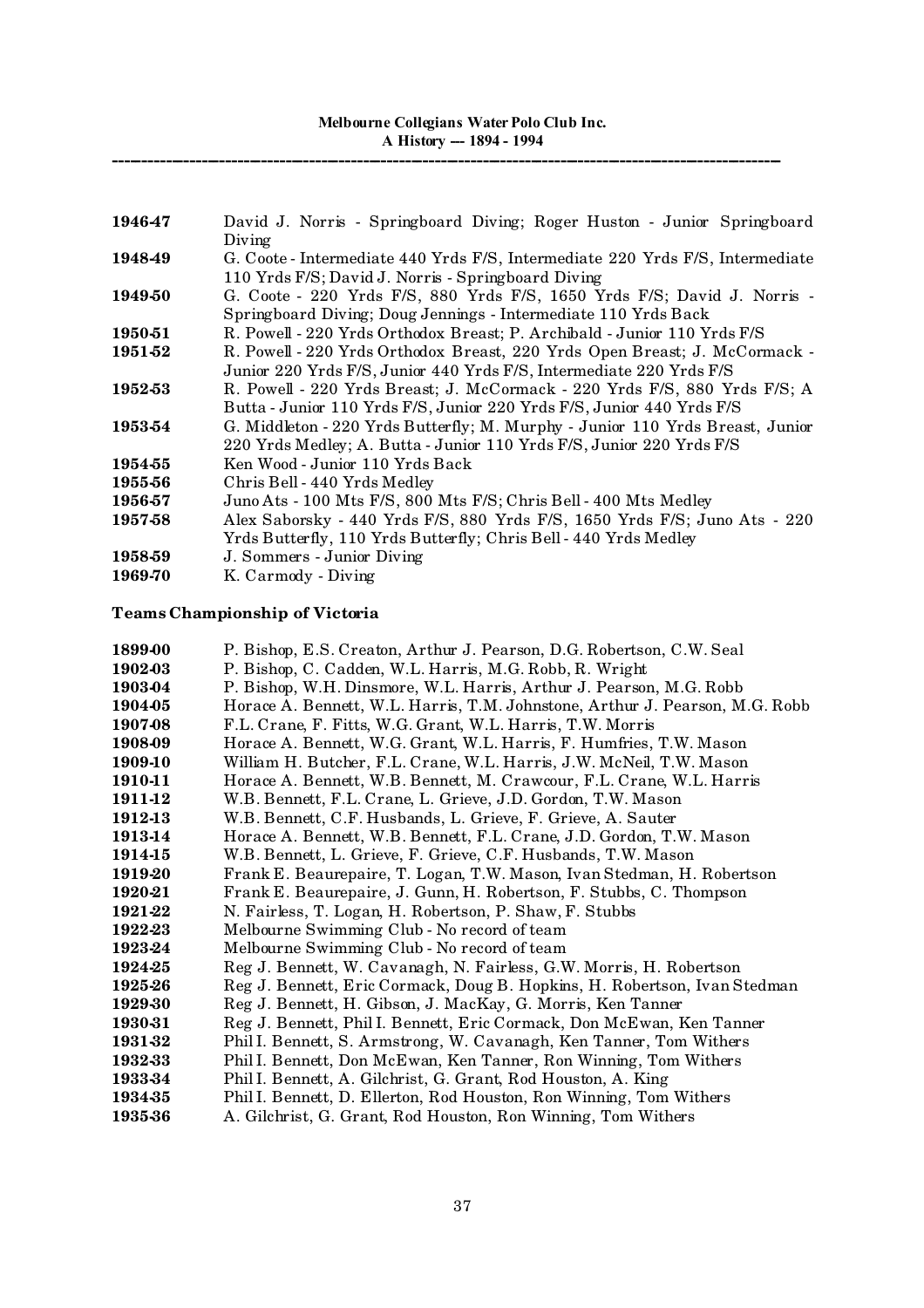| 1937-38 | Phil I. Bennett, S. Armstrong, G. Grant, P. Haigh, Ron Winning        |
|---------|-----------------------------------------------------------------------|
| 1938-39 | S. Armstrong, G. Grant, P. Haigh, T. Stewart, Ron Winning             |
| 193940  | S. Armstrong, K. Finlay, A. Gilchrist, H. Johannesen, Ron Winning     |
| 194041  | Phil I. Bennett, I. Donaldson, A. Gilchrist, K. Finlay, H. Johannesen |
| 194849  | G. Coote, K. Head, M. Watmuff, Graeme Stewart                         |
| 1953-54 | Medley - R. Powell, G. Middleton, C. Jawka, J. McCormack              |
| 195758  | C. Bell, Juno Ats, G. Schuster, Alex Saborsky                         |

# **Breastroke Teams State Championship**

| 1935-36 | Bill Atkinson, Alan Higginson, Rod Houston, A. King     |
|---------|---------------------------------------------------------|
| 1936-37 | Bill Atkinson, Alan Higginson, Rod Houston, K. McArthur |
| 193940  | Bill Atkinson, K. Finlay, Jim Johnson, E. Thompson      |
| 195354  | R. Powell, M. Murphy, J. Gallagher, G. Middleton        |
| 195556  | Team members not known                                  |
|         |                                                         |

# **Snape Memorial Junior Teams State Championship**

| 1925-26 | Phil I. Bennett, Reg Bennett, G. Cole, N. Farley, K. Campbell |
|---------|---------------------------------------------------------------|
| 1926-27 | J. Atkinson, K. Campbell, P. Hayes, A. King, Ken Tanner       |
| 1934-35 | R. King, A. Luxton, N. Smith, T. Tonkin, H. Williams          |
| 1935-36 | D. Bachli, A. Grant, R. Law, G. Newman, N. Smith              |
| 1936-37 | W. Cairne, K. Finlay, A. Grant, H. Buzolich, W. Wilkinson     |
| 194243  | L. Beare, D. Cathcart, G. Hearman, P. Heighway, Vic Jennings  |
| 1952-53 | A. Butta, P. Balderstone, P. Campion, A. Gramlick, A. Connell |
| 1953-54 | A. Butta, A. Gramlick, M. Murphy, K. Wood, R. Fullard         |
|         |                                                               |

# **Intermediate Teams, State Championship**

| 1928-29 | J. Forehan, Don McEwan, D. Trood, Ken Tanner             |
|---------|----------------------------------------------------------|
| 1929-30 | J. Crawford, H. Gibson, J. Mackey, Ron Winning           |
| 1931-32 | A. Barker, J. Dalton, Rod Houston, A. King               |
| 1938-39 | K. Finlay, H. Johannesen, I. Stewart, D. Stewart         |
| 1949-50 | P. Archibald, Peter Bennett, Vic Jennings, Doug Jennings |
| 1951-52 | J. McCormack, R. Weller, B. Hanger, P. Campion           |

# **Intermediate State Championship**

| 1928-29 | $D.$ Trood - 110 Yrds $F/S$                                                     |
|---------|---------------------------------------------------------------------------------|
| 1929-30 | Ken Tanner - 110 Yrds F/S, 440 Yrds F/S; Tom Withers - 110 Yrds Back            |
| 1930-31 | Don McEwan - 110 Yrds F/S; A. King - 110 Yrds Back                              |
| 1931-32 | Rod Houston - 110 Yrds Breast                                                   |
| 1932-33 | Phil I. Bennett - 110 Yrds F/S; Rod Houston - 440 Yrds F/S                      |
| 1933-34 | Arthur King - 440 Yrds F/S                                                      |
| 1934-35 | D. Ellerton - 110 Yrds F/S; Ron Winning - 110 Yrds Back                         |
| 1935-36 | G. Grant - Diving                                                               |
| 1936-37 | Ron Winning - 440 Yrds F/S; David Norris - Diving                               |
| 1937-38 | Ron Winning - 220 Yrds F/S; R. Johannesen - 440 Yrds F/S                        |
| 1938-39 | P. Haigh - 110 Yrds F/S; I. Stewart - 220 Yrds F/S; K. Finlay - 110 Yrds Breast |
|         |                                                                                 |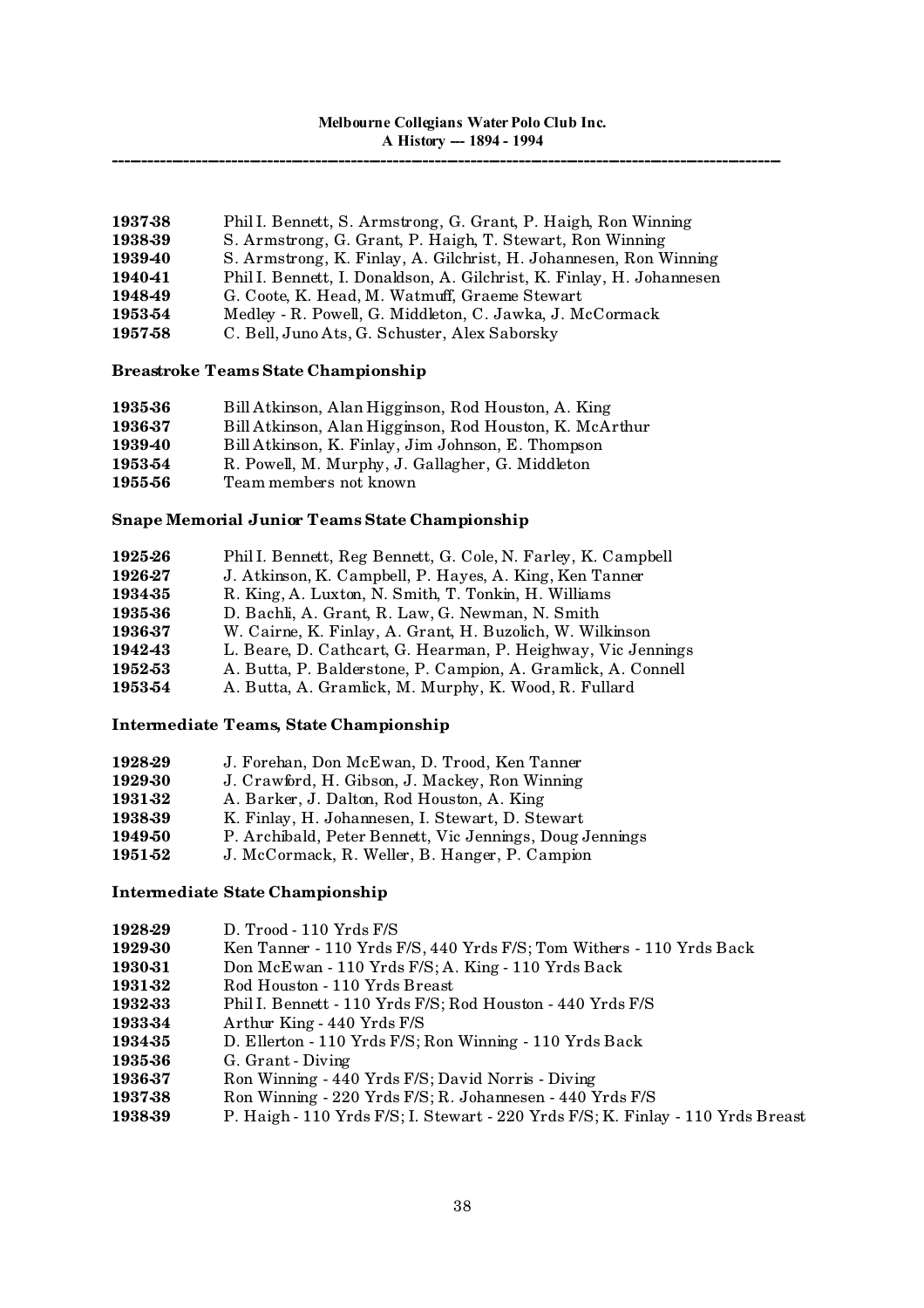- **1939-40** Keith Finlay 110 Yrds Back; E. Thompson 110 Yrds Breast
- **1940-41** Keith Finlay 110 Yrds F/S
- **1952-53** G. Middleton 220 Yrds Butterfly

# **WATERPOLO**

# **Premiers in the highest Mens of Womens Grades**

| 1907-08 | Horace A. Bennett (Capt.), other team members not known                                                                                        |
|---------|------------------------------------------------------------------------------------------------------------------------------------------------|
| 1908-09 | Team members not known                                                                                                                         |
| 1909-10 | W. Butcher, other team members not known                                                                                                       |
| 1910-11 | Team members not known                                                                                                                         |
| 1913-14 | Team members not known                                                                                                                         |
| 1914-15 | Team members not known                                                                                                                         |
| 1921-22 | Les Uren (Capt.) other members not known                                                                                                       |
| 1922-23 | Les Uren (Capt.) other members not known                                                                                                       |
| 1923-24 | Les Uren (Capt.) other members not known                                                                                                       |
| 1924-25 | Les Uren (Capt.) other members not known (Undefeated Champions)                                                                                |
| 1925-26 | Les Uren (Capt.), Reg Bennett, Eric Cormack, George Cassidy, Doug Hopkins,<br>Gordon L. Robins, N.J. Fairless, E. Crome (Undefeated Champions) |
| 1926-27 | Les Uren (Capt.), Reg Bennett, Eric Cormack, J.W. Butterworth, Doug                                                                            |
|         | Hopkins, H.L. Morgan, W. Guthridge, S. Abrahams, Les Phillips (Undefeated                                                                      |
|         | Champions)                                                                                                                                     |
| 1928-29 | Les Uren (Capt.), Reg Bennett, Phil Bennett, George Cassidy, Eric Cormack, E.                                                                  |
| 1929-30 | Crome,. Doug Hopkins, Eddie Hurren (Undefeated Champions)                                                                                      |
|         | Les Uren (Capt.), Reg Bennett, George Cassidy, Eric Cormack, E. Crome, Doug<br>Hopkins, Eddie Hurren (Undefeated Champions)                    |
| 1930-31 | Les Uren (Capt.), Reg Bennett, Doug Hopkins, George Cassidy, Eric Cormack,                                                                     |
|         | H. King, Max Cassidy, W. Sharland (Undefeated Champions)                                                                                       |
| 1931-32 | Les Uren (Capt.), Reg Bennett, Doug Hopkins, George Cassidy, G. Morris, H.                                                                     |
|         | King, Solly Glover, Don McEwan (Undefeated Champions)                                                                                          |
| 1932-33 | Les Uren (Capt.), Reg Bennett, Doug Hopkins, George Cassidy, Eric Cormack,                                                                     |
|         | Don McEwan, Solly Glover, G. Robins, D. Gallagher                                                                                              |
| 1933-34 | George Cassidy (Capt.), Reg Bennett, Doug Hopkins, J. Millard, Phil Bennett, J.                                                                |
|         | Hopkins, S. Brown                                                                                                                              |
| 1934-35 | Reg Bennett (Capt.), Phil Bennett, S. Armstrong, Max Cassidy, J. Watkinson,                                                                    |
|         | K. Stevens, Dudley Gallagher, A. Bowen, S. Brown                                                                                               |
| 1935-36 | Phil Bennett (Capt.), A. Bowen, S. Armstrong, Max Cassidy, Eric Cormack,                                                                       |
|         | Dudley Gallagher, Eric Cormack, J. Watkinson, J. Dalton                                                                                        |
| 1936-37 | Reg Bennett (Capt.), Phil Bennett, S. Armstrong, Max Cassidy, Dudley                                                                           |
|         | Gallagher, A. Bowen, J. Watkinson, J. Dalton                                                                                                   |
| 1952-53 | Peter Bennett (Capt.), Frank Acks, Harry Quittner, Robert McLaren, Ron                                                                         |
|         | Wootton, Des Webb, John Wilson                                                                                                                 |
| 1953-54 | Peter Bennett (Capt.), Frank Acks, Harry Quittner, Des Webb, Robert                                                                            |
|         | McLaren, Ron Wootton, John Wilson                                                                                                              |
| 1954-55 | Peter Bennett (Capt.), Harry Quittner, Robert McLaren, Ron Wootton, Bill                                                                       |
|         | McCabe, John Wilson, Jim Farrell, Ken Bailey                                                                                                   |
| 1955-56 | Peter Bennett (Capt/Coach), Ken Bailey, Jim Farrell, Bill McCabe, John Wilson,                                                                 |
|         | Ron Wootton, Des Webb, harry Quittner, Robert McLaren                                                                                          |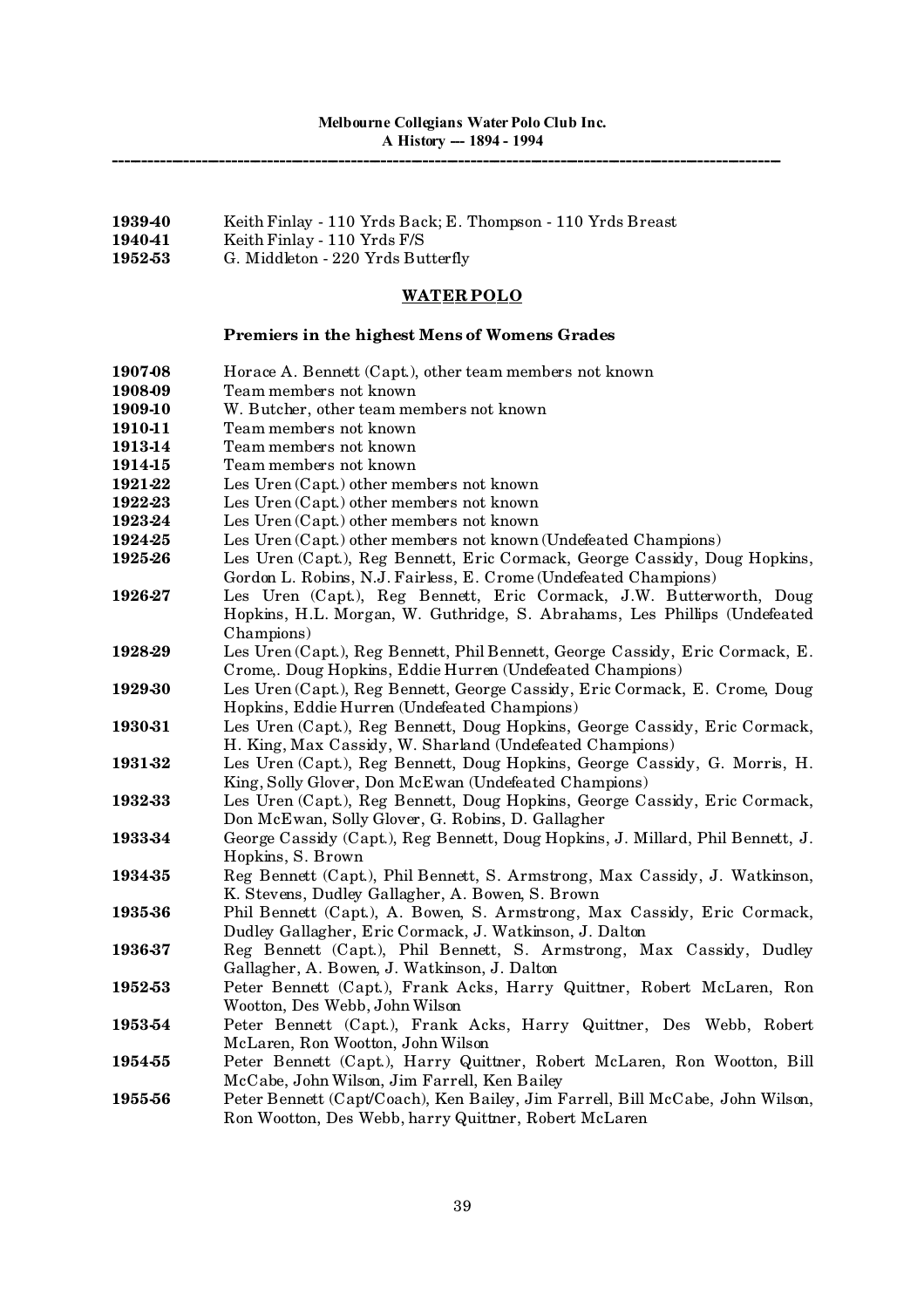| 1956-57 | Peter Bennett (Capt/Coach), Jim Farrell, Bill McCabe, John Wilson, Ron<br>Wootton, Tim Ive, Ivo Stakula, Juno Ats, Des Webb                                  |
|---------|--------------------------------------------------------------------------------------------------------------------------------------------------------------|
| 1957-58 | Peter Bennett (Capt/Coach), Jim Farrell, Bill McCabe, John Wilson, Imray                                                                                     |
|         | Tackas, Tim Ive, Nick Ambraus, Ivo Stakula                                                                                                                   |
| 1959-60 | Peter Bennett (Coach), Bill McCabe (Capt.), Jim Farrell, Tim Ive, Marty                                                                                      |
|         | Njegus, John Wilson, Ken Wood, Ron Wootton                                                                                                                   |
| 1962-63 | Peter Bennett (Coach), John Wilson (Capt.), Bill McCabe, Tim Ive, Ken Wood,                                                                                  |
|         | Anthony Harrison, Graham Steinfort, Ian Hall, Ed Wilde, Hans Fickler, Geoff                                                                                  |
|         | Hosie, John Howie                                                                                                                                            |
| 1966-67 | Bill McCabe (Coach), John Wilson (Capt), Tim Ive, Tony Harrison, Graham                                                                                      |
|         | Stalker, Ian Ward, Dennis Angland, Robert Dale, Ron Beed                                                                                                     |
| 1975-76 | Ron Wootton (Coach), Tony Harrison, Rodney Woods, Robert Edwards, Graham                                                                                     |
|         | Stalker, Robert Dale, Ken Wood, Robert Taylor, Brett Crittenden and Scott                                                                                    |
|         | Emerson.                                                                                                                                                     |
| 1977-78 | John Wootton (Coach), Rodney Woods, Robert Edwards, Buddy Portier, Andrew                                                                                    |
|         | Wilson, Tony Harrison, Graham Stalker, Ken Wood, Scott Emerson, Brett                                                                                        |
|         | Crittenden, Michael Leonard and Richard Bohnsack.                                                                                                            |
| 1978-79 | John Wootton (Coach), Rodney Woods, Robert Edwards, Buddy Portier, Andrew                                                                                    |
|         | Wilson, Tony Harrison, Graham Stalker, Ken Wood, Brett Crittenden, Scott                                                                                     |
|         | Emerson, Ian Scotson, Ric Bohnsack and Jim Milne.                                                                                                            |
| 1980-81 | John Wootton (Coach), Scott Emerson, Rodney Woods, Brett Crittenden,                                                                                         |
|         | Andrew Wilson, Robert Edwards, Tony Harrison, Jim Milne, Lance Johnson,                                                                                      |
|         | Buddy Portier, Graham Stalker, Ken Wood                                                                                                                      |
| 1981-82 | John Wootton (Coach), Robert Edwards (Capt.), Tony Gray, Greg Morris, Mark                                                                                   |
|         | Ekelmans, Brett Crittenden, Scott Emerson, Ken Wood, Rodney Woods, Jim                                                                                       |
|         | Milne, Andrew Fenech, Andrew Wilson, Buddy Portier, Alan Phillips (Manager)                                                                                  |
| 1984-85 | John Wootton (Coach), Robert Edwards (Capt.), Frank Mielke, Roger Brown,                                                                                     |
|         | Andrew Wilson, Mark Ekelmans, Warren Green, Graeme Sweeney, Buddy                                                                                            |
|         | Portier, Rodney Woods, Andrew Fenech, Frank Christian, Scott Emerson, Ian                                                                                    |
|         | McInnes                                                                                                                                                      |
| 1989-90 | (Womens) - Leanne Kelly (Coach), Dalys Sweeney (Capt.), Fiona Defina, Lauren                                                                                 |
|         | Fry, Julie Caulfield, Vicki Laing, Lyndal Cusworth, Ann O'Leary, Lisa Peart,                                                                                 |
|         | Rebecca Johnson, Kylie Trusler, Michelle Trusler, Cheryl Bondeson, Jim Milne                                                                                 |
|         | (Manager), Michael Defina (Assist. Manager)                                                                                                                  |
| 1990-91 | (Womens) - Leanne Kelly (Coach), Dalys Sweeney (Capt.), Fiona Defina, Ann<br>O'Leary, Julie Caulfield, Michelle Trusler, Lisa Peart, Lyndal Cusworth, Janine |
|         | Miller, Vicki Laing, Cheryl Bondeson                                                                                                                         |
| 1992-93 | Jeff Barrow (Coach), David Orchard (Capt.), Simon Asher, Daniel Marsden,                                                                                     |
|         | Matthew Spence, Chris Stoupas, Paul Edebone, Jarred Curnow, John Wall,                                                                                       |
|         | David Morarty, Warren Curnow, Craig Christie, Todd Sunderman, Ian                                                                                            |
|         | McInnes, Grahame Fletcher (Manager)                                                                                                                          |
|         |                                                                                                                                                              |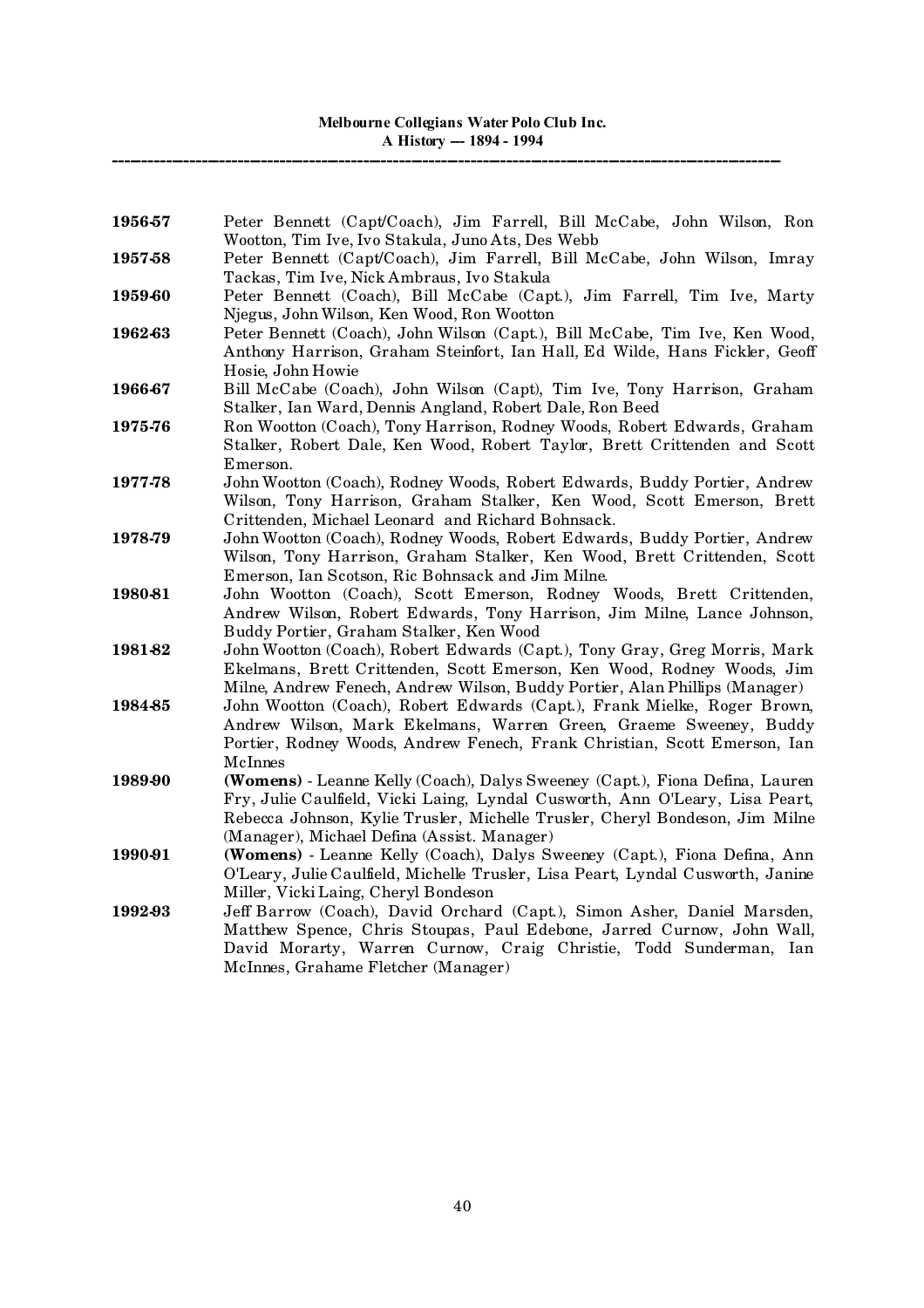**----------------------------------------------------------------------------------------------------------------**

# SWIMMING AND WATER POLO PREMIERSHIP **YEARS**

# **SWIMMING**

# **Victorian Champions and Premiers**

| <b>H</b> Grade |                                    | 1971 |  | J Grade                                                                                      | 1966 |       |       |
|----------------|------------------------------------|------|--|----------------------------------------------------------------------------------------------|------|-------|-------|
|                | <b>A Grade</b> 1940 1941 1950 1954 |      |  |                                                                                              |      |       |       |
|                | 1933 1934 1935 1936 1938 1939      |      |  |                                                                                              |      |       |       |
| 1900           | - 1903<br>1920<br>1932             |      |  | 1904 1905 1908 1909 1910 1911 1912 1913 1914 1915<br>1921 1922 1923 1924 1925 1926 1927 1929 |      | -1930 | -1931 |

# **WATER POLO**

# **<u>State Championship Competition</u>**

|                          | Mens State League 1 1978            |      |              | 1979         | 1981         | 1982         | 1985         | 1993            |              |              |              |  |
|--------------------------|-------------------------------------|------|--------------|--------------|--------------|--------------|--------------|-----------------|--------------|--------------|--------------|--|
|                          | Mens State League 2 1979            |      |              | 1980         | 1984         | 1985         | 1986         | 1990            | 1991         | 1992         | 1994         |  |
| Mens State League 3 1984 |                                     |      | 1991         | 1992         | 1994         |              |              |                 |              |              |              |  |
|                          | Mens State League 4 1994            |      |              |              |              |              |              |                 |              |              |              |  |
|                          | <b>Junior Men</b> $1964$ (U/18)     |      |              | 1976 (U/14)  |              |              | 1979 (U/16)  |                 | 1980 (U/16)  |              | 1994 (U/18)  |  |
|                          | <b>Mens A Grade</b><br>1925<br>1953 | 1926 | 1895<br>1927 | 1908<br>1928 | 1909<br>1929 | 1910<br>1930 | 1914<br>1931 | 1921<br>1932    | 1922<br>1933 | 1923<br>1935 | 1924<br>1936 |  |
| 1954                     | 1955                                | 1956 | 1957         | 1958         | 1960         | 1963         | 1967         | 1976            | 1981         |              |              |  |
|                          | <b>Mens B Grade</b><br>1960         | 1966 | 1909<br>1967 | 1910<br>1968 | 1929<br>1975 | 1931<br>1980 | 1932<br>1984 | 1933<br>1987    | 1935<br>1988 | 1937<br>1990 | 1958         |  |
|                          | <b>Mens C Grade</b><br>1984         | 1988 | 1931<br>1990 | 1933<br>1992 | 1937<br>1993 | 1954         | 1960         | 1962            | 1966         | 1969         | 1983         |  |
|                          | <b>Mens D Grade</b>                 |      | 1937         | 1957         | 1989         | 1990         |              |                 |              |              |              |  |
|                          | <b>Mens E Grade</b>                 |      | 1952         | 1955         | 1979         | 1989         |              |                 |              |              |              |  |
|                          | <b>Association Cup</b>              |      | 1959         | 1960         | 1962         |              |              | Moomba Cup 1973 |              |              |              |  |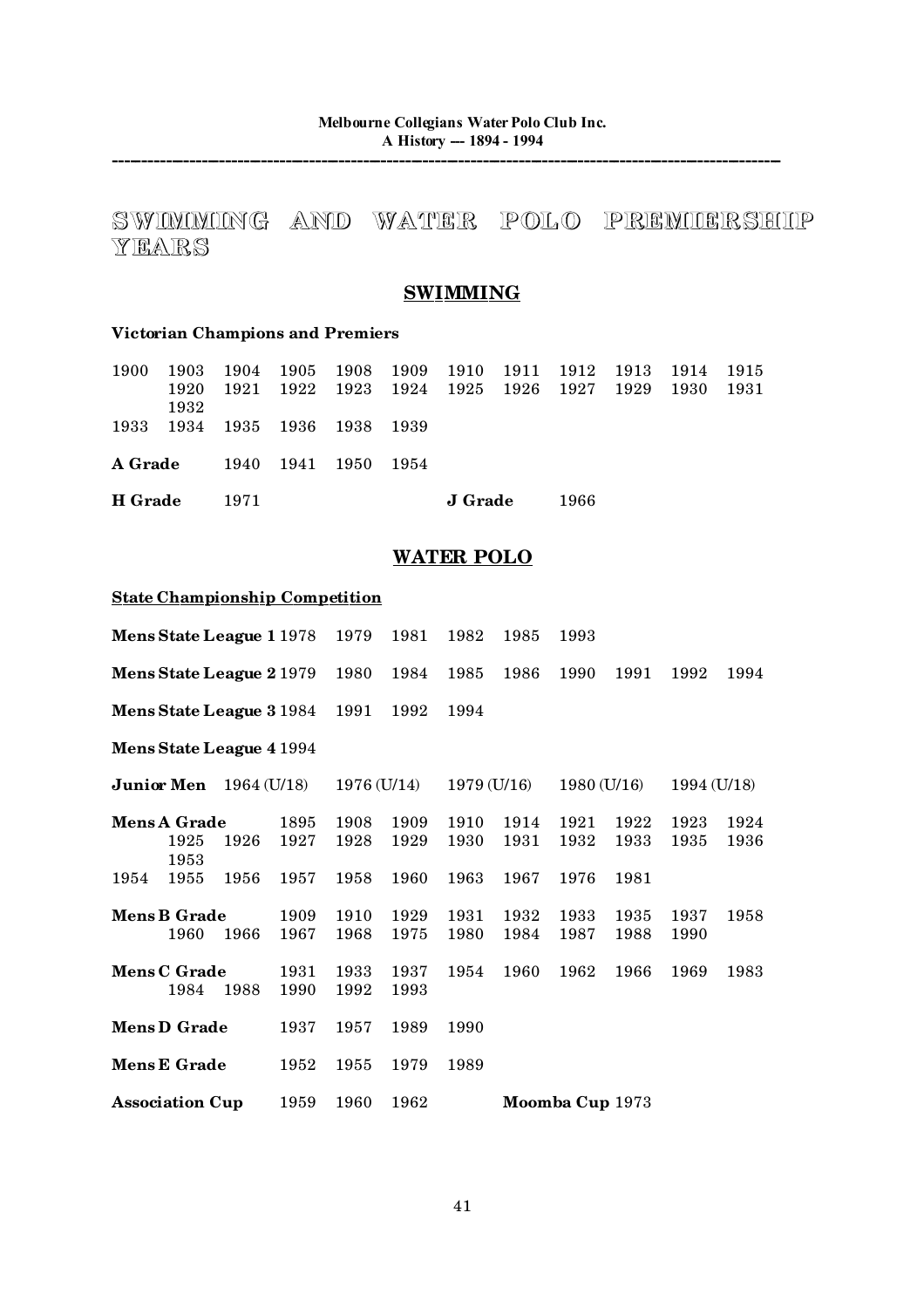| Womens State League             |                                    | 1990 | 1991 |      |                       | <b>Womens B Grade</b> |      | 1994 |  |  |  |
|---------------------------------|------------------------------------|------|------|------|-----------------------|-----------------------|------|------|--|--|--|
| <b>Womens C Grade</b>           | 1986                               |      |      |      |                       | <b>Womens D Grade</b> |      | 1990 |  |  |  |
| <b>Short Course Competition</b> |                                    |      |      |      |                       |                       |      |      |  |  |  |
| Mens State League 1 1985        |                                    |      |      |      |                       |                       |      |      |  |  |  |
| Mens State League 2 1981 1982   |                                    |      | 1983 | 1984 | 1985                  | 1986                  | 1992 |      |  |  |  |
| Mens State League 5 1993        |                                    |      |      |      |                       |                       |      |      |  |  |  |
| <b>Mens A Grade</b>             | 1962                               | 1970 | 1975 | 1991 | 1993                  |                       |      |      |  |  |  |
| <b>Mens B Grade</b>             | 1965                               | 1966 | 1967 | 1984 | 1986                  | 1988                  | 1991 | 1993 |  |  |  |
| <b>Mens C Grade</b>             | 1992                               |      |      |      | <b>Mens D Grade</b>   |                       | 1987 | 1991 |  |  |  |
| <b>Womens A Grade</b>           | 1988                               | 1991 |      |      | <b>Womens B Grade</b> |                       | 1992 | 1993 |  |  |  |
| <b>Womens C Grade</b>           | 1985                               | 1994 |      |      |                       |                       |      |      |  |  |  |
|                                 | <b>Hawthorn Summer Competition</b> |      |      |      |                       |                       |      |      |  |  |  |

| <b>Mens State League 2 1992</b> |      | Mens State League 3 1992 |      |  |  |
|---------------------------------|------|--------------------------|------|--|--|
| <b>Mens A Grade</b>             | 1992 | Mens C Grade             | 1993 |  |  |
| <b>Womens B Grade</b>           | 1994 | <b>Womens C Grade</b>    | 1992 |  |  |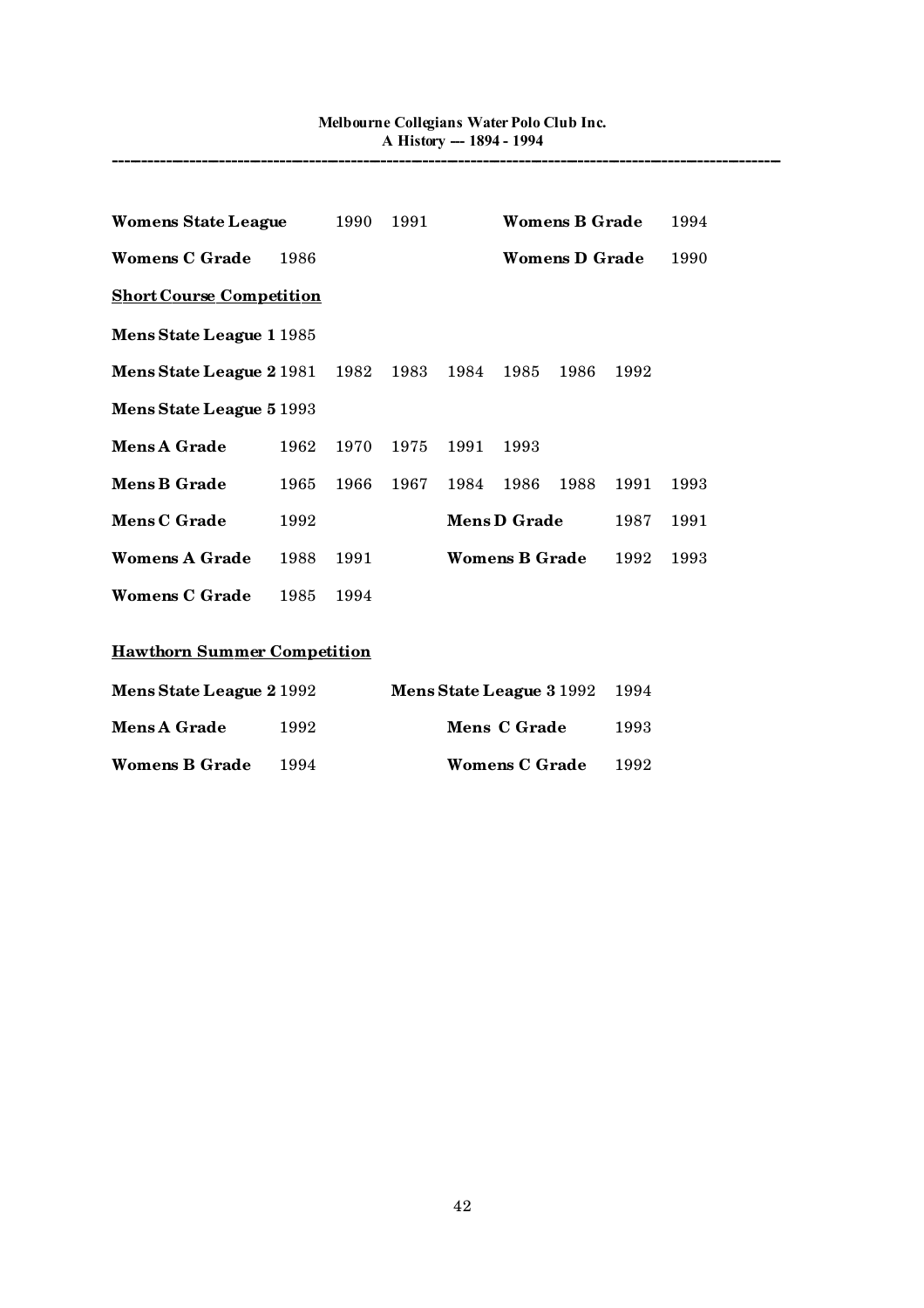# **VICTORIAN WATER POL O Inc. BEST PLAYERS**

1986 - Robert Edwards 1994 - Robert Edwards

**State League 1**<br>1984 - Andrew Wilson 1979 - Andrew Wilson 1991 - Cameron

1991 - Cameron Leech<br>1994 - Robert Edwards

**Mens D Grade Mens E Grade Mens F Grade Mens F Grade 1991** - Russell Fletcher **1955** - J. Mountford **1988** - Ian Smith 1991 - Russell Fletcher

**Mens A Grade Mens B Grade Mens C Grade** 1928 - Doug Hopkins 1935 - J. Dalton 1952 - K. Bailey 1929 - Reg Bennett 1938 - S. Armstrong 1957 - J. Mountford 1935 - Reg Bennett 1947 - Harry Blake 1960 - Doug Jennings<br>1938 - Reg Bennett 1954 - Doug McKenzie 1961 - Doug Jennings 1954 - Doug McKenzie 1961 - Doug Jennings<br>1968 - Ian Hall 1963 - Michael Myers 1967 - Anthony Harrison 1968 - Ian Hall 1963 - Michael Myers<br>1981 - Robert Edwards 1986 - Perry Gaylard 1965 - George Daniel 1981 - Robert Edwards 1986 - Perry Gaylard 1965 - George Daniel<br>1991 - Brett Crittenden 1987 - Perry Gaylard 1983 - Michael Defina 1987 - Perry Gaylard 1992 - Perry Gaylard 1989 - Russell Fletcher 1993 - Perry Gaylard 1992 - Russell Fletcher

1993 - Russell Fletcher

# **Junior Men**

1949 - Des Webb 1954 - Ken Bailey 1985 - Shaun Stewart

| Womens A Grade                              | <b>Womens B Grade</b> | <b>Womens C Grade</b>                      |
|---------------------------------------------|-----------------------|--------------------------------------------|
| 1989 - Dalys Sweeney<br>1994 - Janine Bates | 1994 - Ann O'Leary    | 1986 - Kerry Rogerson<br>1989 - Lauren Fry |

1980 - Perry Gaylard 1989 - Robert Edwards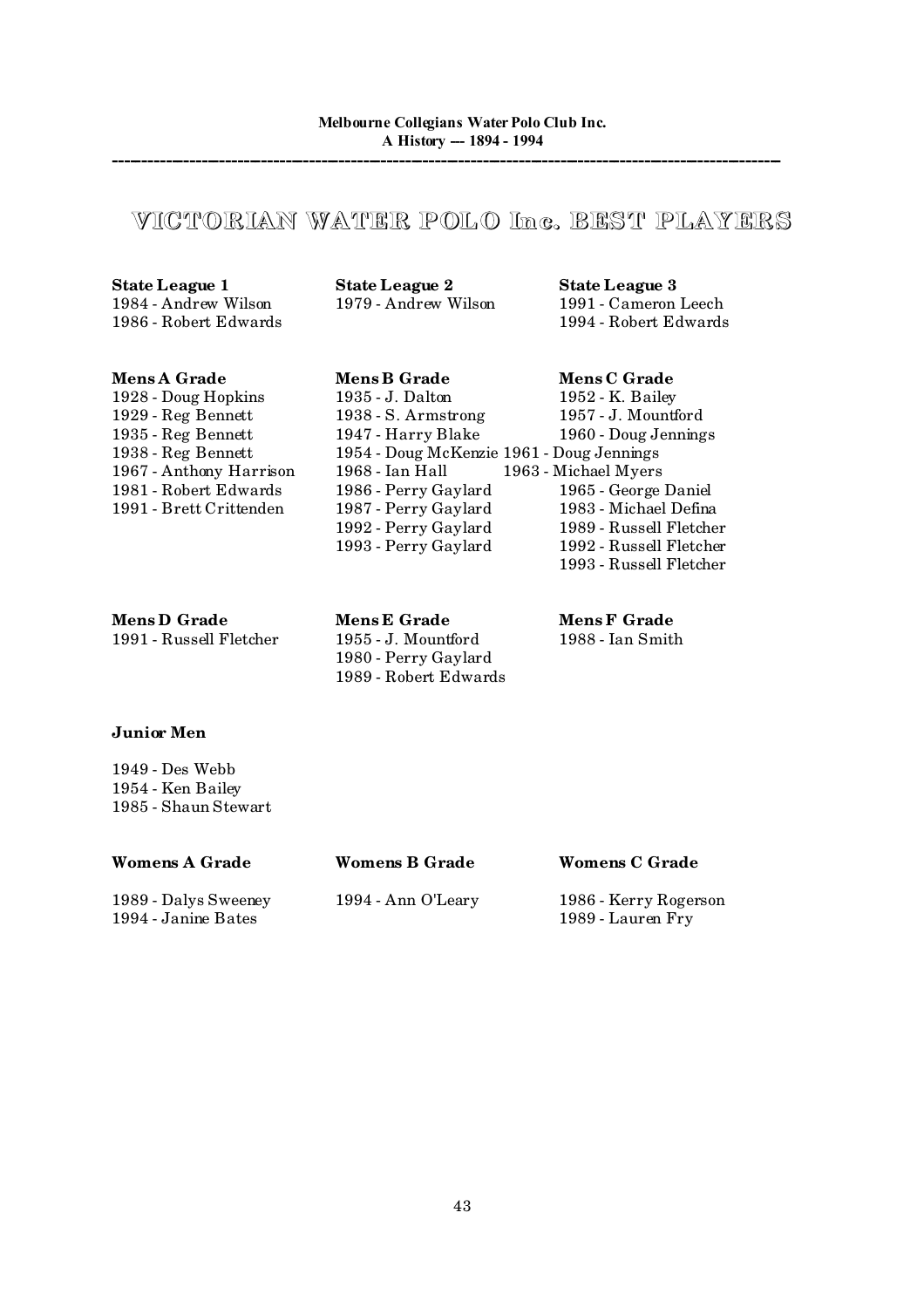# **CLUB CHAMPIONS AND BEST PLAYERS**

## **SWIMMING CL UB CHAMPIONS**

|             | Freestyle                                | Diving                                       | <b>Backstroke</b> |                          | <b>Breaststroke</b> | Junior $(U/16)$       |             | Jnr Diving |
|-------------|------------------------------------------|----------------------------------------------|-------------------|--------------------------|---------------------|-----------------------|-------------|------------|
|             | 1894-95 H. Heath                         |                                              |                   |                          |                     |                       |             |            |
|             | 1895-00 Not Known                        |                                              |                   |                          |                     |                       |             |            |
|             | 1900-01 A.J. Pearson                     |                                              |                   |                          |                     |                       |             |            |
|             | <b>1901-02</b> A.V. Coutie               |                                              |                   |                          |                     |                       |             |            |
|             | 1902-03 W.L. Harris                      |                                              |                   |                          |                     |                       |             |            |
|             | 1903-04 W.L. Harris                      |                                              |                   |                          |                     |                       |             |            |
|             | 1904-05 K.D. Gordon                      |                                              |                   |                          |                     |                       |             |            |
|             | 1905-06 W.C. Claringbold                 |                                              |                   |                          |                     |                       |             |            |
|             | 1906-07 T.W. Mason                       |                                              |                   |                          |                     |                       |             |            |
|             | 1907-08 T.W. Mason                       |                                              |                   |                          |                     | C.H. Browne           |             |            |
|             | 1908-09 T.W. Mason                       |                                              |                   |                          |                     |                       |             |            |
|             | 1909-10 T.W. Mason                       |                                              |                   |                          |                     | C.H. Browne           |             |            |
|             | <b>1910-11</b> M. Crawcour               |                                              |                   |                          |                     |                       |             |            |
|             | 1911-12 C. Powell                        |                                              |                   |                          |                     |                       |             |            |
|             | 1912-13 W.B. Bennett                     |                                              |                   |                          |                     |                       |             |            |
|             | 1913-14 I.C. Stedman                     |                                              |                   |                          |                     | R.H. Browne           |             |            |
|             | 1914-15 T.W. Mason                       | M. Griffiths                                 |                   |                          |                     |                       |             |            |
| 1915-16 WW1 |                                          |                                              |                   |                          |                     | R.H. Browne           |             |            |
| 1916-17 WW1 |                                          |                                              |                   |                          |                     | P.M. Shaw             |             |            |
| 1917-18 WW1 |                                          |                                              |                   |                          |                     | $E. O.$ James         |             |            |
| 1918-19 WW1 |                                          |                                              |                   |                          |                     | A. Staley             |             |            |
|             | 1919-20 F.E. Beaurepaire. T.H. Morris    |                                              |                   |                          |                     | H. Robertson          |             |            |
|             | 1920-21 Not Known                        |                                              |                   |                          |                     |                       |             |            |
|             | 1921-22 T. Logan                         | T.H. Morris                                  |                   |                          |                     | D. Hopkins            |             |            |
|             | 1922-23 H. Robertson                     | T.H. Morris                                  |                   |                          |                     | W. Cavanagh           |             |            |
|             | 1923-24 F.E. Beaurepaire T.H. Morris     |                                              |                   |                          |                     | W. Cavanagh           |             |            |
|             | 1924-25 W. Cavanagh                      | T.H. Morris                                  | G.W. Morris       |                          | F.W. Murphy         | N. Farley             |             |            |
|             | 1925-26 I.C. Stedman                     | T.H. Morris                                  | E. Cormack        |                          | I.C. Stedman        | N. Farley             |             |            |
|             | 1926-27 N.C. Fairless                    | T.H. Morris                                  | R. Johannesen     | I. Hopkins               |                     | K. Tanner             |             |            |
|             | 1927-28 P.I. Bennett                     | T.H. Morris                                  | R. Johannesen     | L. Uren                  |                     | K. Tanner             |             |            |
|             | 1928-29 H. Gibson                        | T.H. Morris                                  | T. Withers        | I. Hopkins               |                     | R.H. Bennett          |             |            |
|             | 1929-30 K. Tanner                        | T.H. Morris                                  | T. Withers        | I. Hopkins               |                     | W. GrantG. Grant      |             |            |
|             | 1930-31 K. Tanner                        | T.H. Morris                                  | T. Withers        |                          | A. Higgenson        | J. Foster             |             | G. Grant   |
|             | 1931-32 K. Tanner                        | T.H. Morris                                  | T. Withers        |                          | A. Higgenson        | J. Foster             |             | G. Grant   |
|             | 1932-33 K. Tanner                        | T.H. Morris                                  | T. Withers        |                          | A. Higgenson        | J. Foster             |             | Lapsed     |
|             | 1933-34 R. Houston                       | T.H. Morris                                  | T. Withers        |                          | A. Higgenson        | K. Williams           |             | D. Norris  |
|             | 1934-35 G. Grant                         | T.H. Morris<br>G. Grant                      | T. Withers        | R. Houston<br>R. Houston |                     | T. TonkinT. Tonkin    |             | D. Norris  |
|             | 1935-36 R. Winning                       |                                              | T. Withers        |                          |                     | R. Law                |             |            |
|             | 1936-37 R. Winning                       | T.H. Morris<br>D. Norris K. Canty R. Houston | T. Withers        | K. Finlay                | A. Higgenson        | A. Grant              |             | A. Grant   |
|             | 1937-38 R. Winning<br>1938-39 R. Winning | D. Norris R. Winning                         |                   | J. Johnson               |                     | K. Finlay J. Nicholas |             |            |
|             | 1939-40 H. Johannesen                    | D. Norris K. Finlay J. Johnson               |                   | G. Stewart               |                     | R. Gray               |             |            |
| 1940-41 WW2 |                                          |                                              | K. Finlay         |                          | I. Donaldson        |                       | J. Nicholas |            |
|             |                                          |                                              |                   |                          |                     |                       |             |            |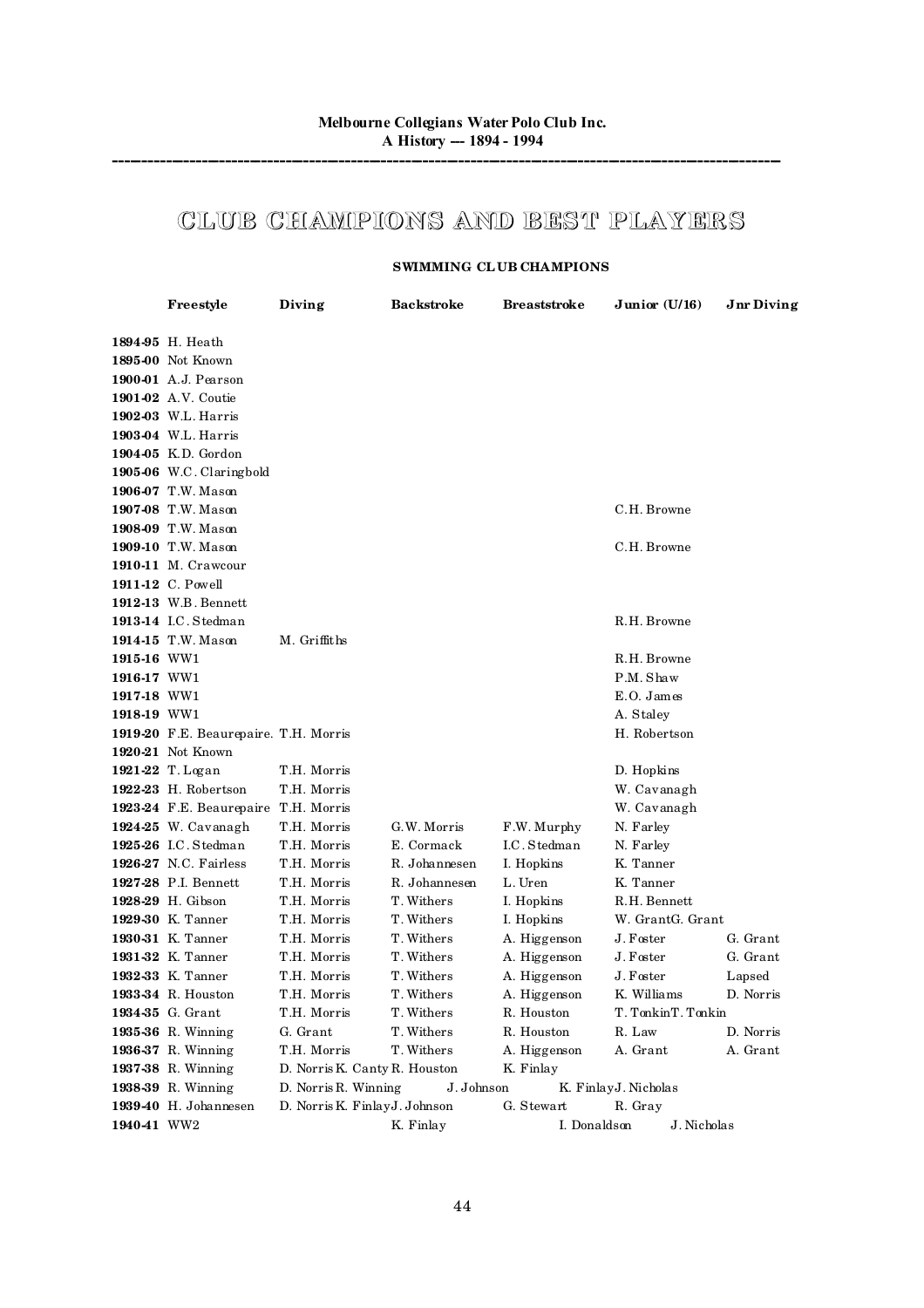**----------------------------------------------------------------------------------------------------------------**

| 1941-42 WW2     |                       |                            |                   |                           |                           |            | P.J. Bennett         |            | J. Nicholas     |
|-----------------|-----------------------|----------------------------|-------------------|---------------------------|---------------------------|------------|----------------------|------------|-----------------|
| 1942-43 WW2     |                       |                            |                   |                           |                           |            | G. Hearman           |            | J. Nicholas     |
| 1943-44 WW2     |                       |                            |                   |                           |                           |            | T. Uren              |            | J. Nicholas     |
| 1944-45 WW2     |                       |                            |                   |                           |                           |            | D. Jennings          |            | J. Nicholas     |
|                 | 1945-46 I. Stedman    | D. Norris J. Thist lewaite |                   | D. Watson                 |                           | R. Wootton |                      | R. Huston  |                 |
|                 | 1946-47 V. Jennings   | D. Norris D. Jennings      |                   | P. Brain                  |                           | R. Wootton |                      |            |                 |
|                 | 1947-48 Not Known     |                            |                   |                           |                           |            |                      |            |                 |
|                 | 1948-49 G. Coote      | D. Norris D. Jennings      |                   | V. Jennings               |                           |            | G. Baker G. Trainor  |            |                 |
|                 | 1949-50 G. Coote      | J. Nicholas                | D. Jennings       |                           | V. Jennings               |            | G. Baker G. Trainor  |            |                 |
|                 | 1950-51 G. Coote      | B. Gannon                  | D. Jennings       |                           | R. PowellP. Archibald     |            |                      | P. Rowland |                 |
|                 | 1951-52 J. McCormack  |                            | D. Jennings       |                           | R. PowellJ. McCormack     |            |                      | P. Rowland |                 |
|                 | Freestyle             | Diving                     | <b>Backstroke</b> |                           | <b>Breaststroke</b>       |            | Junior $(U/16)$      |            | Jnr Diving      |
|                 | 1952-53 J. McCormack  | W. Charlesworth D. Gibson  |                   |                           | W. Williamson             |            | A. Gramlick          |            | W. Charlesworth |
|                 | 1953-54 Nil Conducted |                            |                   |                           |                           |            |                      |            |                 |
|                 | 1954-55 G. Steinfort  |                            |                   | C. Janka C. Janka K. Wood |                           |            |                      |            |                 |
| 1955-56 C. Bell |                       |                            |                   |                           | C. Schokman               |            | P. Geron             |            |                 |
| 1956-57 D. Mew  |                       |                            | C. Bell           |                           | E. Koleits                |            | R. Miller            |            | H. Coles        |
| 1957-58 C. Bell |                       | R. Huston                  | C. Bell           |                           | E. Koleits                |            | A. Harrison          |            | D. Angland      |
| 1958-59 D. Mew  |                       |                            | M. Lea            |                           | J. Wilson M. Lea          |            |                      |            |                 |
|                 | 1959-60 G. Steinfort  |                            | D. Jennings       |                           | T. Botic/J. Wilson M. Lea |            |                      |            |                 |
|                 | 1960-61 A. Harrison   |                            | N. Falkiner       |                           | T. Botic                  |            | A. Vautin            |            |                 |
|                 | 1961-62 A. Harrison   |                            | A. Vauton         |                           | J. Harrison               |            | A. Vautin            |            |                 |
|                 | 1962-63 A. Harrison   |                            | K. Luff           |                           | T. Botic                  |            | P. Kell              |            |                 |
|                 | 1963-64 A. Harrison   |                            | A. Harrison       |                           | J. Henson                 |            | A. Howard            |            |                 |
|                 | 1964-65 K. Wood       |                            | A. Harrison       |                           |                           |            | J. Grant/J. Lawrence |            |                 |
|                 | 1965-66 A. Harrison   |                            | R. Bead           |                           | A. Gati                   |            | J. Lawrence          |            |                 |
| 1966-67 R. Dale |                       |                            |                   |                           | R. Dale                   |            | A. Pittard           |            |                 |
|                 | 1967-68 Nil Conducted |                            |                   |                           |                           |            |                      |            |                 |
|                 | 1968-69 B. Morrison   |                            | R. Dobbie         |                           | S. Cohen P. Carson        |            |                      |            |                 |
| 1969-70 I. Ward |                       | K. Carmody                 | G. Hay            |                           | G. Hay                    |            |                      |            |                 |
| 1970-           | Nil Records           |                            |                   |                           |                           |            |                      |            |                 |

#### **WAT ER POL O BEST PL AYERS**

# **A Grade B Grade C Grade D Grade E Grade F Grade**

| 1895-52 Not awarded       |             |                                                                           |                                                                   |             |            |
|---------------------------|-------------|---------------------------------------------------------------------------|-------------------------------------------------------------------|-------------|------------|
| 1952-53 A1-F Acks         | K. Bailey   | J. Grant                                                                  |                                                                   |             |            |
| A <sub>2</sub> -J. Hunter | W. Stomps   |                                                                           |                                                                   |             |            |
|                           |             |                                                                           |                                                                   |             |            |
| P. Bennett                |             |                                                                           | B. Lovelock                                                       |             |            |
| 1954-55 P. Bennett        | D. McKenzie |                                                                           | K. Lohning                                                        | J. Harrison |            |
| 1955-56 P. Bennett        |             | D. McKenzie                                                               | K. Wood                                                           | F. Fagan    |            |
| 1956-57 I. Stakula        | K. Tobrady  | D. Jennings                                                               | N. Searle J. Grant                                                |             |            |
| 1957-58 N. Ambraus        | D. Webb     | D. Jennings                                                               | J. Hunter                                                         | W. Bennett  | F. Smith   |
| <b>1958-59</b> P. Bennett | M. Myers    | D. Jennings                                                               | J. Hunter                                                         | W. Bennett  | F. Smith   |
|                           |             |                                                                           |                                                                   |             |            |
| 1960-61 K. Wood           | A. Zaborsky |                                                                           | J. Hunter                                                         |             |            |
|                           |             | 1953-54 D. Webb/D. McKenzie<br>R. McLaren<br>1959-60 J. Wilson K. Tobrady | N. Searle F. Fagen/<br>J. McCormack<br>D. Jennings<br>D. Jennings | J. Hunter   | J. Wootton |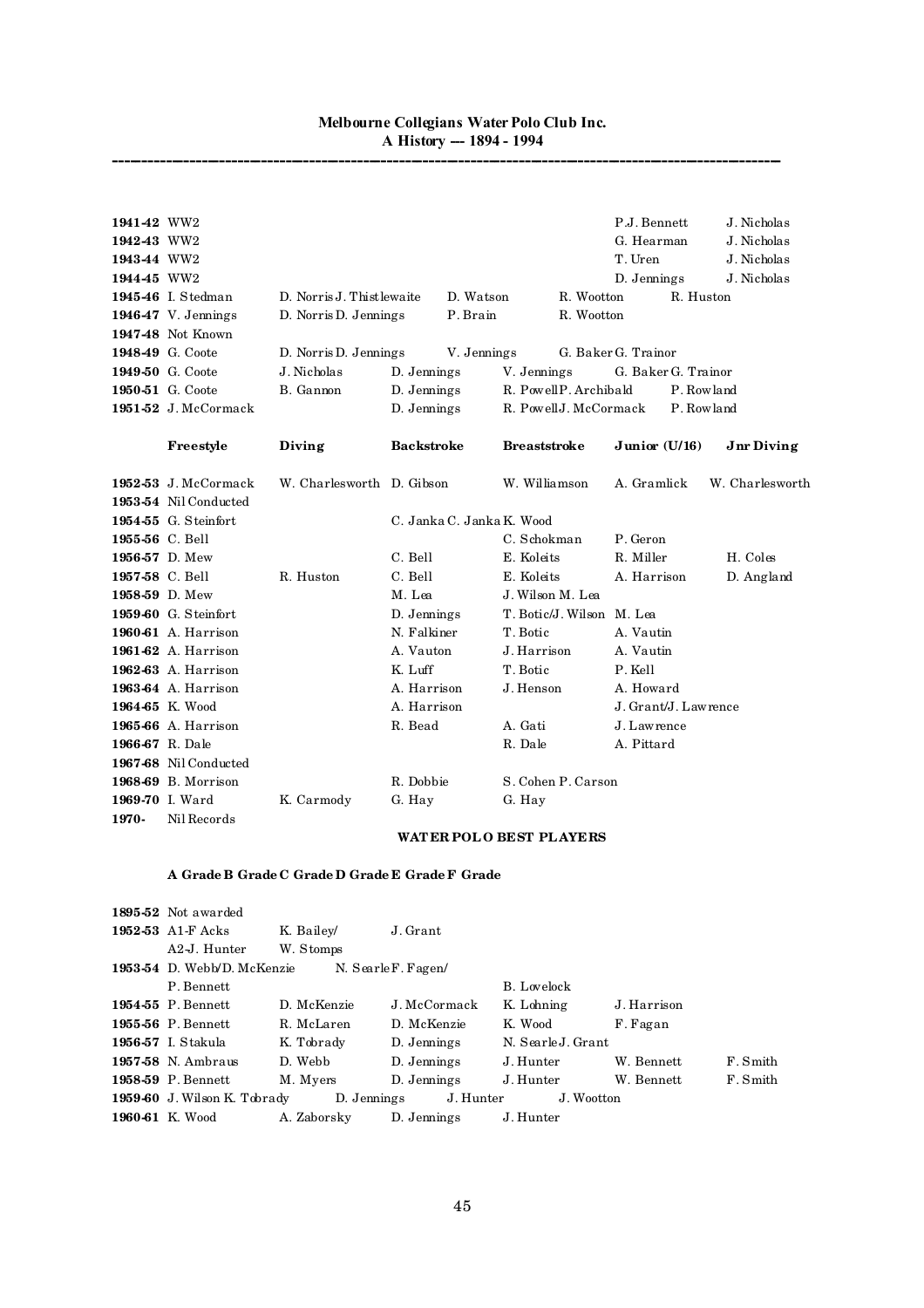|                 | 1961-62 J. Wilson E. Wilde                  | M. Myers          | J. Hunter       |                |                        |                                 |
|-----------------|---------------------------------------------|-------------------|-----------------|----------------|------------------------|---------------------------------|
|                 | 1962-63 A. Harrison                         | D. Angland        |                 |                |                        |                                 |
|                 | 1963-64 J. Wilson D. Mew                    | M. Myers          |                 |                |                        |                                 |
|                 | 1964-65 K. Wood                             | A. Gati           | R. Wilson       |                |                        |                                 |
|                 | 1965-66 K. Wood                             | I. Hall           | G. Bennett      |                |                        |                                 |
|                 | 1966-67 A. Harrison                         | I. Hall           | G. Bennett      |                |                        |                                 |
|                 | 1967-68 A. Harrison                         | I. Hall           | J. Wootton      |                |                        |                                 |
|                 | 1968-69 G. Stalker                          | T. Ive            | M. Hubery       | D. Jennings    |                        |                                 |
|                 | 1969-70 D. Angland                          | I. Hall           | M. Hubery       | M. Oppy        |                        |                                 |
|                 | 1970-82 Not Awarded                         |                   |                 |                |                        |                                 |
| 1982-83         |                                             |                   | M. Defina       |                |                        |                                 |
| 1983-84         |                                             | I. Scotson        |                 |                |                        |                                 |
|                 | 1984-85 D. McGee                            | M. Batinic        |                 |                |                        |                                 |
|                 | 1985-86 K. Wood                             | R. Taylor         |                 |                |                        |                                 |
|                 | 1986-87 K. Wood                             | B. Edwards        |                 |                |                        |                                 |
|                 | 1987-88 B. Crittenden                       | D. McGee          | G. Barclay      | G. Strachan    |                        | W. Clarke                       |
|                 | 1988-89 C. Geake J. Harrison                | R. Fletcher       | C. Cormack      | E. Issaievitch |                        |                                 |
|                 |                                             | J. McKenzie       |                 |                |                        |                                 |
|                 | 1989-90 R. Bohnsack                         | P. Gaylard        | I. Scotson      | M. McConnell   |                        |                                 |
|                 | 1990-91 R. Woods R. Edwards                 |                   | R. Fletcher     |                |                        |                                 |
|                 | 1991-92 S. Emerson                          | P. Gaylard        | R. Fletcher     |                |                        |                                 |
|                 | 1992-93 S. Emerson                          | P. Hutchinson     | R. Fletcher     |                |                        |                                 |
|                 | 1993-94 R. Woods R. Taylor                  |                   |                 |                |                        |                                 |
|                 |                                             |                   |                 |                |                        |                                 |
|                 | <b>State League 1</b>                       | State League 2    | State League 3  | State League 4 | A.J. Harrison          | G. Stalker                      |
|                 |                                             |                   |                 |                |                        |                                 |
|                 |                                             |                   |                 |                | <b>Memorial Trophy</b> | <b>Memorial Trophy</b>          |
|                 |                                             |                   |                 |                | <b>For The Most</b>    | <b>For The Best</b>             |
|                 |                                             |                   |                 |                |                        | Determined Player Finals Player |
|                 | 1981-82 R. Edwards                          |                   |                 |                |                        |                                 |
|                 | 1982-83 R. Edwards                          | $J.$ Milne        |                 |                |                        |                                 |
|                 | 1983-84 A. WilsonF. Christian               | M. Cook           |                 |                |                        |                                 |
|                 | <b>1984-85</b> G. Sweeney                   | S. Stewart        |                 |                |                        |                                 |
|                 | 1985-86 R. Edwards                          | P. Edebone        |                 |                | W. GreenW. Green       |                                 |
|                 | 1986-87 A. Gray                             | R. Fletcher       |                 |                | R. Brown               | S. Asher                        |
|                 | 1987-88 A. Gray                             | G. Sweeney        |                 |                | R. Brown               | R. Edwards                      |
|                 | 1988-89 S. Asher                            | F. Christian      |                 |                | R. Asher               | R. Brown                        |
|                 | 1989-90 P. Edebone                          | R. Edwards        | P. Utri         |                | C. Christie            | P. Edebone                      |
| 1990-91 J. Wall |                                             | A. WilsonW. Bates |                 | D. Orchard     | D. Orchard             |                                 |
|                 | 1991-92 J. Muspratt                         | G. Sweeney        | C. Miller       |                | R. Edwards             | P. Edebone                      |
|                 | 1992-93 S.Asher/I.Mcinnes A. ChardT. Niklai |                   |                 | D. Morarty     | D. Marsden             |                                 |
|                 | 1993-94 D. Orchard                          | M. Ekelmans       | R. Edwards      | T. Maishman    | D. Morarty             | D. Orchard                      |
|                 |                                             |                   |                 |                |                        |                                 |
|                 |                                             | <b>Womens B</b>   | <b>Womens C</b> | Womens D       | <b>Junior Women</b>    | Junior Men                      |
|                 | <b>Womens SL</b>                            |                   |                 |                |                        |                                 |
| 1961-62         |                                             |                   |                 |                |                        | M. Ryan (U/16)                  |
| 1962-63         |                                             |                   |                 |                |                        | J. Collins (U/18)               |
| 1963-64         |                                             |                   |                 |                |                        | $P$ . Capp $(U/18)$             |
| 1982-83         |                                             |                   |                 |                |                        | T. Luke                         |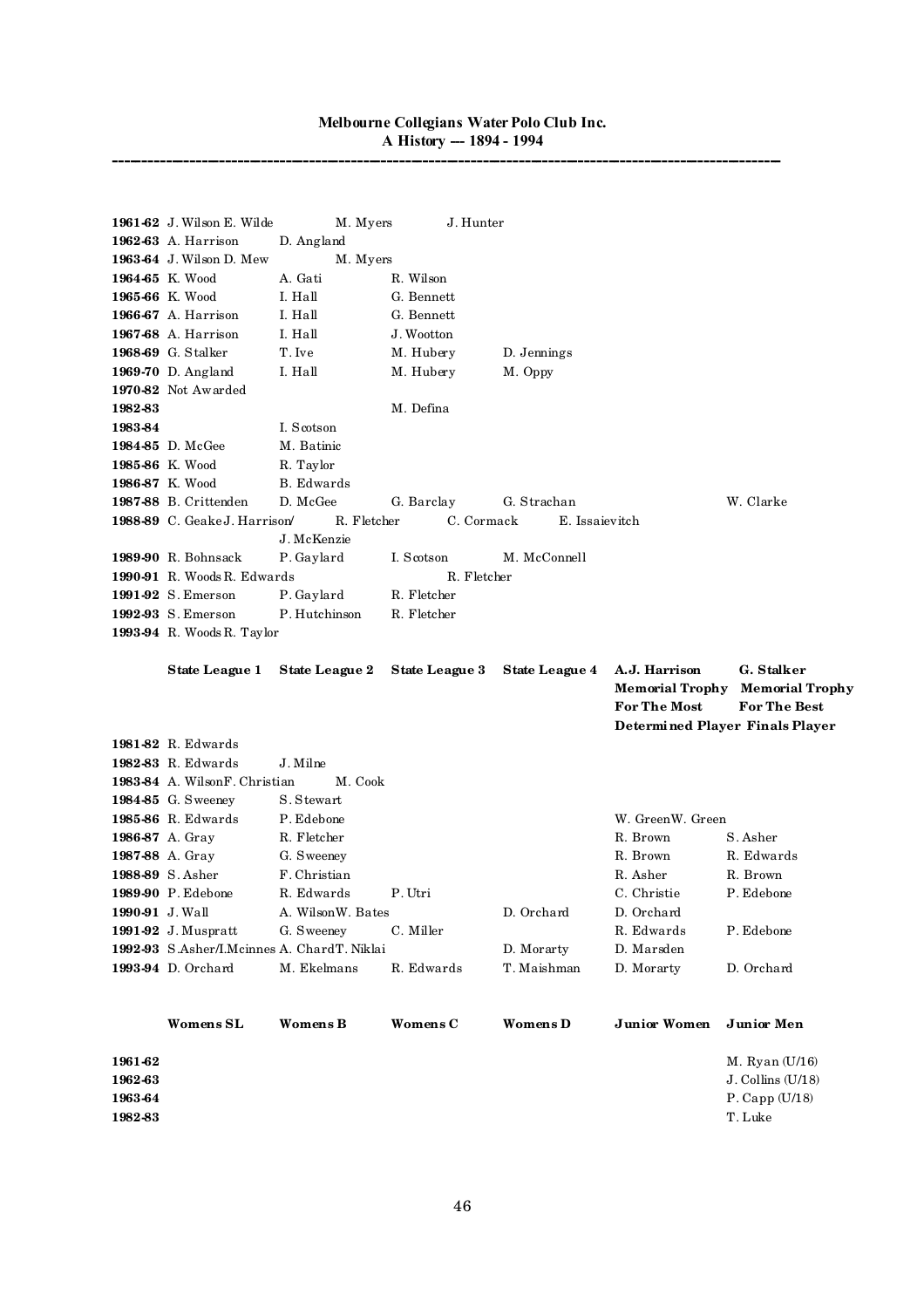| 1983-84 |                           |                             | K. Laufer   |           |                    | S. Colquhoun/J. Hooker |
|---------|---------------------------|-----------------------------|-------------|-----------|--------------------|------------------------|
| 1984-85 |                           |                             | K. Rogerson |           |                    | W. Bates               |
| 1985-86 |                           |                             | B. Morris   |           |                    |                        |
|         | 1986-87 No Teams Entered  |                             |             |           | D. Orchard         |                        |
|         | 1987-88 No Teams Entered  |                             |             |           | D. Orchard         |                        |
|         | <b>1988-89</b> D. Sweeney |                             | L. Fry      |           |                    | A. Chard               |
|         | 1989-90 C. Bondeson       | L. Fry                      |             | D. Gwynne |                    | L. Rattigan            |
|         | <b>1990-91</b> D. Sweeney | S. Girdham                  |             | K. McKay  | K. Trusler         | J. Mordes              |
|         | 1991-92 C. Bondeson       | L. McVay                    | M. Sherrard |           | K. Trusler         | M. Spence              |
|         | 1992-93 D. Sweeney/       | D. Wright                   | J. Muir     |           | R. Johnson         | W. Curnow              |
|         | A. O'Leary/J. Miller      |                             |             |           |                    |                        |
|         | 1993-94 J.Bates/          | B1 - P. Arnold              | Julie Moody |           | P. Arnold R. Moody |                        |
|         | C. Bondeson               | B <sub>2</sub> - A. O'Learv |             |           |                    |                        |